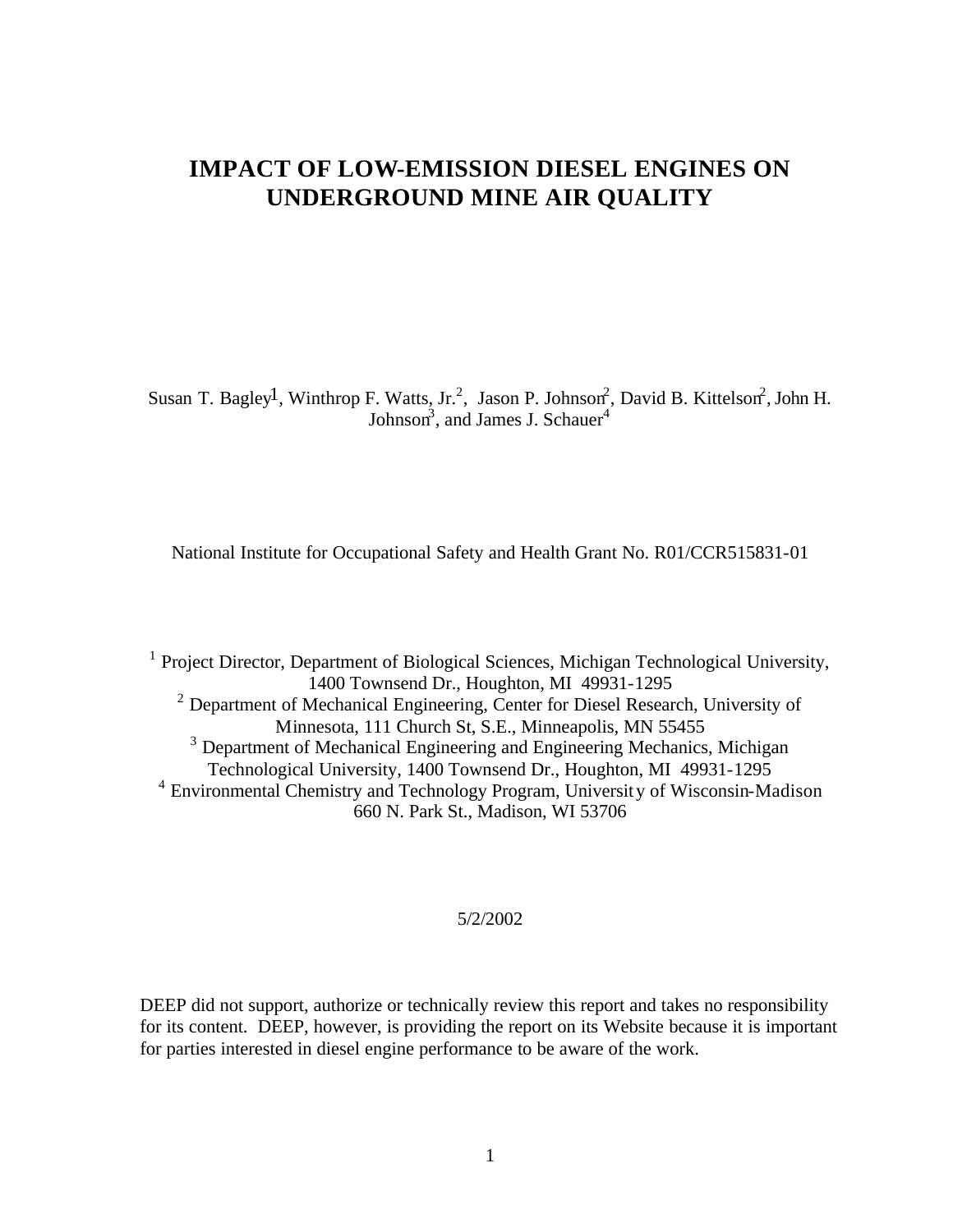# **Table of Contents**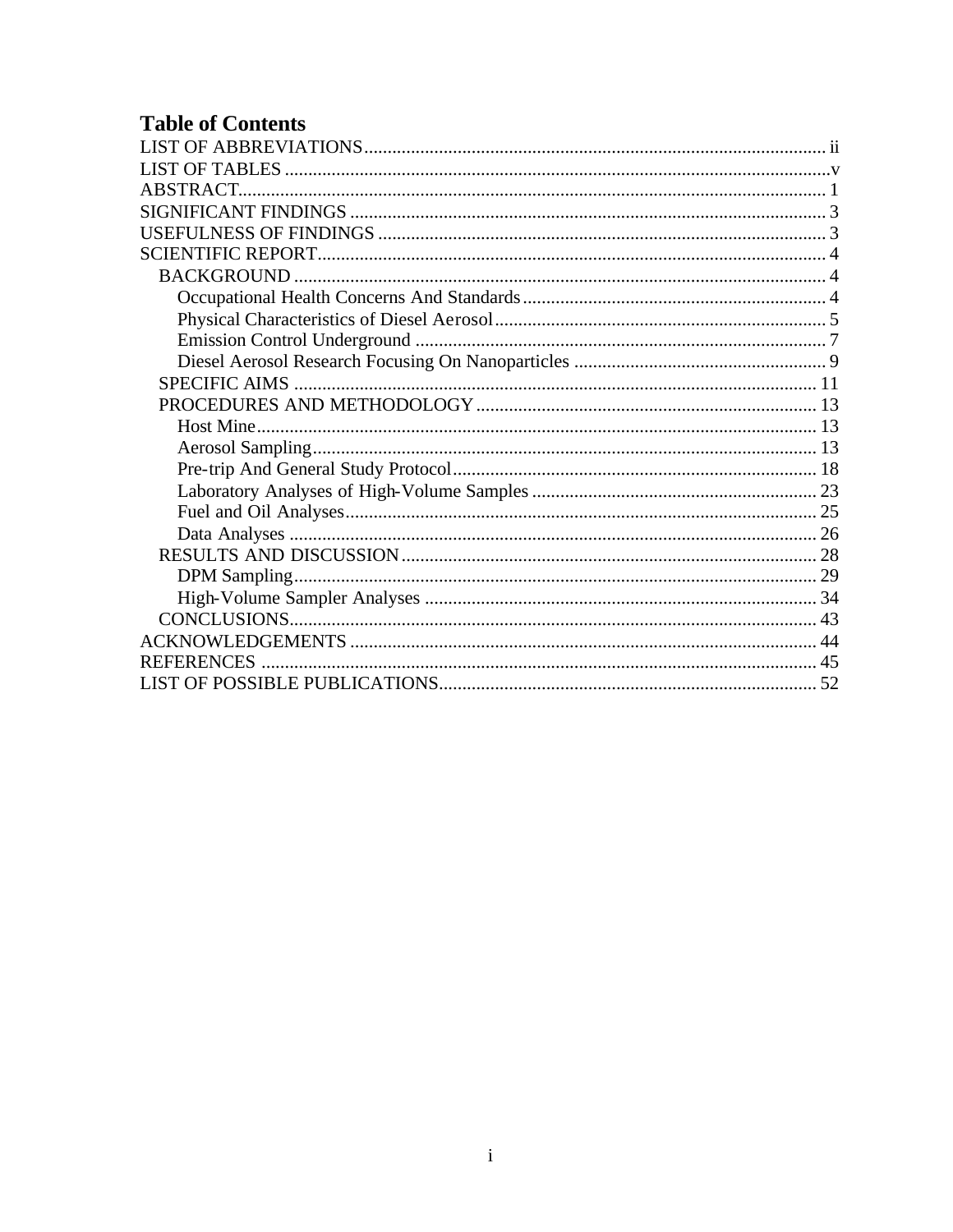# **LIST OF ABBREVIATIONS**

| <b>ACGIH</b>         | American Conference of Governmental Industrial Hygienists                    |
|----------------------|------------------------------------------------------------------------------|
| <b>CNC</b>           | condensation nuclei counter                                                  |
| <b>CPC</b>           | condensation particle counter                                                |
| <b>DEEP</b>          | Diesel Emissions Evaluation Program (Canada)                                 |
| DC                   | diffusion charger                                                            |
| <b>DOC</b>           | diesel oxidation catalyst                                                    |
| <b>DMSO</b>          | dimethyl sulfoxide                                                           |
| <b>DPM</b>           | diesel particulate matter                                                    |
| EC                   | non-volatile, elemental carbon (component of DPM)                            |
| EC <sub>50</sub> pct | 50-pct-collection efficiency point                                           |
| $E$ I                | <b>Electron Ionization</b>                                                   |
| EPA                  | U.S. Environmental Protection Agency                                         |
| <b>GCMS</b>          | gas chromatography/ mass spectrometry                                        |
| <b>HEI</b>           | <b>Health Effects Institute</b>                                              |
| <b>IARC</b>          | International Agency for Research on Cancer                                  |
| <b>MOUDI</b>         | micro-orifice uniform deposit impactor                                       |
| <b>MSA</b>           | Mine Safety Appliance                                                        |
| <b>MSHA</b>          | Mine Safety and Health Administration                                        |
| <b>MTU</b>           | Michigan Technological University                                            |
| <b>NIOSH</b>         | National Institute for Occupational Safety and Health                        |
| <b>NIST</b>          | National Institute of Standards                                              |
| NO <sub>2</sub>      | nitrogen dioxide                                                             |
| NO <sub>x</sub>      | oxides of nitrogen                                                           |
| <b>NT</b>            | Not Tested                                                                   |
| <b>OC</b>            | adsorbed or condensed hydrocarbons (associated with EC; component of<br>DPM) |
| <b>PAH</b>           | polycyclic aromatic hydrocarbon                                              |
| <b>PAS</b>           | photoelectric aerosol sensor                                                 |
| <b>PM10</b>          | particulate matter with diameter $<$ 10 $\mu$ m                              |
| RAM-1                | <b>Real-time Aerosol Monitor</b>                                             |
|                      |                                                                              |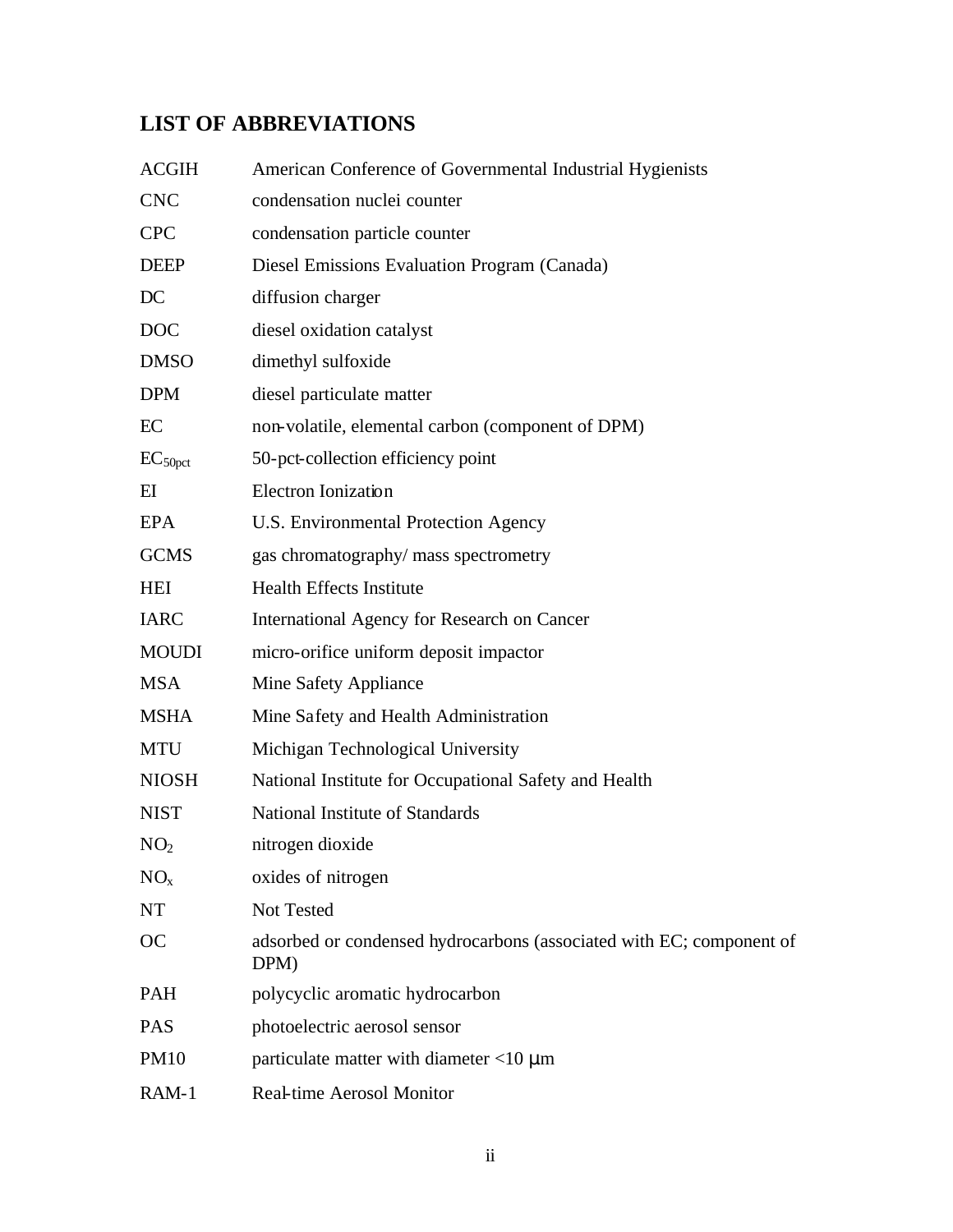| <b>RCD</b> | respirable combustible dust                         |
|------------|-----------------------------------------------------|
| RD         | respirable dust                                     |
| RH         | relative humidity                                   |
| S          | saturation ratio                                    |
| SD         | standard deviation                                  |
| <b>SOF</b> | DPM-associated soluble organic fraction             |
| SS         | size selective                                      |
| TC         | total carbon (consisting of EC plus OC)             |
| <b>TLV</b> | threshold limit value                               |
| TRK        | technical exposure limits (translation from German) |
| <b>UMN</b> | University of Minnesota                             |
| UV         | Ultraviolet                                         |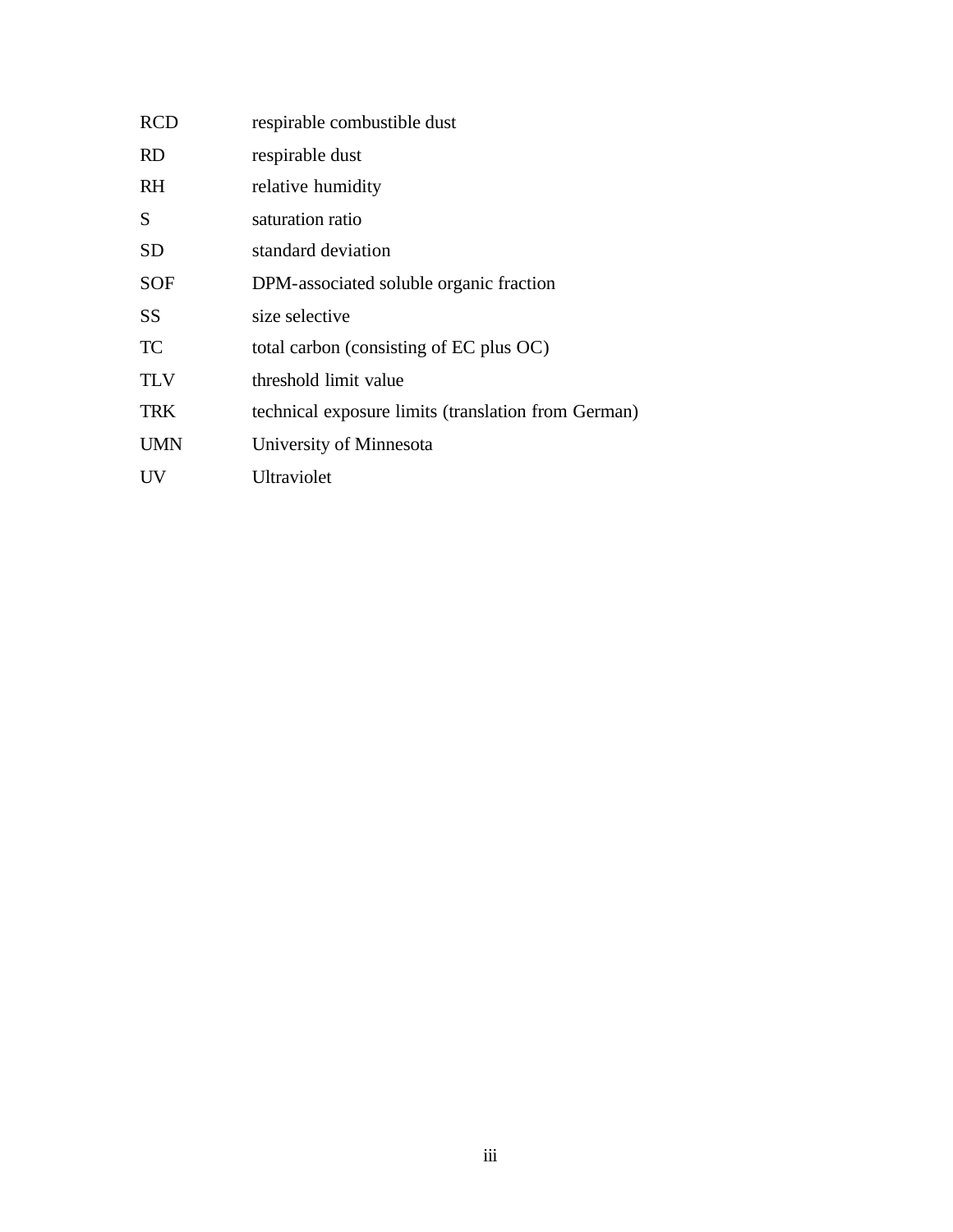# **LIST OF FIGURES**

| <b>Figure</b><br>Title                                                                                                                                                       | Page |
|------------------------------------------------------------------------------------------------------------------------------------------------------------------------------|------|
| Figure 1. Mass and number weighted diesel aerosol size distribution and the fraction<br>deposited in the alveolar region of the lung.                                        | 5    |
| Figure 2. Idealization of an atmospheric surface area distribution showing the principle<br>modes, sources of mass, and the processes involved in mass transfer and removal. | 7    |
| Figure 3. Low emission engine technology.                                                                                                                                    | 9    |
| Figure 4. Schematic of the sampling locations (B-D) during the pre-trip.                                                                                                     | 19   |
| Figure 5. Data collected at sample location C.                                                                                                                               | 19   |
| Figure 6. Layout of the mine test section.                                                                                                                                   | 21   |
| Figure 7. Leaky filter dilution ratio estimate for CPC with and without dilutor on 2/28/00. 33                                                                               |      |
| Figure 8. Leaky filter dilution ratio estimate for CPC with and without dilutor on 3/1/00. 33                                                                                |      |
| Figure 9. Comparison of normalized and weighted mean weekly hopane levels in the                                                                                             | 40   |
| downwind sampling sites between sampling weeks 1 and 2.                                                                                                                      | 40   |
| Figure 10. PAHs detected in the diesel fuel and new and used lubricating oil.                                                                                                | 40   |
| Figure 11. Hopanes detected in the diesel fuel and new and used lubricating oil.                                                                                             | 41   |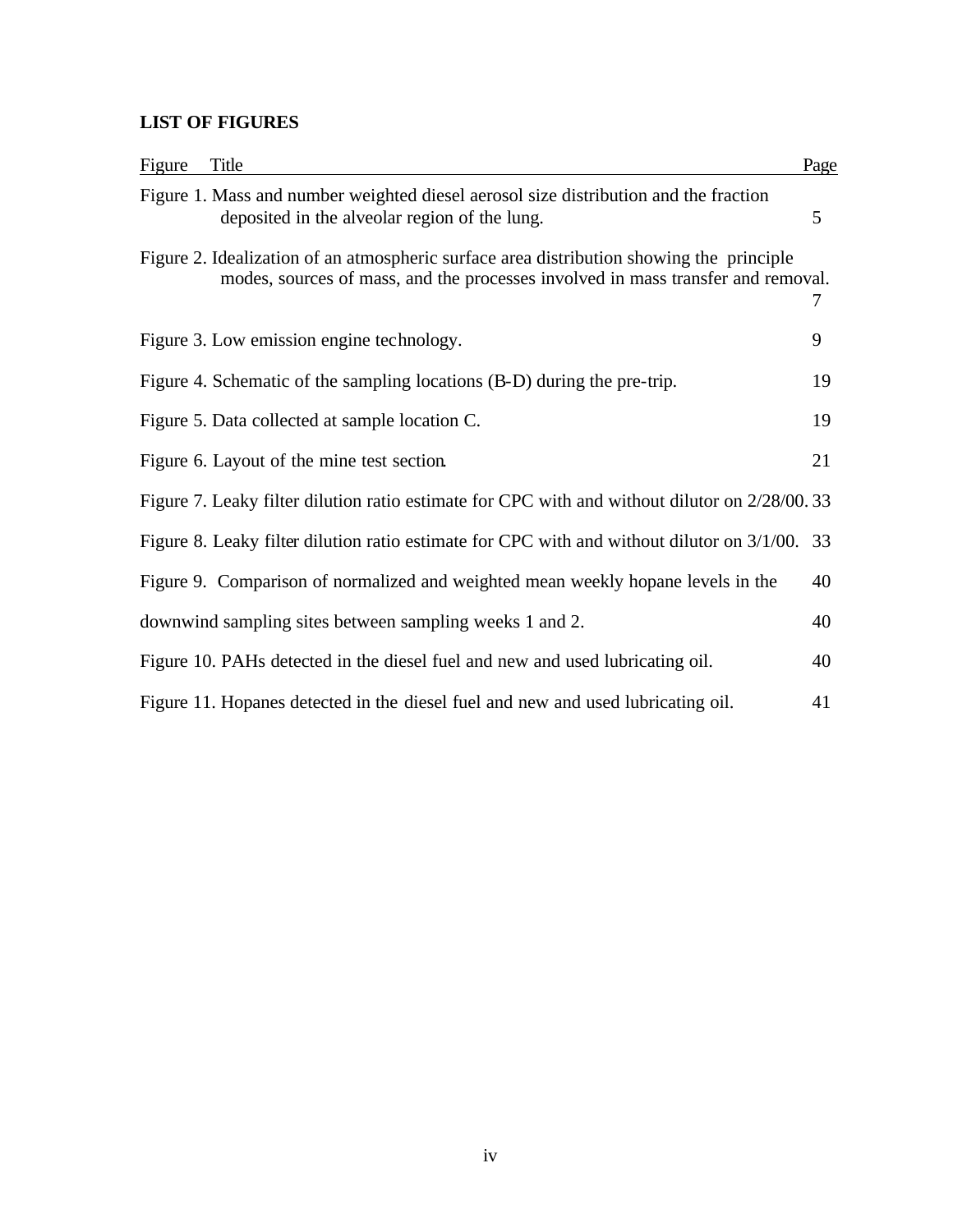# **LIST OF TABLES**

| Table | Title                                                                                                                                                           | Page |
|-------|-----------------------------------------------------------------------------------------------------------------------------------------------------------------|------|
|       | Table 1. Diesel equipment evaluated during the project.                                                                                                         | 20   |
|       | Table 2. General daily sampling matrix.                                                                                                                         | 22   |
|       | Table 3. Diesel fuel properties <sup>a</sup> .                                                                                                                  | 26   |
|       | Table 4. Number of trucks loaded with salt passing by the sampling stations.                                                                                    | 27   |
|       | Table 5. Normalized daily and weighted weekly EC, OC and TC mean concentrations.                                                                                | 30   |
|       | Table 6. Comparison of DPM sampling results between weeks 1 and 2.                                                                                              | 31   |
|       | Table 7. SS normalized daily and weighted weekly mean concentrations.                                                                                           | 32   |
|       | Table 8. DC, PAS and CPC normalized daily and weighted weekly mean concentrations. 34                                                                           |      |
|       | Table 9. High-volume sampler parameters.                                                                                                                        | 35   |
|       | Table 10. Downwind location high-volume sampler-derived DPM and DPM-component<br>normalized daily and weekly mean (and SD) concentrations (mg/m <sup>3</sup> ). | 36   |
|       | Table 11. Upwind location high-volume sampler-derived DPM and DPM-component<br>normalized daily and weekly mean (and SD) concentrations (mg/m <sup>3</sup> ).   | 36   |
|       | Table 12. Comparison of high-volume sampler-derived DPM and biological activity result<br>between weeks 1 and 2.                                                | 37   |
|       | Table 13. PAH weighted weekly mean PAH concentrations $(ng/m3)$ at the upwind and<br>downwind sampling locations.                                               | 38   |
|       | Table 14. Comparison of PAH and hopane values from weeks 1 and 2.                                                                                               | 39   |
|       | Table 15. Biological (Ames) activity detected from the downwind location.                                                                                       | 42   |
|       | Table 16. Biological (Ames) activity detected from the upwind location.                                                                                         | 42   |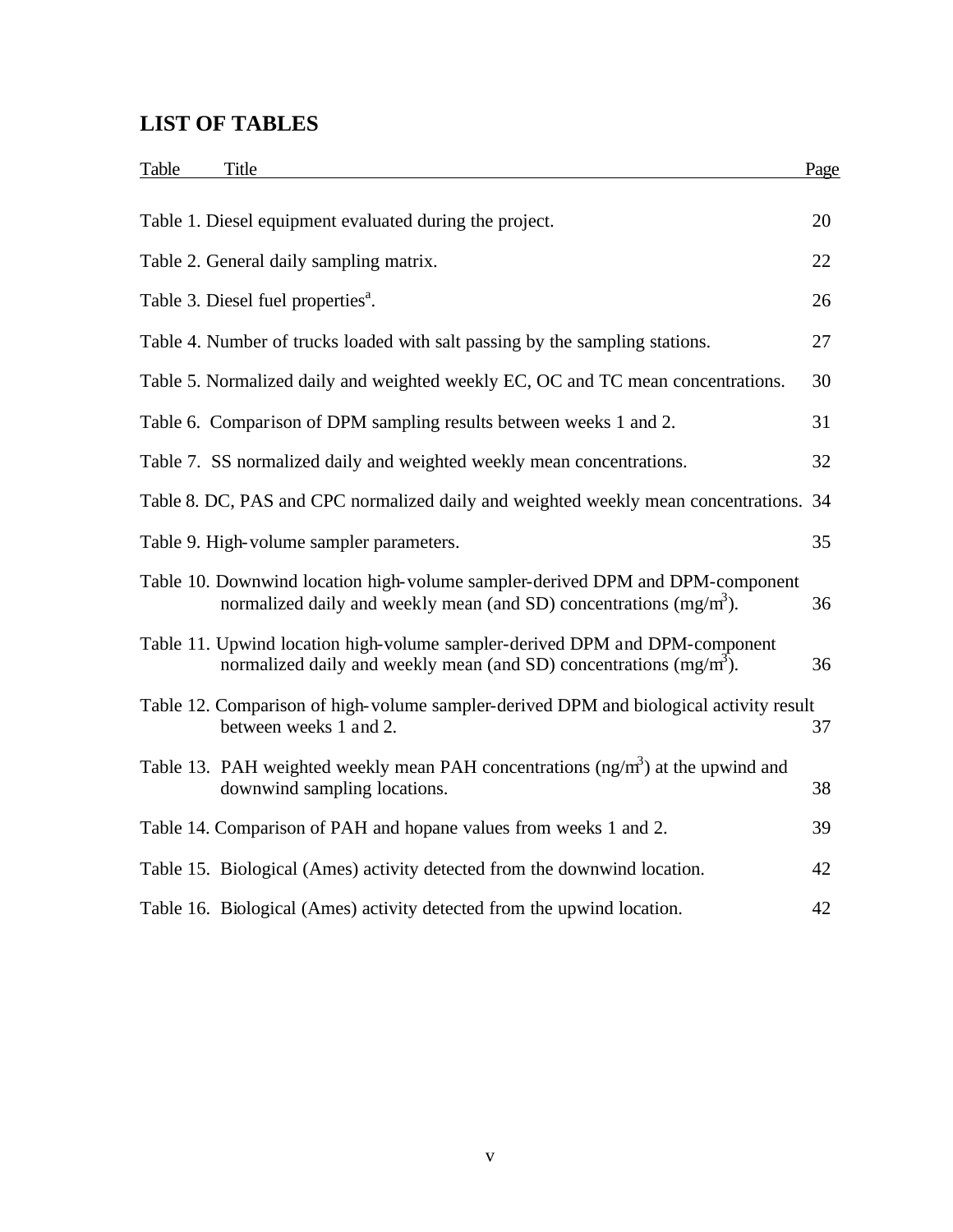## **ABSTRACT**

The overall objective of the research project was to ensure that no new health hazards were introduced into the underground mine environment by the use of modern, electronically controlled, low emission diesel engine technology. This was accomplished by evaluating the effects these diesel engines (operated with low sulfur fuel) had on the mass concentrations, chemical composition and physical characteristics of diesel particulate matter (DPM) in a domal salt mine. The study was modeled after previous studies in which the mass concentration, chemical composition and physical characteristics of DPM were determined before and after the introduction of exhaust aftertreatment or alternative fuel to evaluate their effectiveness in reducing mass emissions.

Sampling was conducted over a two-week period at several locations within the mine. The same protocol was followed during each week, except when different diesel-powered vehicles were used. During the first week, 1990 Caterpillar 3408 C, mechanically controlled engines were used; during the second week, 1998 Caterpillar 3408 F, electronically controlled engines were used. The same low sulfur (34.2 ppm) fuel was used throughout the study.

A variety of samples were collected to determine control efficiency and to determine the changes in the biological, chemical, and physical nature of the diesel aerosol attributable to the use of low-emission engines. DPM concentrations were determined using elemental carbon (EC) and size selective (SS) sampling techniques. The EC technique also provided information on total carbon (TC) and organic carbon (OC) levels. The SS technique provided information on respirable dust (RD) and  $\langle 0.8 \mu m$  particle concentrations. Several near real-time instruments were used for monitoring the diesel aerosol in the mine, i.e., portable diffusion chargers (DC) for total surface area, portable photoelectric aerosol sensors (PAS) for total surface-bound polycyclic aromatic hydrocarbons (PAH), and condensation particle counters (CPC) for particle numbers. High-volume samplers were used to obtain DPM samples for determination of the specific PAH and mutagenic activity associated with the adsorbed organics.

In areas where the diesels were operating, the TC and EC were reduced by at le ast 60% with use of the electronically controlled diesel engines. OC levels were also reduced but to a lesser extent, consistent with the engine's technology changes affecting the EC component of the DPM. As determined from the SS samples, the reductions in DPM at the downwind location were not as great as for the TC (about 40% decreases in  $\langle 0.8 \rangle$  µm particles and RD). As determined in this mine, the DPM levels with the modern engines (and no control devices) would not reach the target value of  $0.15 \text{ mg/m}^3$ . The EC and SS sampling methods were both found to work well in an underground mine environment.

All of the near real-time aerosol measurements at the downwind location (DC, PAS, and CPC) showed about 50 to 60% decrease in levels with use of the electronically controlled, low-emission engines. The magnitude of the decreases was similar to that found for EC and TC at the same locations, indicating that these parameters have close correlations. There was also no evidence of increased production of nano- (or nuclei-mode) particles with use of the low emission engines. This study also demonstrated that instruments such as the DC, PAS and CPC could be used to track diesel activity on a real time basis in underground mines.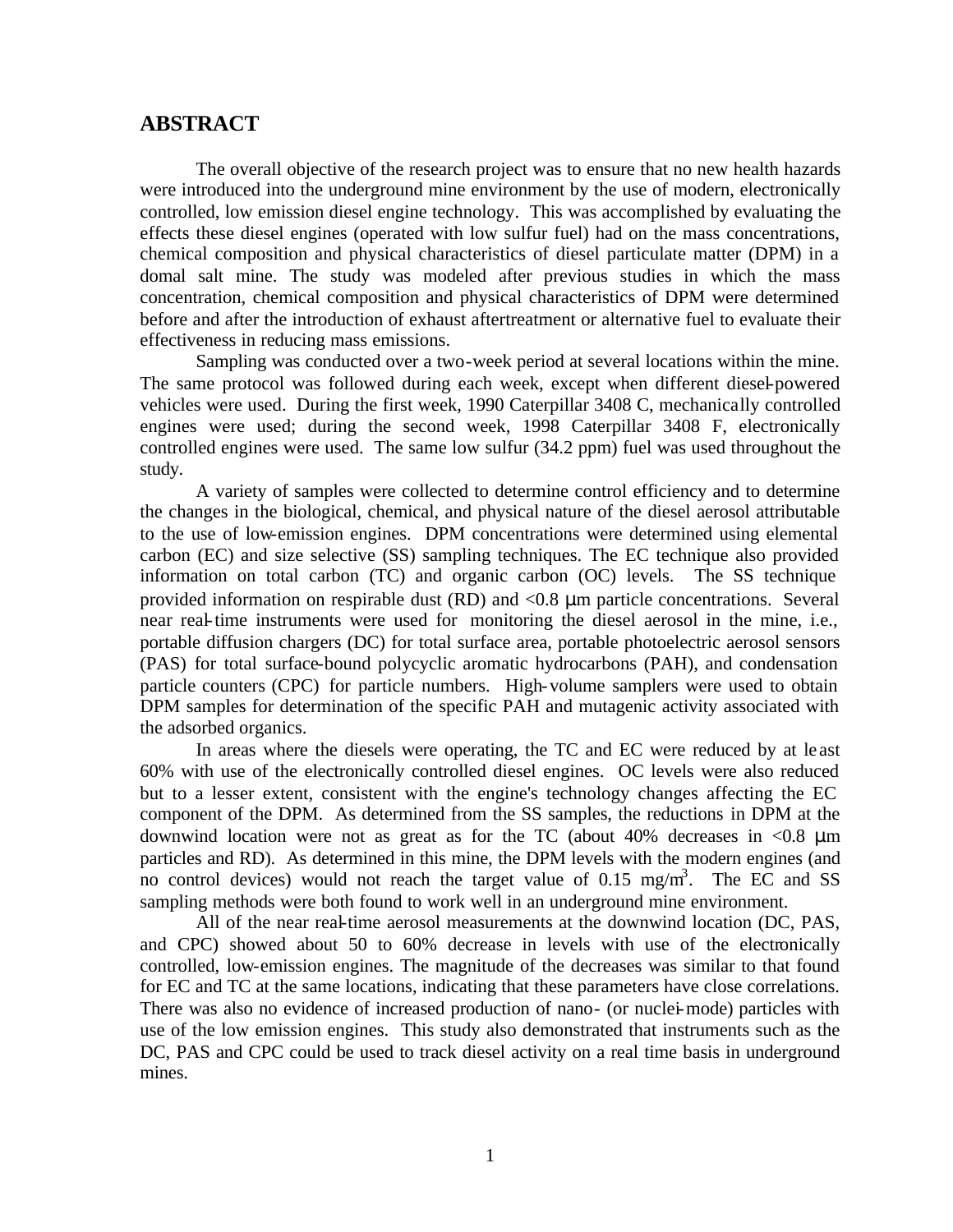The PAH and biological (mutagenic) activity levels (associated with the organics extracted from DPM collected with the high-volume samplers) also showed large decreases with use of the electronically controlled diesel engines (by up to about 90% and 65%, respectively).

Overall, use of electronically controlled, modern diesel engines with a low sulfur fuel in this underground mine resulted in large reductions in DPM and all DPM-related components. The measured potentially health related components showed similar reductions. However, the use of these engines cannot be relied upon to reduce concentrations below 0.15  $mg/m<sup>3</sup>$  in all circumstances.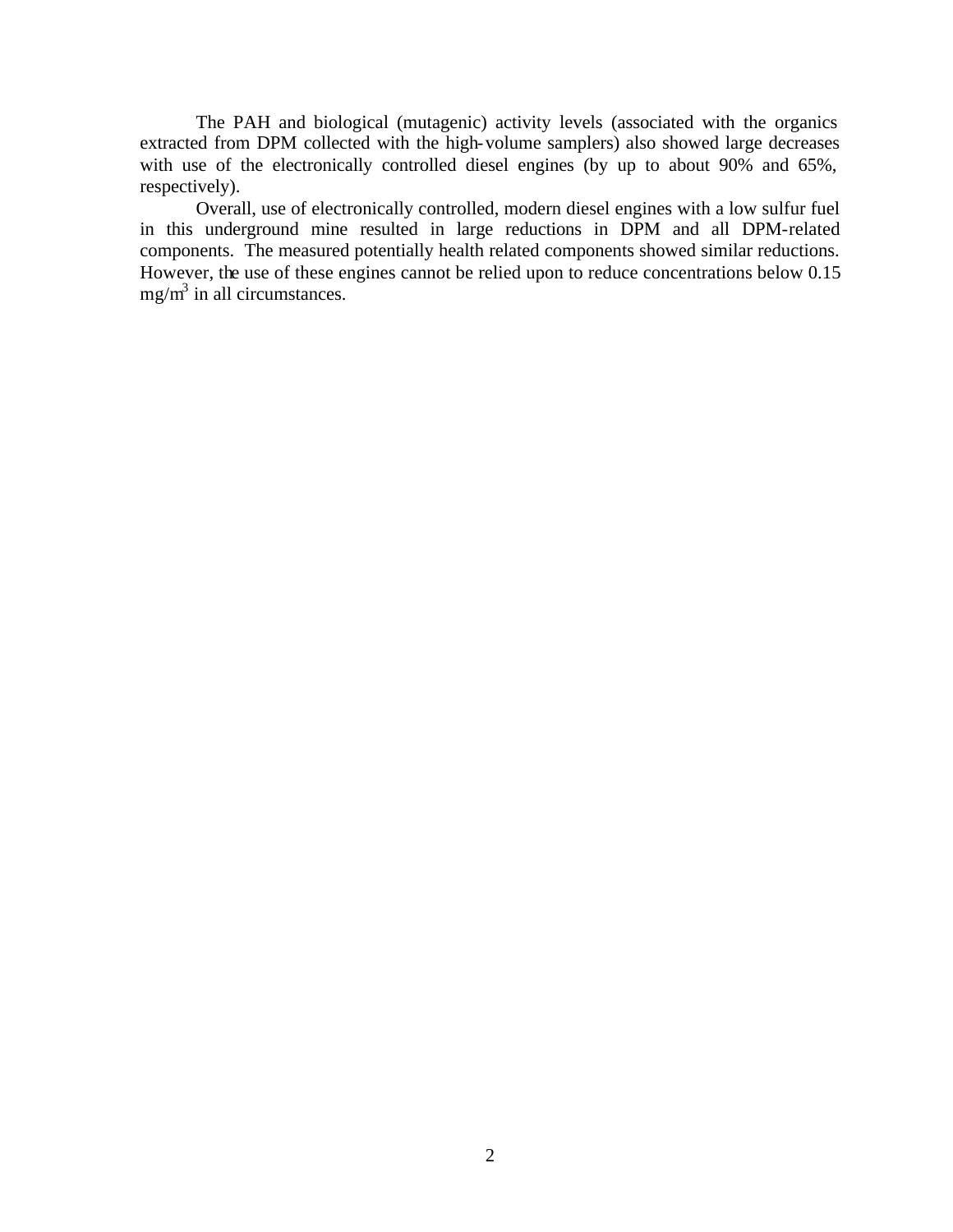## **SIGNIFICANT FINDINGS**

The use of electronically controlled, modern diesel engines can substantially improve mine air quality with respect to DPM concentrations, but it cannot be relied upon to reduce concentrations below  $0.15 \text{ mg/m}^3$  in all circumstances. Regardless of the metric used to measure DPM concentrations, a substantial reduction in DPM levels was observed at the downwind sampling location in this study. The traditional metrics, total carbon and the <0.8  $\mu$ m respirable fraction were reduced by  $>60\%$  and 43%, respectively. The nontraditional continuous reading instruments (DC, PAS and CPC) all showed >50% reductions. However, the electronically controlled modern engine alone did not reduce DPM concentrations below  $0.15$  mg/m<sup>3</sup>. At this mine, a combination of control technologies will be needed to reduce DPM to allowable levels. (Since the completion of the study, the mine has added another ventilation raise to double the amount of fresh air in the mine.) Further control technology may be required to meet future regulatory levels for DPM.

Evidence from this study suggests that the use of electronically controlled low emission engines at this mine did not introduce new hazards into the mine from an air quality perspective. There was no evidence of increased levels of nuclei mode particles; in fact the total number particle concentration was reduced by 50%. Levels of polycyclic aromatic hydrocarbons and biological activity (mutagenicity) associated with the DPM also decreased by up to 90% with use of the low emission engines. A larger reduction in elemental carbon was observed than organic carbon at the downwind location. This finding is in agreement with what is known about low emission diesel engines, i.e., the greatest reduction in DPM emissions is achieved with solid carbon particles. Further reduction in organic carbon emissions would be achieved through the use of catalyst technology; however, these catalysts are known to increase  $NO<sub>2</sub>$  emissions to concentrations that exceed regulated levels in mines.

## **USEFULNESS OF FINDINGS**

Findings from this study are applicable to other underground mining operations where large diesel engines are used with minimal ventilation. Limestone, salt and other nonmetal mines frequently have minimal ventilation because quartz, dust, radon, or other substances with low allowable levels have not been problems in the past. These operators will benefit from having a ballpark estimate of how much of a reduction might be expected from investing in low emission engine technology.). It is possible that other underground mines with higher ventilation levels may see even lower DPM levels. Further, the study demonstrates that instruments such as the DC, PAS and CPC can be used to track diesel activity on a real time basis. (Note: A hand-held CPC is now commercially available.) If these instruments were used underground on a regular basis operators could establish a baseline concentration that could be used to signal a warning should the baseline be exceeded.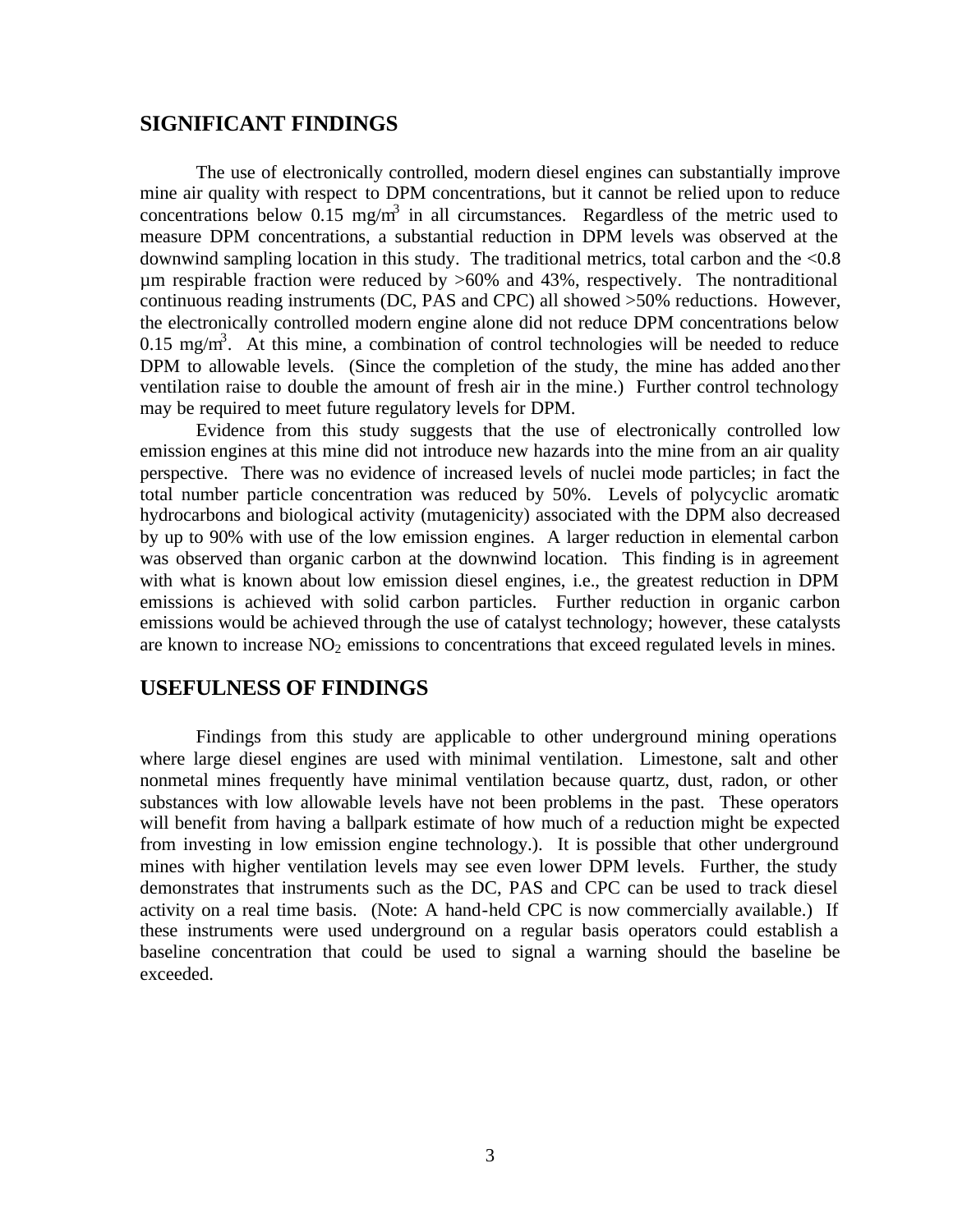## **SCIENTIFIC REPORT**

#### **BACKGROUND**

#### **Occupational Health Concerns And Standards**

Diesel exhaust is a complex mixture of noxious gases and diesel particulate matter (DPM). DPM consists of nonvolatile, elemental carbon (EC), adsorbed or condensed hydrocarbons referred to as organic carbon (OC), sulfates, and trace quantities of metallic compounds (HEI, 1995). Total carbon (TC) is composed of EC plus OC.

Attention has focused on the potential carcinogenicity of DPM and the potential health impact on miners. In 1988, the National Institute for Occupational Safety and Health (NIOSH) recommended that whole diesel exhaust be regarded as a "potential occupational carcinogen", and stated that reductions in workplace exposure would reduce cancer risks (NIOSH, 1988). In 1989, the International Agency for Research on Cancer (IARC) declared, "diesel engine exhaust is probably carcinogenic to humans" (IARC, 1989).

There is a considerable difference in recommended or established allowable concentrations for DPM in the workplace. In 1995, the American Conference of Governmental Industrial Hygienists (ACGIH) added DPM to the Notice of Intended Changes for 1995-96 with a threshold limit value (TLV<sup>TM</sup>) recommendation of 0.15 mg/m<sup>3</sup> (ACGIH, 1995). DPM of < 1.0 μm in size remained on the ACGIH Notice of Intended Changes in 1999 but with a reduction in the proposed TLV to  $0.05$  mg/m<sup>3</sup>. The Notice of Intended Changes for 2001 will further modify the DPM recommendations (ACGIH 2001). ACGIH has included diesel exhaust particulate, as EC with a time weighted average TLV of 20 μg/m<sup>3</sup>.

The U. S. Mine Safety and Health Administration (MSHA) promulgated a DPM permissible exposure limit for noncoal mines based upon TC (MSHA, 2001a,b). An interim standard of  $0.\overline{4}$  mg/m<sup>3</sup> TC takes effect 18 months after the publication of the final rule. Five years later the standard would be lowered to  $0.16 \text{ mg/m}^3$  of TC. Total carbon would be determined using NIOSH method 5040 (NIOSH, 1996).

DPM limits are already in place in Canada and Europe. British Columbia, New Brunswick, Quebec, and Ontario have adopted a 1.5-mg/m<sup>3</sup> level for respirable combustible dust (RCD) (Canadian Mining Regulations, 1997-98). In Switzerland the standard is 0.2  $mg/m<sup>3</sup>$  of TC (SUVA, 1997). It should be noted, however, that diesel soot is listed as a carcinogen; consequently exhaust emissions must be minimized using the best available control technology. SUVA requires that certified traps be used on all construction machines used in tunneling. The Federal Republic of Germany has adopted technical exposure limits (TRK) for the general workplace, tunneling and mining. For the general workplace, the TRK is 0.1 mg/m<sup>3</sup> EC or 0.15 mg/m<sup>3</sup> total carbon (TC) when the sample contains >50% organic material. For mining and tunneling the TRK is  $0.3 \text{ mg/m}^3$ . The standard for mining is being revised. Germany also has a similar requirement for the use of exhaust filtration devices. This is demonstrated in German law TRGS 554 (TRGS 900, 1998).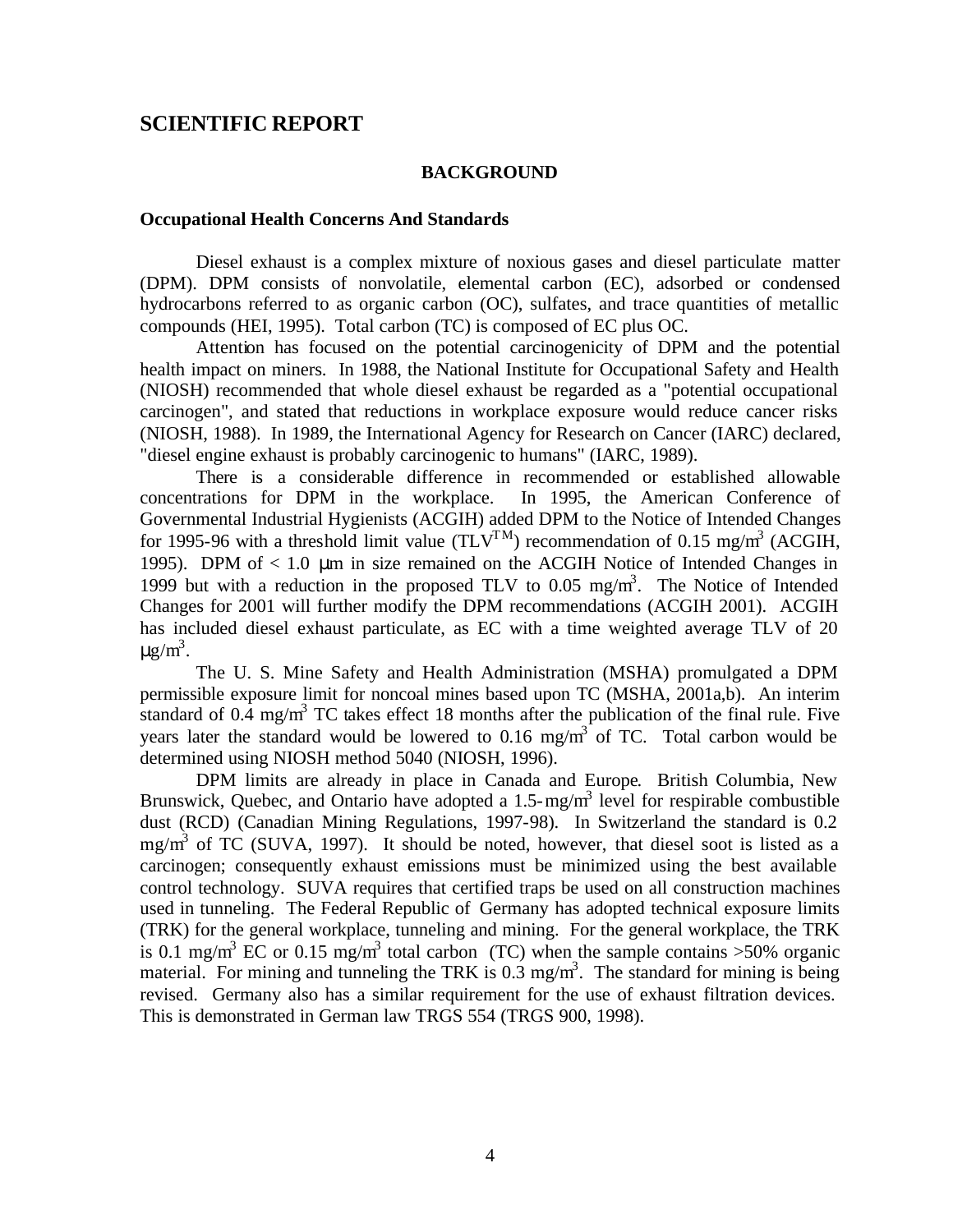### **Physical Characteristics of Diesel Aerosol**

Studies have linked environmental exposure to fine particles less than 2.5 μm in size to adverse health effects, (Dockery, et al., 1993, Pope, et al*.*, 1995, Samet, et al., 2000a,b, Oberdörster, et al., 2000 and Lippmann, et al., 2000) although no causal mechanisms have been identified. The relationship between fine particles and health is a logical link because the efficiency of particle deposition in the respiratory tract is a function of particle size. For example, McCawley et al. (2001) recently concluded that ultrafine beryllium number concentration better reflects the risk for chronic beryllium disease than does particle mass concentration. Figure 1 illustrates relationships between idealized combustion aerosol number and mass weighted size distributions (Whitby and Cantrell, 1975) and the alveolar deposition curve (Task Group on Lung Dynamics, 1966, Raabe, 1982). In this case the distribution typifies a diesel aerosol distribution. Figure 1 shows that as the aerosol decrease in size, nanoparticle deposition efficiency increases.



Figure 1. Mass and number weighted diesel aerosol size distribution and the fraction deposited in the alveolar region of the lung.

Combustion aerosol follows a lognormal, trimodal size distribution with the concentration in any size range being proportional to the area under the corresponding curve in that range. Nuclei-mode particles range in diameter from  $0.005$  to  $0.05 \mu m$  (5-50 nm). They consist of metallic compounds, EC and semi-volatile organic and sulfur compounds that form particles during exhaust dilution and cooling. For diesel aerosol the nuclei mode typically contains 1-20% of the particle mass and more than 90% of the particle number. The accumulation mode ranges in size from roughly  $0.05$  to  $0.5 \mu$ m (50-500 nm). Most of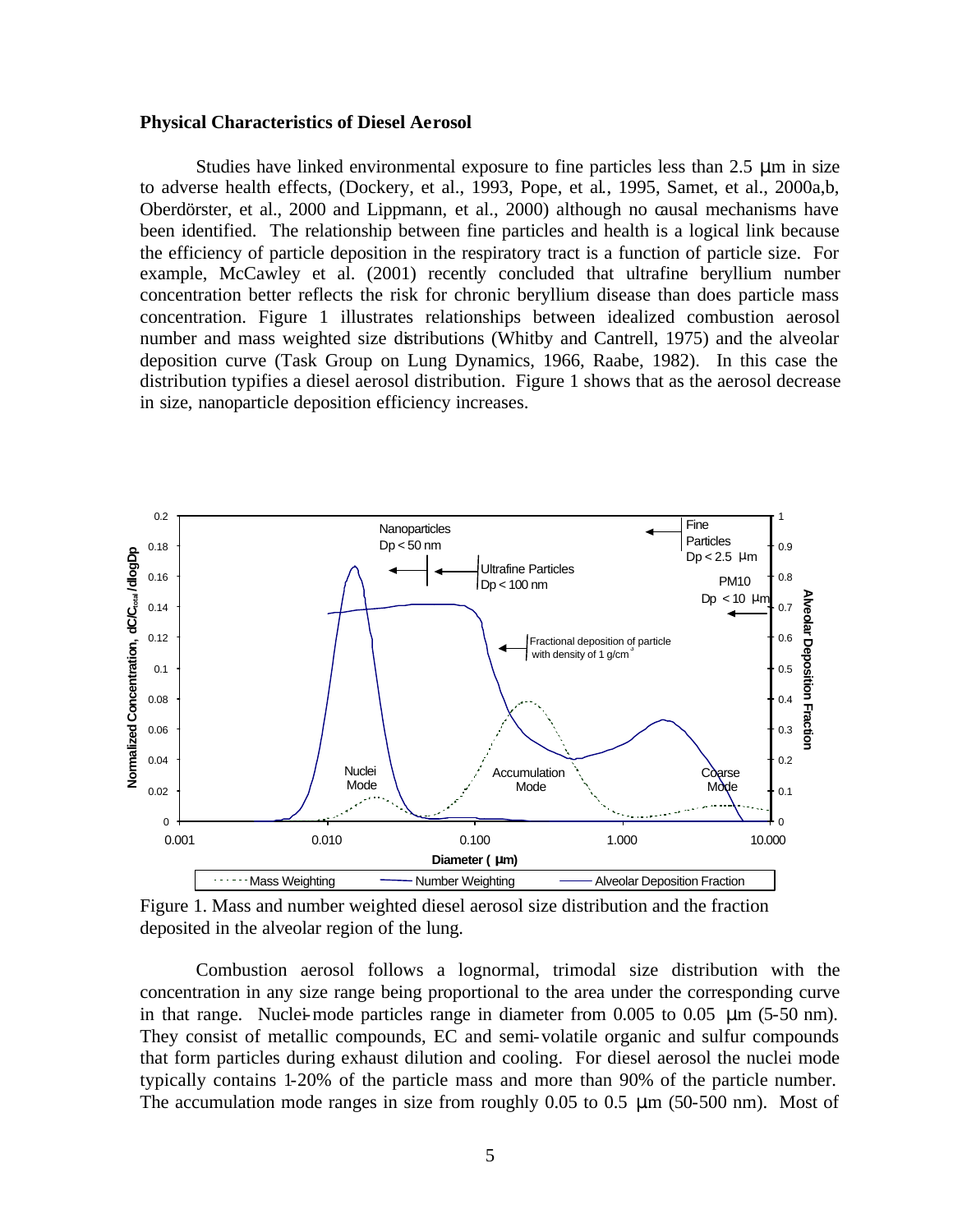the mass, composed primarily of carbonaceous agglomerates and adsorbed materials, is found here. The coarse mode consists of particles larger than 1 μm and contains 5-20% of the mass. These relatively large particles are formed by reentrainment of particulate matter, which has been deposited on cylinder, and exhaust system surfaces. The transient nature of the coarse mode makes it difficult to sample and characterize. Also shown in Figure 1 are size range definitions for atmospheric particles: PM10 (diameter  $\langle 10 \mu m \rangle$ , fine particles (diameter  $\langle 2.5 \text{ }\mu \text{m} \rangle$ , ultrafine particles (diameter  $\langle 0.10 \text{ }\mu \text{m} \text{ or } \langle 100 \text{ }\mu \text{m} \rangle$ , and nanoparticles (diameter  $< 0.05 \mu$ m or  $< 50 \text{ nm}$ ) (Kittelson, 1998).

Figure 2 (Whitby and Cantrell, 1975) shows the mechanisms, such as condensation and coagulation that transfer aerosol mass from one size range to another. The smallest of the three modes, 0.001 to 0.08 μm, is the Aitken nuclei range, which consists of primary aerosol from combustion sources such as diesel engines and secondary aerosol formed from coagulation of primary aerosols to form chain agglomerates. The next size range, 0.08 to 1.0 μm, is the accumulation range that contains emissions in this size range plus aerosol accumulated by mass transfer through the coagulation and condensation processes from the nuclei range. The last range, 1.0 to approximately 40 μm, is referred to as the coarse aerosol size range. Aerosols within this range generally originate from mechanical processes such as grinding, mechanical fracture and bulk material handling. There is very little exchange of mass from the nuclei and accumulation modes to the coarse particle mode under most conditions.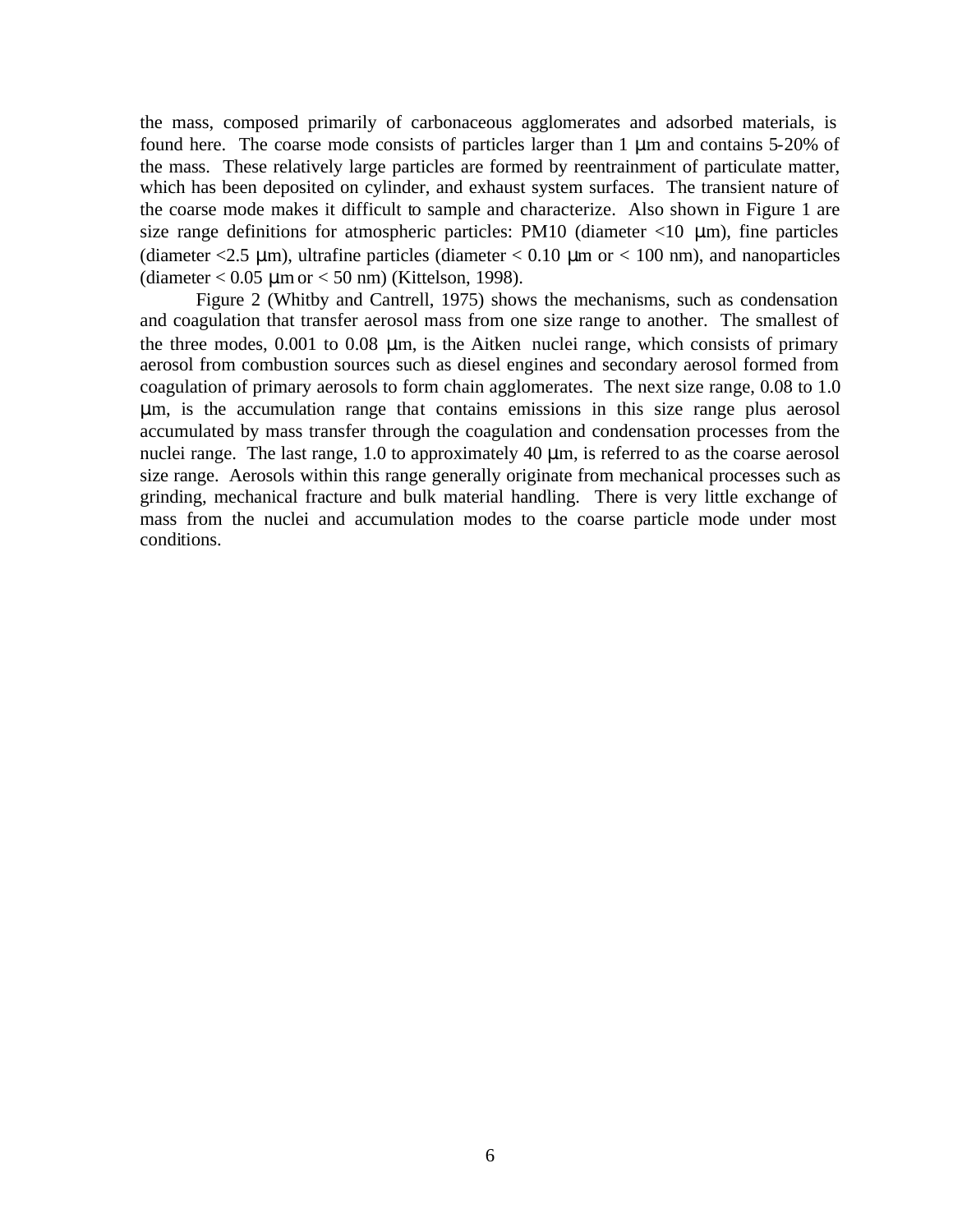

Figure 2. Idealization of an atmospheric surface area distribution showing the principle modes, sources of mass, and the processes involved in mass transfer and removal. (Source: Whitby and Cantrell, 1975)

### **Emission Control Underground**

Emission controls are used to reduce miner exposure to gaseous and DPM emissions. In 1995, MSHA organized three workshops to discuss the potential health risks to miners from exposure to DPM, ways to measure and control DPM in mine environments, and regulatory or other approaches to ensure a healthful work environment. Out of these workshops came a "toolbox" approach for reducing DPM emissions underground (Watts, 1997). Many strategies are contained in the "toolbox" for reducing emissions, but four hold great promise; low-emission engines, low sulfur fuel, modern Diesel Oxidation Catalysts (DOCs), and catalyzed filtration devices. These are briefly described.

Low emission engines are produced by engine manufacturers to meet stringent, onhighway EPA regulations, which have driven DPM emissions levels on the Federal Transient Cycle from 0.6 g/hp-hr in 1988 to less than 0.1 g/hp-hr in 1994 (EPA, 1997). These engines typically operate at high fuel injection pressures that provide a more efficient and complete combustion of fuel. In addition they are frequently turbocharged to optimize power,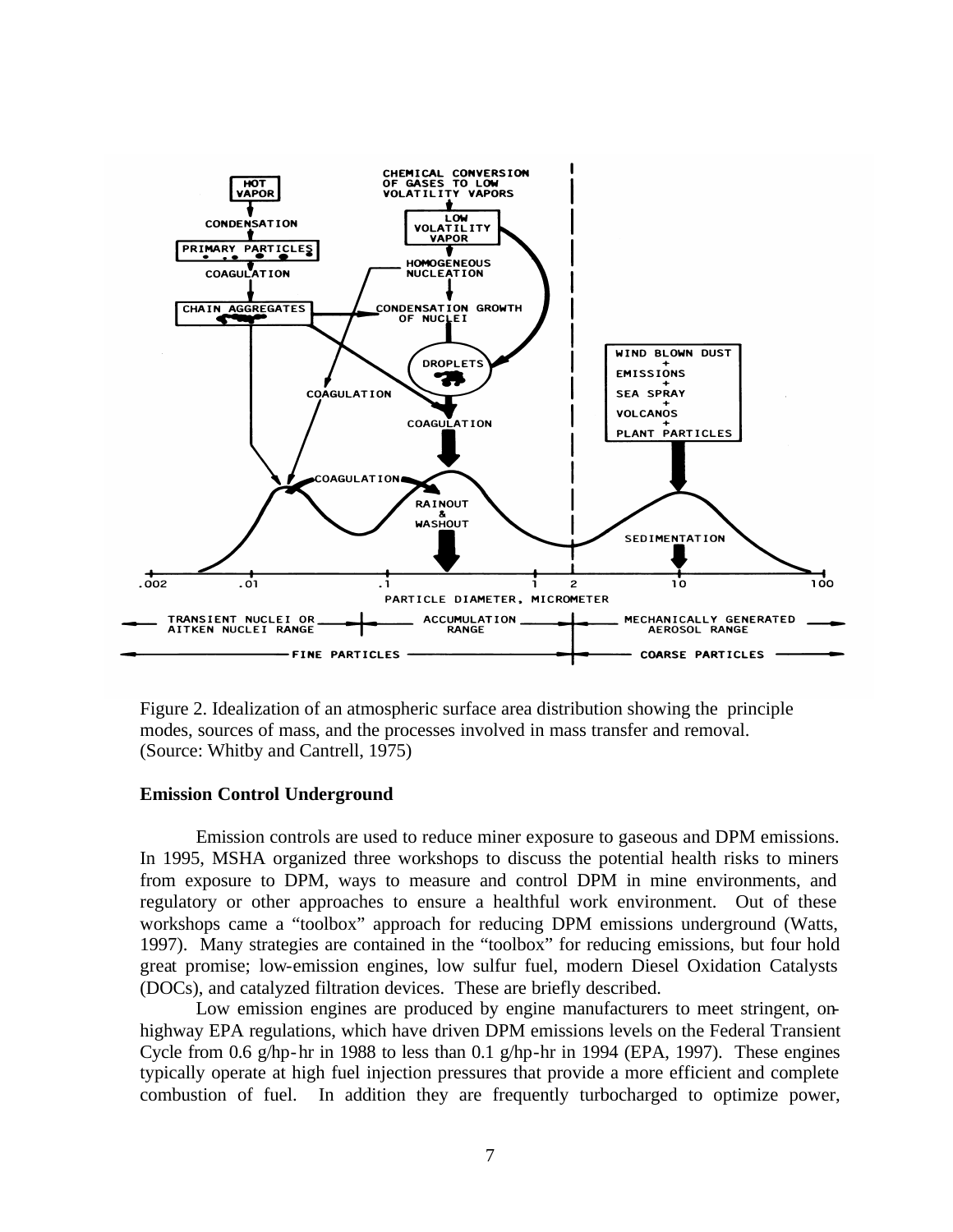performance, and emissions. Aftercooling is used to reduce oxides of nitrogen  $(NO<sub>x</sub>)$ . Electronic engine control optimizes the fuel timing and delivery rate, resulting in lower emissions. As a result of these and other improvements, on-highway heavy-duty diesel engine emissions, as measured in the laboratory, have been significantly reduced. However, emission reductions from these engines have not been quantified or characterized in an underground mine environment.

In 1996, the U.S. Environmental Protection Agency (EPA) established emission regulations for almost all land-based nonroad diesels such as construction equipment (EPA, 1997). These regulations specify emission levels that nonroad engines must meet depending on the horsepower of the engine. For now, EPA is regulating only engines between 130 - 560 kW. Particulate emissions were reduced from as high as 1.0 g/hp-hr to 0.4 g/hp-hr and  $NO<sub>x</sub>$  emissions dropped to below 6.9 g/hp-hr. EPA has adopted a phase-in period for regulating other horsepower engines, including small engines that would be candidates to be used in utility mine vehicles.

Engines used in underground mines are exempt from EPA regulations, but some engines used underground already meet EPA nonroad diesel requirements, as illustrated in Figure 3. However, future MSHA regulatory requirements will force mine operators to adopt new strategies to reduce DPM exposure. Data collected by MSHA (Dvorznak, 1996), UMN (Waytulonis, 1997), and the Ontario Ministry of Labor (Vergunst, 1997) show that lowemission engines are slowly gaining entrance into the underground mining market. Ontario (Vergunst, 1997) inventoried the diesel equipment used in noncoal mines and found that Detroit Diesel series 50, 60 and 6 V 92 engines account for about 17% of the heavy-duty engines. These engines are electronically controlled with direct fuel injection and are turbocharged with aftercooling. Caterpillar is also gaining market share with the 3176, 3406 and 3408 series engines that have similar features as the Detroit Diesel engines. All of these engines are in the 200 to 500 hp range and have much lower mass emissions than their predecessors. Mine operators recognize that low-emission engines are a promising strategy to reduce exposure underground. Furthermore, they can be used in conjunction with an array of aftertreatment devices and alternative fuels to reduce emissions (Waytulonis, 1992b).

Use of low sulfur diesel fuel  $\langle 0.05\%$  sulfur) reduces the sulfate fraction of DPM emissions, reduces objectionable odors associated with diesel use, and allows oxidation catalysts to perform properly (Waytulonis, 1992a). A further benefit in the use of low sulfur fuel is reduced engine wear and maintenance costs. Fuel sulfur content is a particularly important parameter when the fuel is used in low-emission diesel engines equipped with DOCs because catalysts tend to increase the production of sulfates that increase mass emissions. Low sulfur diesel fuel is available nationwide due to EPA regulations.

DOCs are used to reduce the quantity of carbon monoxide and hydrocarbons in diesel exhaust, including aldehydes that can cause eye irritation. DOCs also decrease the soluble organic fraction (SOF) of DPM as well as gas phase hydrocarbons, which can reduce DPM emissions by up to 50%, and reduce associated carcinogenic compounds, such as benzo[a]pyrene, and other polycyclic aromatic hydrocarbons (PAH). However, DOCs do increase nitrogen dioxide  $(NO<sub>2</sub>)$  emissions. New catalyst technology and the availability of low (or ultra low) sulfur fuel make the use of DOCs on underground mine vehicles an attractive tool for reducing DPM emissions (McClure, 1992).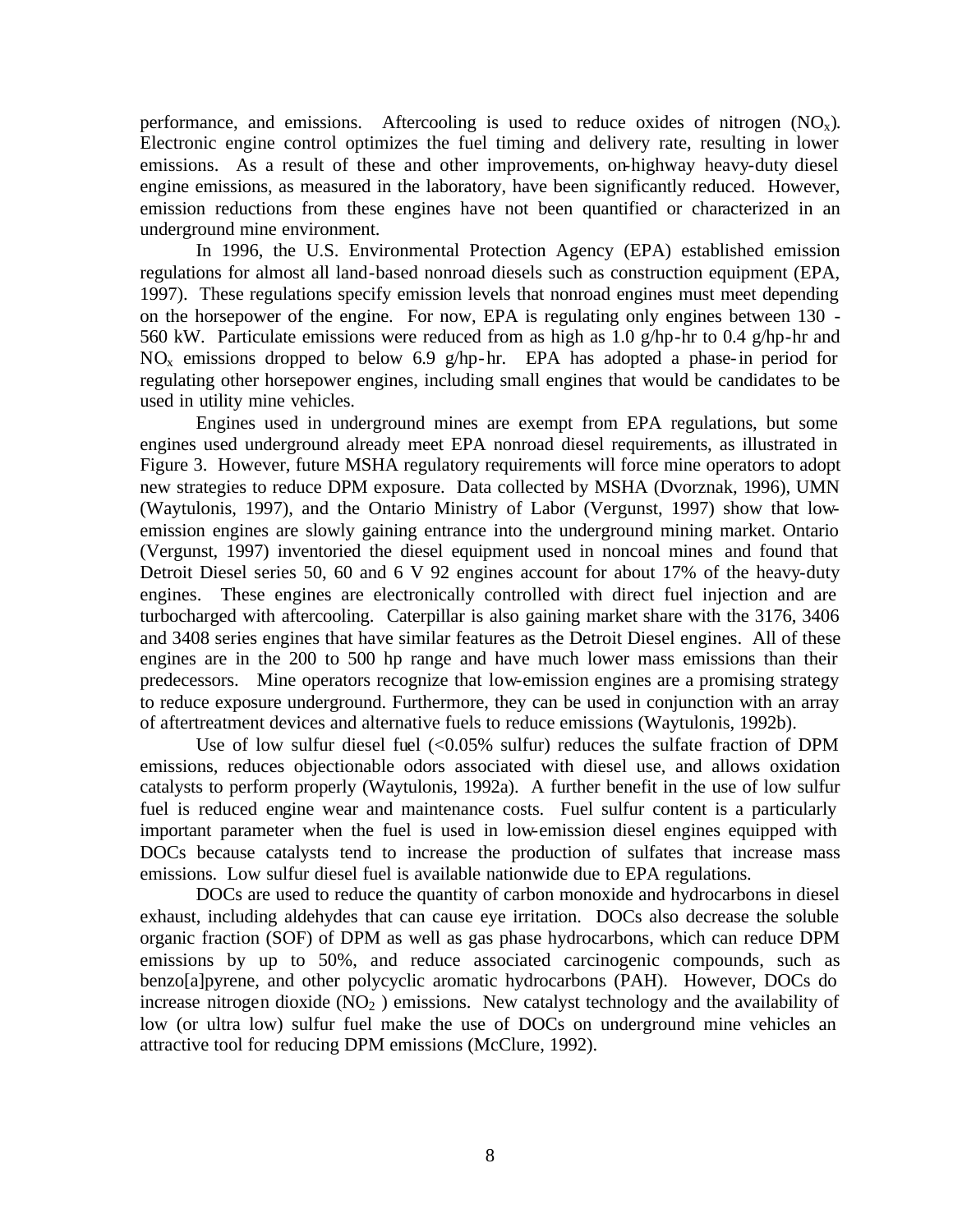

Figure 3. Low emission engine technology. (data compiled from published literature)

Catalyst technology can also be used in conjunction with filter technology to reduce both DPM and gaseous emissions. Recently, the Canadian Diesel Emission Evaluation Program (DEEP) undertook a major project to evaluate various types of catalyzed filters in an underground noncoal mine in Sudbury, Ontario. Results from this program are expected in about 24 months. New technology from Europe, Canada and the U.S. is being evaluated to determine control efficiency and life expectancy of these devices (DEEP, 2000).

Further requirements are specified by the diesel rules for underground metal, nonmetal and coal mines promulgated by MSHA in 2001 (MSHA 2001a and 2001b). These rules cover sampling requirements, maintenance and other important parameters needed to monitor and control diesel emissions underground.

#### **Diesel Aerosol Research Focusing On Nanoparticles**

Michigan Technological University (MTU) evaluated the impact of low-emission engine technology on DPM emissions as part of a study sponsored by the Health Effects Institute (HEI) (Bagley, et al., 1996). A prototype, 1991 Cummins LTA10-310 engine, designed to meet 1991 Federal on-highway emissions limits, was evaluated. The engine had a high pressure, mechanically controlled, fuel-injection system, and other design features now commonly used in heavy-duty, high-speed, on-highway diesel engines. MTU showed that this technology significantly reduced mass emissions, but caused a prominent shift in the size distribution of DPM towards smaller nuclei-mode particles when compared to emissions from a 1988 Cummins L10 engine.

Under steady-state conditions, the LTA engine produced up to 40% of the particle volume in the nuclei-mode range with low concentrations of particles in the accumulation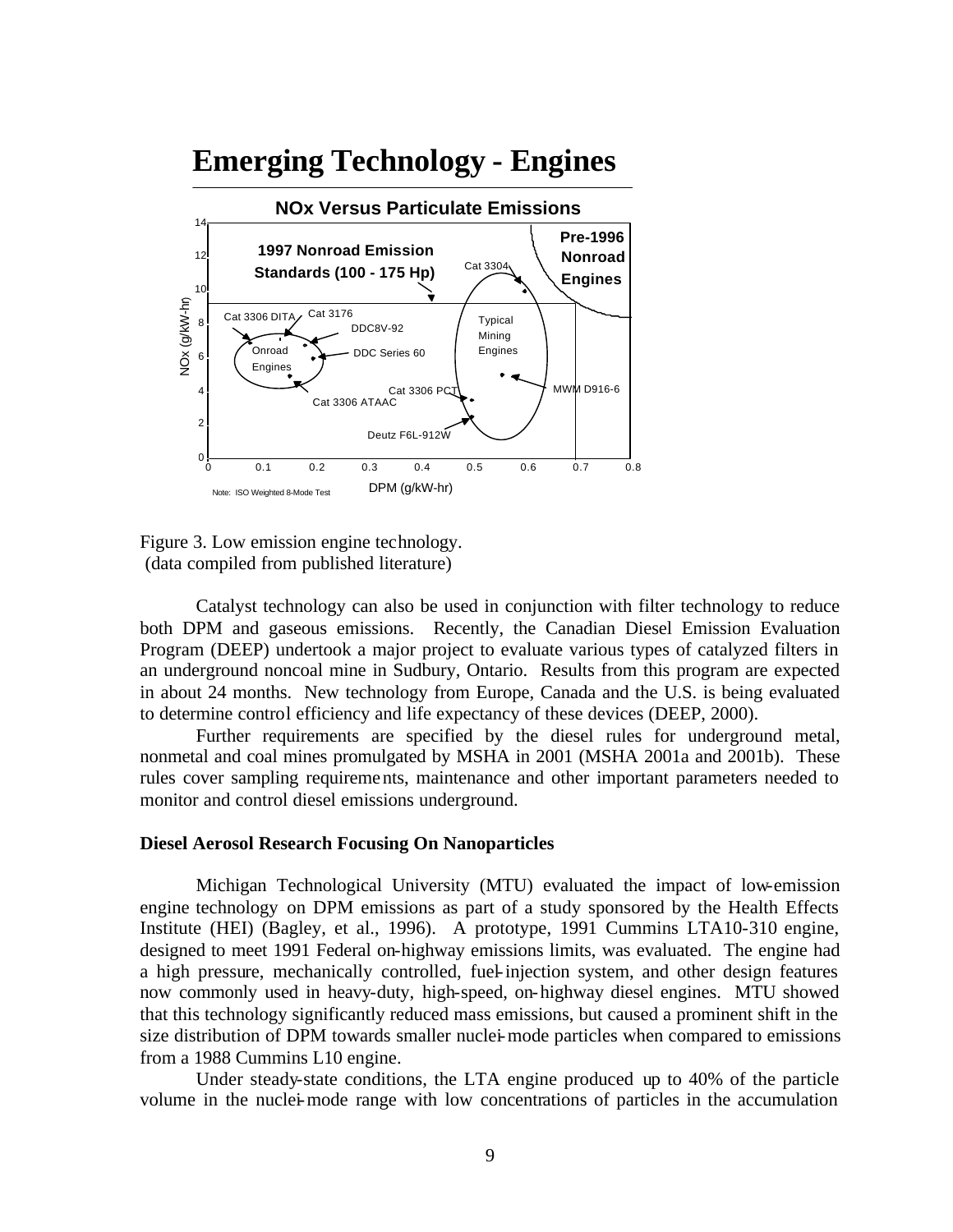mode range. Previous studies (Dolan, et al., 1980, Baumgard, et al., 1985, Abdul-Khalek, et al*.*, 1995) reported 1-20% of the mass in this range. The major difference between the L10 and LTA engines was the fuel injection system. The LTA engine incorporated a highpressure fuel-injection system that injected fuel at 1,520 bar compared to 1,240 bar for the L10. The MTU research results showed higher nuclei-mode particles, which were stated to be composed of solid, carbonaceous particles with adsorbed hydrocarbons. MTU and HEI considered the particle size distribution findings preliminary in nature and HEI recommended the findings be verified with representative engines from different manufacturers.

More recent work at the University of Minnesota (UMN) (Abdul-Khalek, et al., 1998) suggested that it was not necessarily injection pressure itself that lead to increased emissions of nanoparticles. A Perkins T4.40, 4 cylinder direct injection, turbocharged and aftercooled diesel operated under ISO type C1 8 mode and type B Universal 11 mode cycles produced the highest injection pressure (1200 bar) in engine mode 1, yet mode 1 produced a relatively small number concentration. Furthermore, a study of the influence of injection pressure on particle mass and number emissions in the 400 to 1000 bar range showed a continuous decrease in both mass and number emissions with increasing pressure (Jing, et al., 1996).

It is likely that higher nanoparticle emissions are a consequence of reducing the mass of particles in the accumulation mode compared to the mass of semi-volatile material likely to become solid or liquid by homogeneous nucleation or condensation/adsorption as the products of combustion expand and cool and then dilute and cool. The driving force for gasto-particle conversion processes is the saturation ratio, S, which is the ratio of the partial pressure of a nucleating species to its vapor pressure. For materials like the constituents of the SOF or sulfuric acid, the maximum saturation ratio is achieved during dilution and cooling of the exhaust (Abdul-Khalek, et al., 1999) and typically occurs at dilution ratios between about 5 and 30. The relative rates of nucleation and condensation/adsorption are an extremely nonlinear function of S. Low values of S favor adsorption/condensation, and high values favor nucleation. The rate of adsorption/condensation is proportional to the surface area of particulate matter already present (Friedlander, 1977). Thus, the large mass and consequently surface area of soot agglomerates present in the exhaust of old technology engines will take up supersaturated vapors quickly and prevent S from rising high enough to produce nucleation. On the other hand, in a modern low emission engine there is little soot surface area available to adsorb or condense supersaturated vapors making nucleation more likely. This will be especially true if the solid carbon emissions have been reduced relatively more than sulfuric acid and material that makes up the SOF.

The engine used at MTU emitted low concentrations of particles in the accumulation mode diameter range, where carbonaceous particle agglomerates reside, and had very high SOF ranging from 60 to 75%. These factors would favor nucleation of the SOF as nanoparticles. The high fuel injection pressure and the fuel-air mixing strategy used in their engine probably led to more effective reduction of carbonaceous particles than SOF. Thus, the high injection pressure indirectly led to an increase in number emissions. However, other engine modifications or aftertreatment devices that reduce soot emissions more effectively than SOF or sulfuric acid are also likely to increase particle number emissions. In fact, this was exactly what has been observed downstream of some trap oxidizer systems (Kruger, et al., 1997 and Mayer, et al., 1995).

The same arguments just made about the role of soot agglomerates in suppressing nucleation during dilution and cooling of the exhaust also apply to nucleation of ash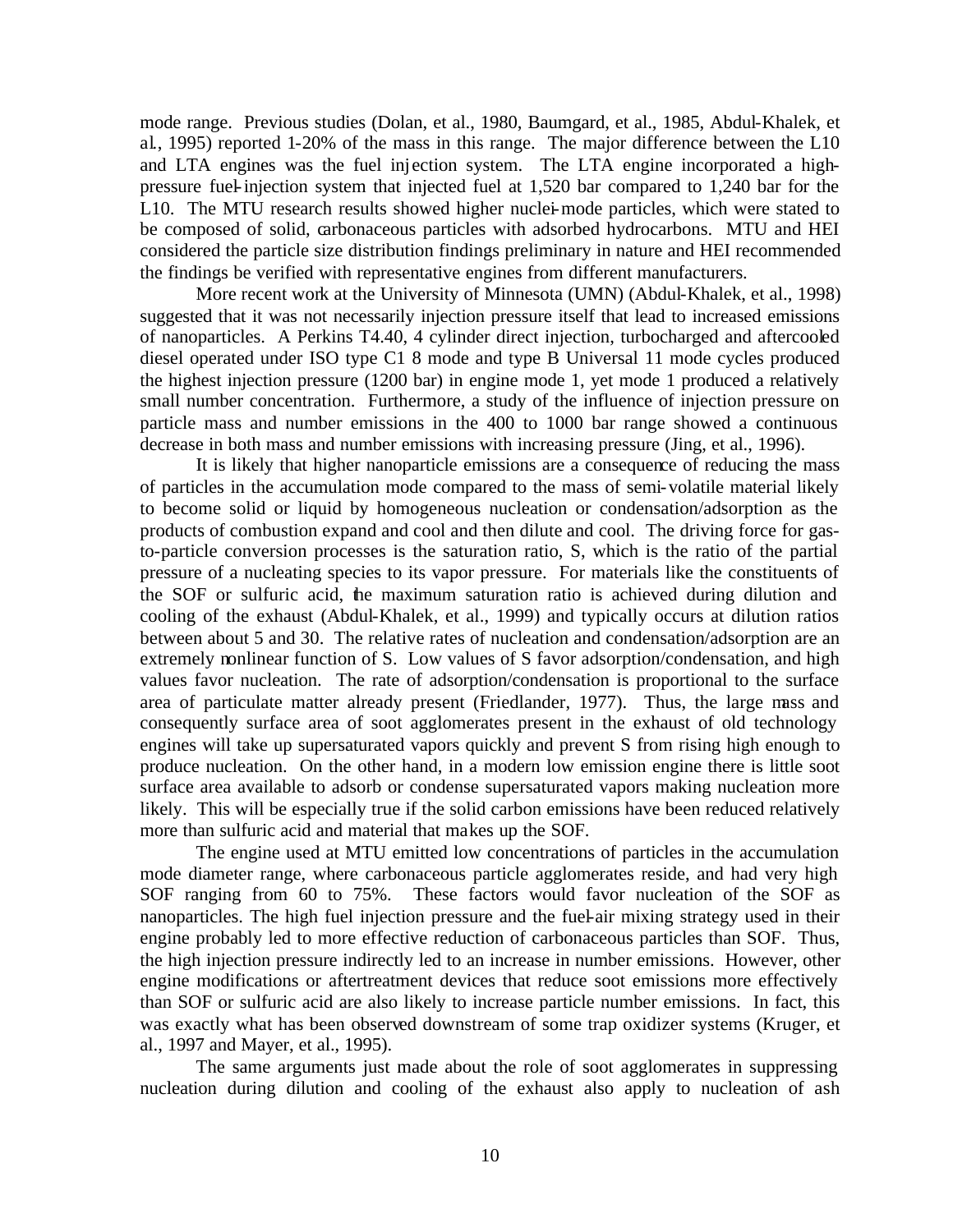constituents that are volatilized at combustion temperatures, except that in the case of ash constituents the nucleation takes place inside the engine during the expansion stroke immediately after combustion. The term "as" is used to describe inorganic solid materials present in exhaust particulate matter, including metal sulfates and oxides. Prior to the work at the UMN and similar work in Switzerland (Mayer, et al., 1999), there was no evidence of significant solid ash particle nucleation except when high concentrations of metals were added with fuel additives. Tests at the UMN using the Perkins engine suggest that soot emissions may have been reduced to such a low level that the agglomerates no longer provide enough surface area to relieve ash supersaturation and prevent nucleation of ash derived from lube oil. Once ash nuclei are formed they may serve as heterogeneous nucleation sites for SOF and other species during dilution and cooling of the exhaust. In fact, the particles in the high SOF nuc lei mode observed in the past may have had ash cores.

Thus, the nanoparticles observed in the diluted exhaust of low emission diesel engines may consist of solid carbon or ash particles, semi-volatile nuclei formed by homogeneous nucleation or semi-volatile nuclei with a solid core formed by heterogeneous nucleation on existing particles. It is clear that a number of factors affect the fine particle aerosol size distributions, and if not properly understood and accounted for, can create an aerosol artifact that is representative of human exposure. Representative measurements of such particles can be made only if the sampling and dilution system simulates atmospheric dilution to the extent necessary to reproduce size distributions observed under atmospheric dilution conditions. Semi-volatile nuclei are the most sensitive to sampling biases, but even with solid particles, care must be taken to avoid coagulation and wall losses. Regardless of how particles are formed, the relationships between lab and atmospheric dilution ratio, dilution rate, saturation ratio and the other processes affecting particle formation must be understood. Ping*,* et al. (2000), using the same type of engine used by Abdul-Khalek, et al. (1999), reported that the particle size distributions and number concentrations were significantly affected by dilution conditions.

Another problem with laboratory data is that typically the exhaust is diluted with particle free air. This precludes interaction between the exhaust and the particles in the ambient environment. This interaction is strongly influenced by particle size, which determines atmospheric residence time, rates of coagulation, and available surface area for adsorption of semi-volatile materials present in the atmosphere and surface chemical reactions.

The residence time of particles in the atmosphere is particularly important because it impacts what particles are available for inhalation and deposition. The typical residence time for 10 nm particles is quite short on the order of minutes (Harrison, 1996), because these particles diffuse to and coagulate with larger accumulation mode particles. Although their individual particle identity is lost, these particles remain in the atmosphere as part of larger particles, which coincidentally have lower alveolar deposition rates. Particles in the 0.1-to 10-μm diameter range have a much longer residence time on the order of days, while larger particles are removed from the atmosphere quite quickly by gravitational settling.

## **SPECIFIC AIMS**

Low-emission diesel engines were developed by engine manufacturers to meet EPA emission standards. Although engines used in underground mines are exempt from EPA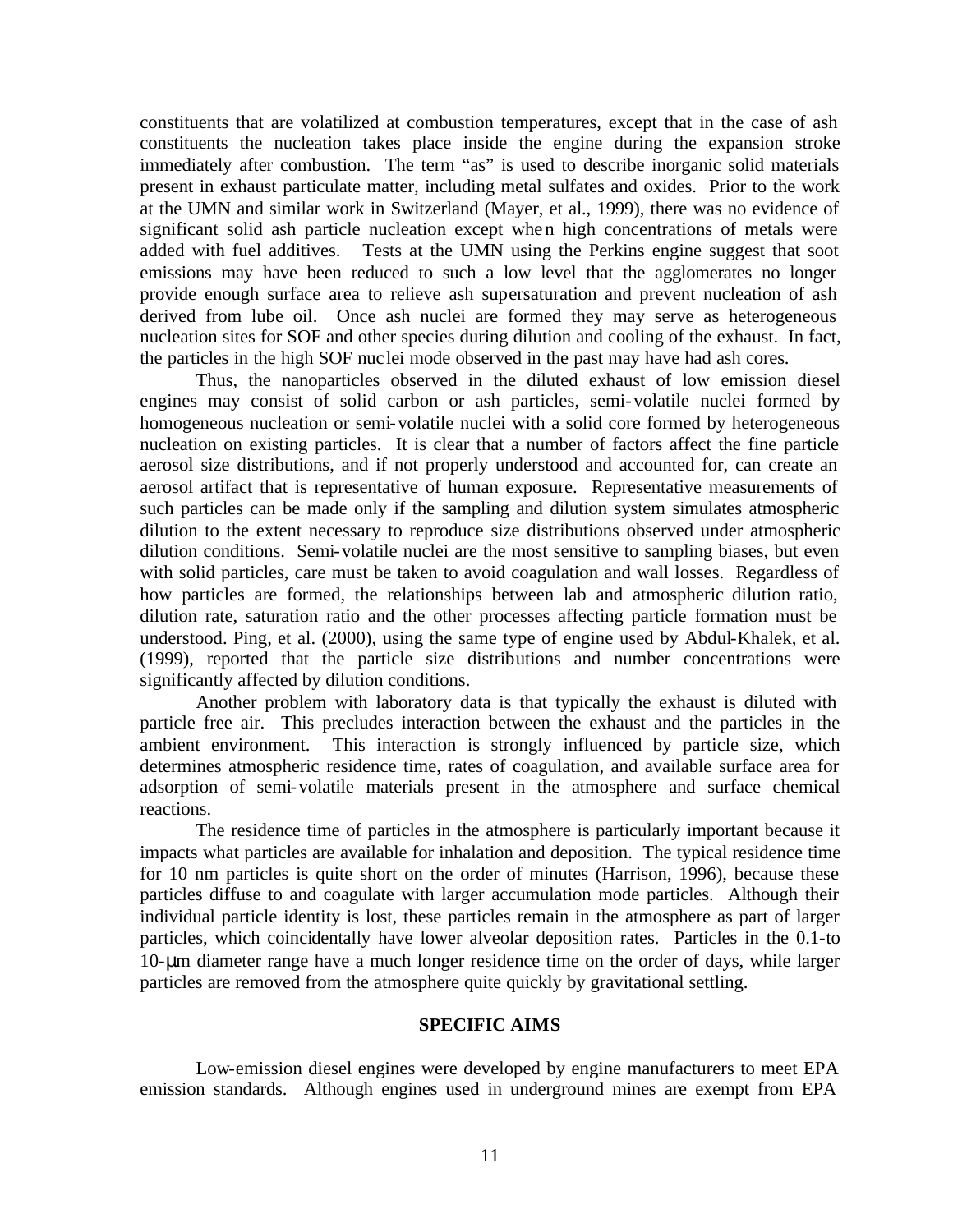regulations, data collected by the MSHA, the UMN and the Ontario Ministry of Labor show that low-emission engines are slowly gaining entrance into the underground mining market. However, the impact of use of these modern engines on the mine air quality is unknown, particularly as related to DPM.

MTU has shown in the laboratory that a low-emission heavy-duty diesel engine (with or without a diesel oxidation catalyst or DOC) can significantly reduce DPM emissions, but may alter the chemical, biological, and chemical composition and produces higher levels of fine or nuclei-mode particles (<0.056 μm in diameter) than earlier model engines (Bagley et al., 1996). In general, the MTU findings favor the use of low-emission engines and emission control technology. However, the finding that nuclei-mode particles may increase in number is cause for concern because of the increased lung deposition capability of these particles. This investigation provides additional information on the impact of modern diesel engines on underground noncoal mine air quality.

The **overall objective** of the research project was to ensure that no new health hazards were introduced into the underground mine environment by the use of this modern technology. This was accomplished by evaluating the effects low-emission diesel engines and low sulfur fuel have on DPM concentrations, physical, chemical and biological characteristics of DPM in an underground salt mine.

The specific aims of this proposal were: 1) determination of the physical characteristics of DPM emitted from low-emission engines operated in an underground salt mine environment using size separation techniques, particularly focused on several subfractions of the submicrometer particles (nuclei mode or nanoparticles), 2) extraction and characterization of the soluble organic fraction (SOF) associated with various DPM samples; 3) fractionation and quantification of key SOF-associated mutagenic and carcinogenic PAH and nitro-PAH, and 4) determination of the mutagenicity of the SOF.

The hypothesis to be tested was whether low-emission engines used without a DOC can reduce DPM concentrations below  $0.15$  mg/m<sup>3</sup> without negatively impacting the biological, chemical or physical characteristics of the DPM (including particle size distributions). Results obtained from this investigation will allow mine operators to estimate the cost versus benefit of using low-emission engines and low sulfur fuel to reduce DPM emissions.

This study was also designed to help confirm or not confirm the presence of increased nuclei-mode or nanoparticle formation in a real world setting due to use of a low emission engine. The dilution conditions used in laboratory test cells are not representative of realworld conditions and the real-world size distributions may be different from those observed in laboratories. In addition, this evaluation should demonstrate how the two most frequently used methods to assess DPM concentrations underground (elemental carbon sampling and size selective sampling) are affected by the use of low-emission engines.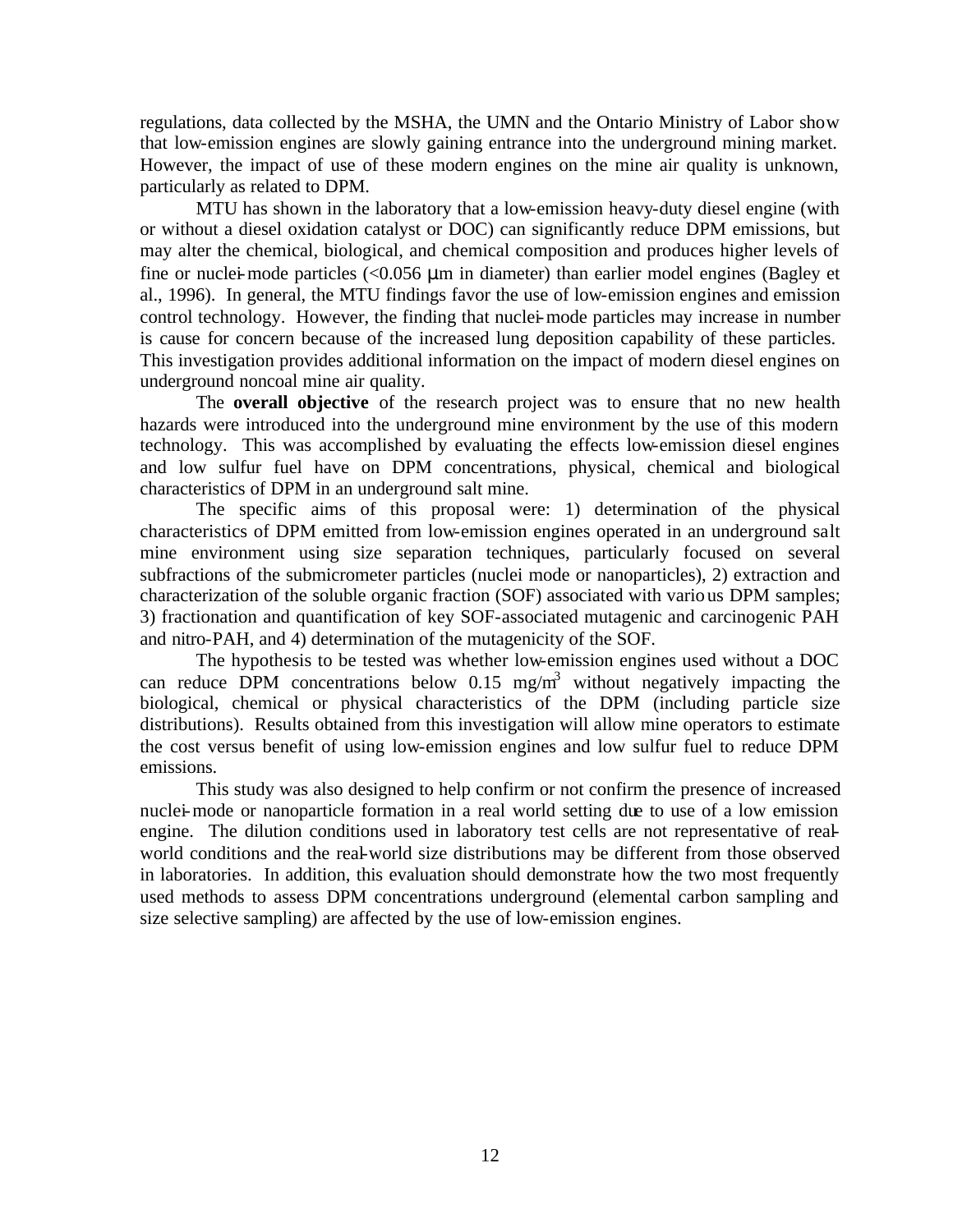### **PROCEDURES AND METHODOLOGY**

## **Host Mine**

Cote Blanche Mine is an underground salt mine. Salt is mined from one of the many domal salt formations, which exist along Louisiana's gulf coast. Salt produced by the mine is shipped by barge to distribution points along the Mississippi River system.

During the time that data were collected for this study, the mine had only two access shafts, i.e., a 2.44 m (8 ft) diameter fresh air and service shaft extending to the  $-396.2$  m (-1300 ft) mining level and a 4.27 m (14 ft) production and exhaust air shaft extending to the lowest mining level at  $-457.2$  m (-1500 ft). A total of approximately 6229 m<sup>3</sup>/min of air (about 220,000 cfm) was pumped underground by a 500 hp fan located on surface. Later in 2000 a third shaft was developed from the surface to the –457.2 m (-1500 ft) mining level. The new shaft is a production and fresh airshaft. The other two shafts will be used for exhaust. This will allow more than twice as much fresh air to be pumped underground.

The mine uses a room and pillar mining method. On the  $-457.2$  m (-1500 ft) level, 30.5 m (100 ft) by 30.5 m (100 ft) pillars on 45.7 m (150 ft) centers are left. Rooms are developed at 7.62 m (25 ft) high and later benched to 22.9 m (75 ft). Fresh air is directed to active work areas through the use of auxiliary fans and brattice curtains. During the time of the research study, day-to-day variation in salt production varied by less than 10 %. Salt was mined five days a week, three shifts per day with limited weekend production.

#### **Aerosol Sampling**

### **Measurement of DPM Concentrations**

Three methods are used in the U.S. and Canada to determine DPM concentrations in underground mines. These are the elemental carbon (EC) method, size selective (SS) method, and the respirable combustible dust (RCD) method. Only the EC and the SS methods were used in this project. Each is described below.

**Elemental Carbon Method**: DPM is chemically complex. It is composed of soluble organic hydrocarbons, sulfate, EC and traces of other compounds. In general, EC accounts for about 50% of the mass of DPM, but this percentage varies depending upon engine duty cycle, fuel quality, aftertreatment device and other factors.

Various techniques have been used for the analysis of carbonaceous aerosol. These methods provide estimates for TC that is in general agreement. An interlaboratory comparison of methods for the analysis of carbonaceous aerosols (Countess, 1990) showed that agreement between laboratories for TC was within 20% for all samples. However, there were large interlaboratory differences in the OC to EC ratio for all samples, with the largest differences occurring in the automotive and wood smoke dominated reference samples. Unlike the case for TC, there are no reference standards for speciation of different carbon types in complex carbonaceous aerosols. Methods that speciate EC and OC are considered operational in the sense that the method itself defines the analyte (Cadle and Groblicki, 1982).

NIOSH (Birch and Cary, 1996; NIOSH, 1998) has refined the thermal-optical method that was originally adopted for atmospheric aerosols (Johnson, et al., 1981; Cadle and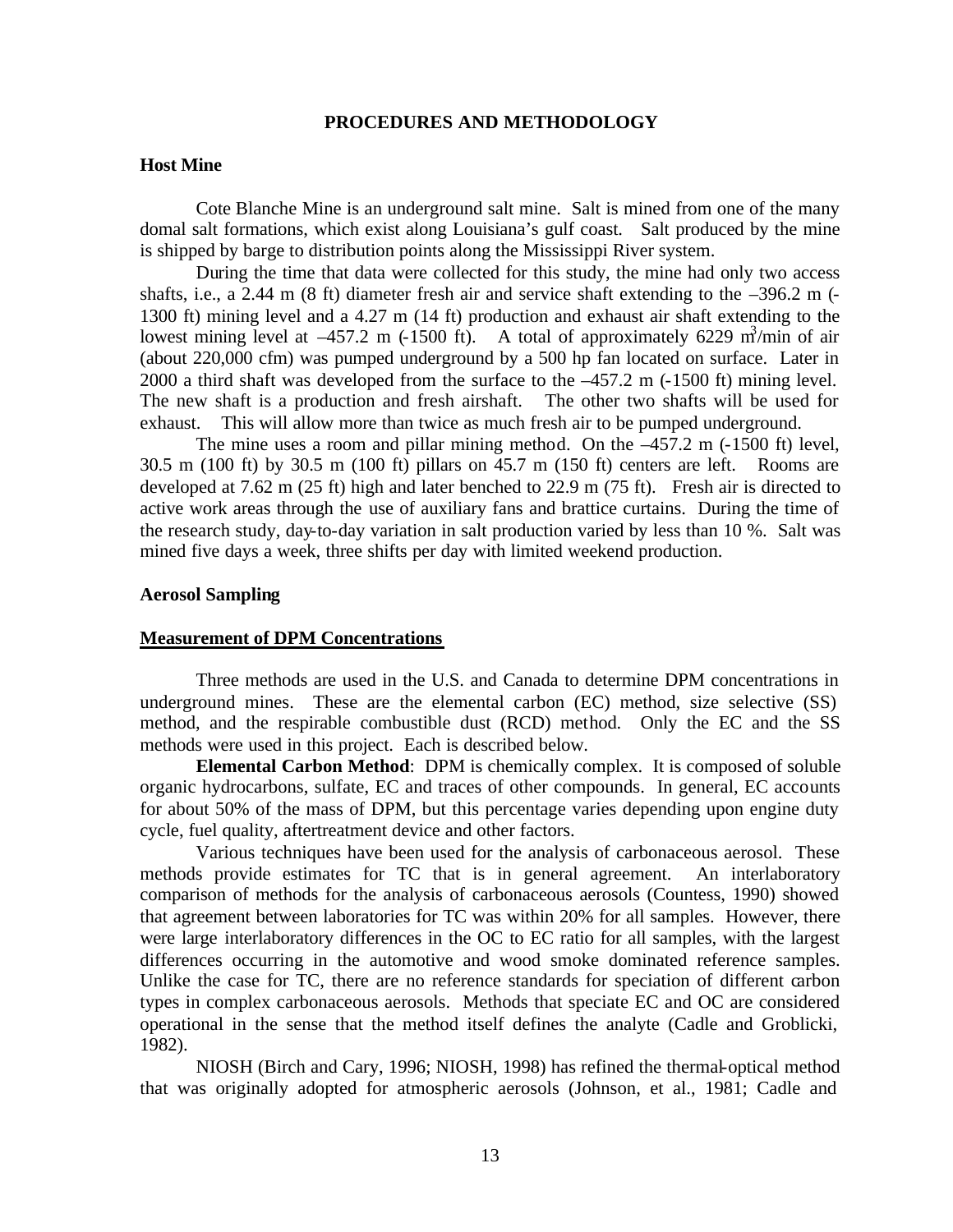Groblicki, 1982; Hering, et al, 1990). This technique is a sensitive measure of the EC and OC portion of DPM. It has a working range of  $6 - 630 \mu g/m^3$  with a limit of detection of about 2.0  $\mu$ g/m<sup>3</sup> for a 960 L air sample collected on a 37-mm filter with a 1.5-cm<sup>2</sup> punch from the filter. If a lower limit of detection is desired, a larger sample volume and/or a 25-mm filter may be used. If a 1920-L sample is collected on a 25-mm filter then the lower limit of detection is 0.4  $\mu$ g/m<sup>3</sup> (NIOSH, 1998).

The method also determines the presence of OC; TC is determined by summation  $(EC + OC)$ . [The Federal Republic of Germany uses the coulometric method to determine EC and TC. The method is described by Dahmann, et al., (1996) and is different from NIOSH method 5040.] Since EC is a product of combustion and is composed of inert graphitic carbon, it is a specific marker of diesel exhaust aerosol in many occupational settings where other combustion aerosols are not present. However, the OC portion of the collected aerosol is subject to interferences from other organic aerosols not associated with diesel exhaust, such as drill oil mist, hydraulic fluids, coal dust, cigarette smoke and other organic material that contribute OC aerosol. This is similar to the situation observed for RCD analysis with the exception that in some cases the NIOSH method can identify the interfering compounds and a correction factor can be applied to the TC estimate to improve the accuracy of the DPM determination.

Samples for EC are collected with or without an inertial impactor preselector to remove particles  $> 0.8$  µm that may interfere with analysis. The simplest sampling train consists of a 10 mm Dorr-Oliver cyclone followed by a 37 mm precombusted Pallflex, ultra pure quartz fiber filter mounted in a 37 mm plastic cassette. Alternatively, the Dorr-Oliver cyclone is followed by the 0.8-μm size selective impactor described above. In this situation, DPM, which is primarily smaller than 0.8 μm, passes through the central exit of the impaction surface and is collected on the Pallflex filter. This is advantageous because large mechanically generated aerosol, such as coal dust, is not collected on the Pallflex filter and cannot interfere with EC analysis. A disadvantage of the Pallflex quartz fiber filter is the tendency to adsorb organic vapor, thus increasing the mass on the filter and the amount of OC. To correct for this adsorption of OC, 10 dynamic blanks were collected during the study. Dynamic blank samples were collected in the same way as other samples except that 2 filters were used instead of 1. The top filter (Gelman Zefluor 2  $\mu$ m pore size) removes the DPM and the second filter is used to correct for OC adsorption.

 **Size Selective Method** - The SS method is based on a body of literature developed by the UMN, and the U.S. Bureau of Mines (Rubow, et al., 1990; McCartney and Cantrell, 1992 and Cantrell*,* et al., 1987, 1990a,b, 1993). These studies showed that submicrometer aerosols found in coal mines were primarily diesel in origin. The difference in the aerodynamic diameter particle size between combustion and mechanically generated aerosols can be used to separate diesel aerosol from noncombustion aerosols in the collecting process. Respirable aerosol sampling at 1.7 lpm has a 50% cut point at 4.0 μm and collects a fraction of particles up to 10 μm in size (ACGIH, 1984). Diesel aerosol has a mass median aerodynamic diameter of 0.2  $\mu$ m, and 90% of the particles are less than 1.0  $\mu$ m in size. Thus, respirable aerosol sampling collects all diesel and nondiesel aerosol particles falling in the respirable size range. The respirable and diesel fractions may be separated using inertial impaction on greased, aluminum foil substrates. Inertial impaction removes nearly all (>90%) nondiesel particles and a small percentage (<15%) of large diesel particles. The submicrometer diesel aerosol is collected on a filter downstream of the impaction substrate.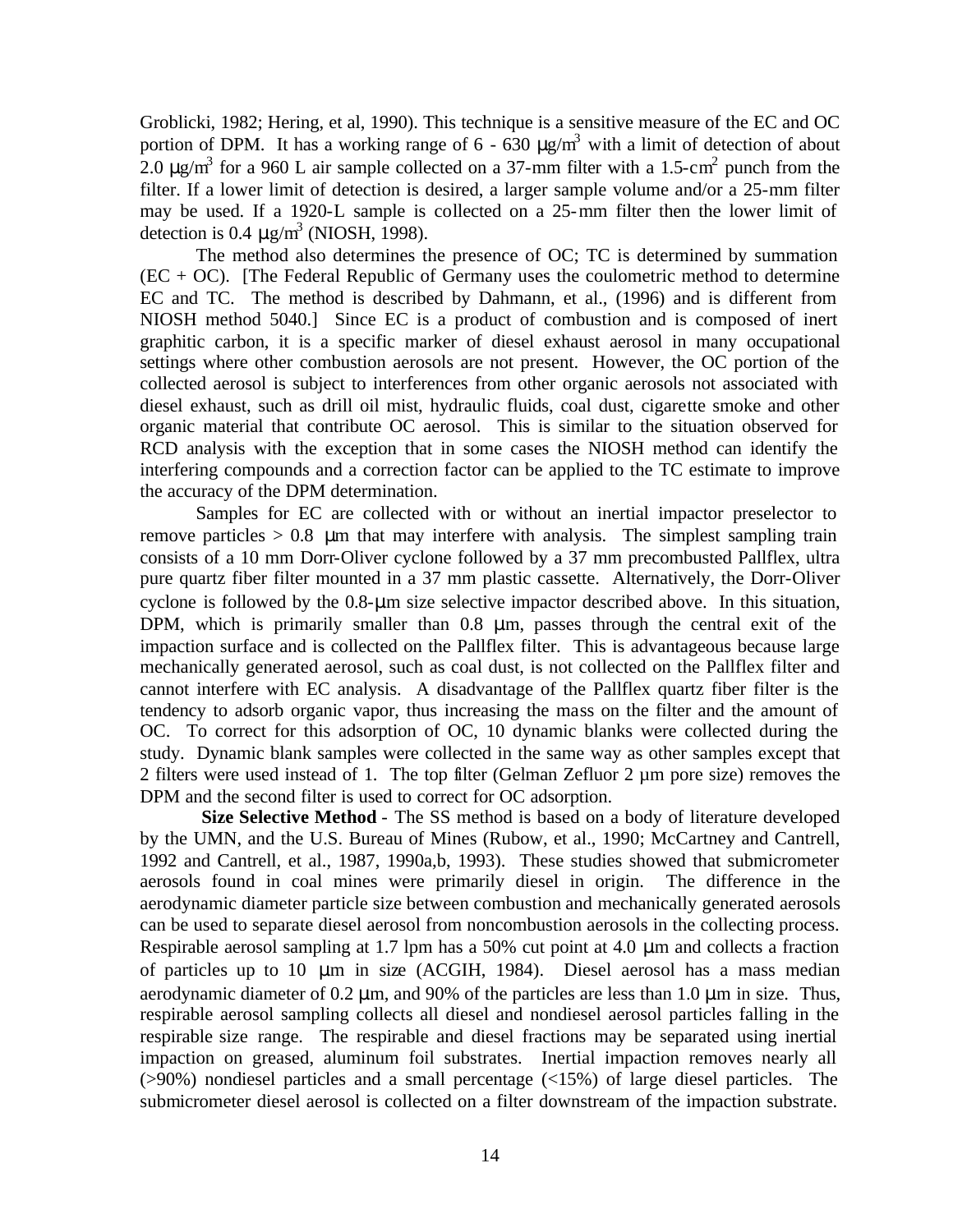Gravimetric analyses determine the mass fraction in each size range. This method allows the removal of large particles that are predominately nondiesel in origin, but still allows the respirable fraction to be calculated.

The SS sampler was originally designed for use in coal mines, which use diesel haulage vehicles equipped with water scrubbers. Scrubbers effectively remove diesel aerosol larger than 0.8 μm, thus tailoring the remaining aerosol size distribution and minimizing the amount of diesel aerosol not captured on the filter (Cantrell, Olson and Lantto 1990). The SS sampling method is also used in metal and nonmetal mines where scrubbers are seldom used. In this situation, approximately 10-15% of the total diesel aerosol is not accounted for (Cantrell, et al., 1990b), because it is larger than 0.8 μm in size and is removed on the aluminum foil substrate.

The SS sampler can be used in conjunction with the EC method if a pre-combusted, glass fiber filter is used to collect the submicrometer material. This is an advantage over other aerosol measurement techniques, which either do not collect a submicrometer sample or destroy the sample during analysis.

The UMN, U.S. Bureau of Mines, MSHA, and NIOSH have designed SS diesel aerosol samplers. The sampler used in this project is a modification of the Bureau of Mines sampler originally designed by the UMN (Rubow, et al., 1990). It was redesigned to reduce manufacturing costs (McCartney and Cantrell, 1992).

The first stage of this sampler is a 10 mm Dorr-Oliver cyclone. A four-nozzle inertial impactor with a 0.8 μm cut point follows the cyclone. The impaction surface consists of a  $37$ -mm oiled, aluminum substrate that is used to collect respirable dust larger than 0.8  $\mu$ m. Air is drawn through the sampler at  $1.7 \text{ Vm}$  using a personal sampling pump. (If the flow rate changes the cutpoints for the cyclone and impactor change) DPM, which is primarily smaller than 0.8 μm is not collected on the impaction surface rather it is collected on a polyvinyl chloride filter mounted within an MSA (Mine Safety Appliance) filter cassette (or a pre-combusted glass fiber filter if the EC method is to be used). The amount of DPM is determined gravimetrically from the MSA filter. The mass of respirable dust is determined gravimetrically from the combined mass of material collected on the MSA filter and the aluminum substrate.

The collection efficiencies of the impactors used in the Bureau and UMN samplers were measured as a function of aerosol size using mono-dispersed polystyrene latex particles ranging in size from 0.56to 1.10 μm. Details of the test protocol are available elsewhere (McCartney and Cantrell, 1992). The 50-pct-collection efficiency point  $(E_{50\text{ pct}})$  for the Bureau impactor was  $0.79 \pm 0.01$  μm with a  $\sigma_g$  of  $1.18 \pm 0.05$ , indicating a sharp cut. The  $\sigma_g$  is defined as the square root of the ratio of the particle diameter corresponding to the 84.1% collection efficiency to the diameter at an efficiency of 15.9%. The University impactor had an  $E_{50\text{ pct}}$  cut point of  $0.77 \pm 0.03$  µm and a  $\sigma_g$  of  $1.07 \pm 0.04$ . These experimental results agree well with previous experimental findings where the University impactor had an  $E_{50 \text{ pet}}$  of  $0.76 \pm 0.05 \text{ }\mu\text{m}$ and a  $\sigma_g$  of 1.15  $\pm$  0.05 (Marple, et al., 1991).

#### **Near Real-time Instruments For Monitoring Diesel Aerosol**

Three instruments were used during the field study to monitor aerosol concentrations in near real-time. The instruments were a portable diffusion charger, portable photoelectric aerosol sensor and condensation particle counter. The two portable instruments logged data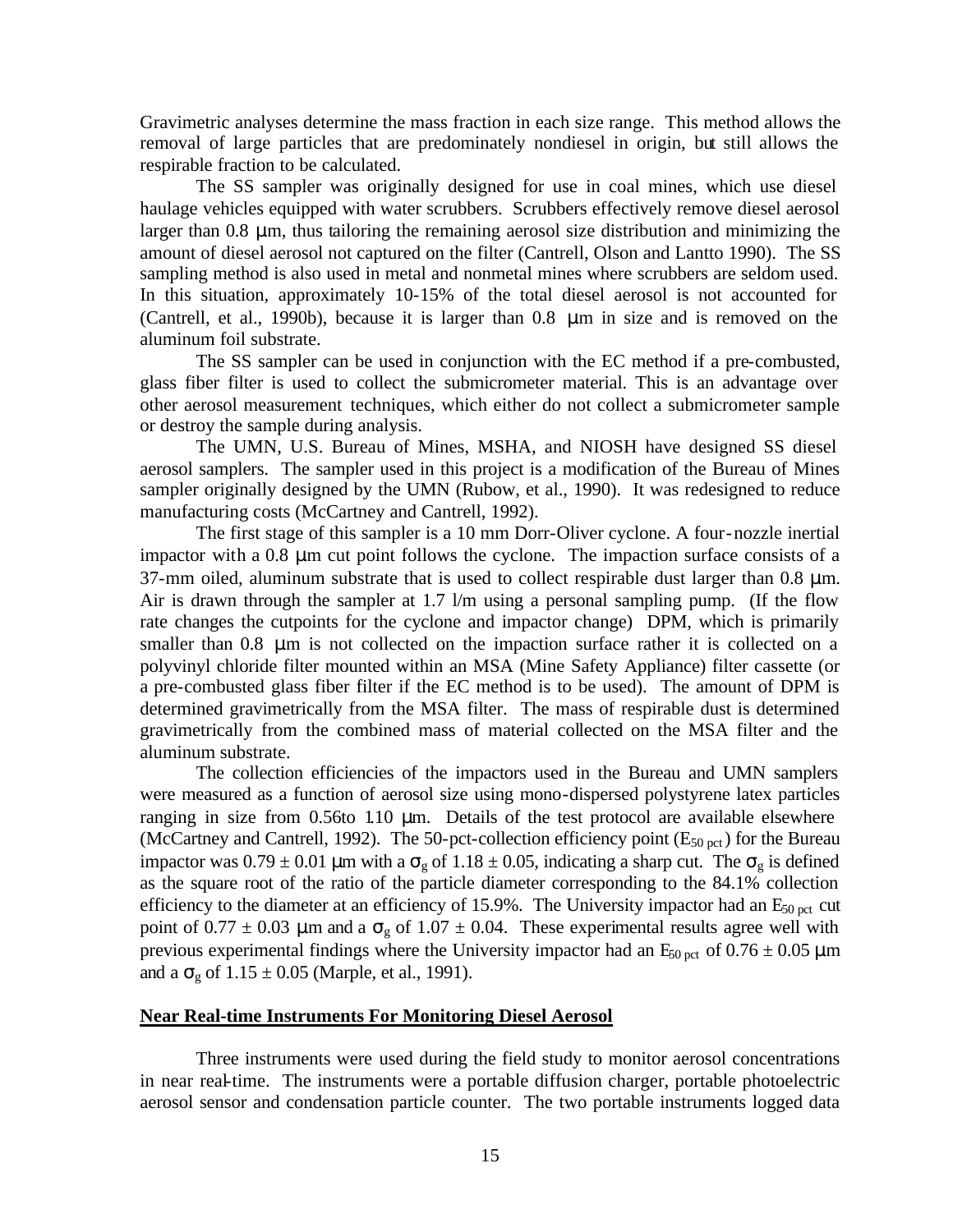every 10 s into onboard memory that was downloaded to a computer on a daily basis. Condensation particle counter (CPC) and ambient temperature data were logged using a RustTrac data logger. Due to the high concentration of salt dust and diesel aerosol underground the sampling train included a 10 mm Dorr Oliver cyclone, a Bureau of Mines 0.8 μm impactor and a leaky filter dilutor. The flow rate through the sampling train was 2 l/min. The leaky filter gave a dilution ratio of 14:1, and is described in Appendix A. A switching valve allowed the sample air to either come through the leaky filter or to bypass the filter and come directly to the instruments. This enabled the dilution ratio to be checked periodically. A Magnehilic gauge was used to determine the pressure drop across the filter to make sure the dilution ratio remained constant.

**Diffusion Charger (DC)** - The DC measures the total surface area of particulate matter. Positively charged ions are produced by a glow discharge forming in the neighborhood of a very thin wire. These ions attach themselves to the sampled aerosol stream with a certain probability. The charged aerosol particles are then collected on a filter. The electric current flowing from the filter to ground potential is measured and is proportional to the number of ions attached to the particles. For particles in the free molecular range, the attachment is proportional to the surface area of the particles, but is independent of the composition of the particles (Adachi et al*.*, 1985). Hence for particles below 100 nm diameters, this instrument measures the total surface area of the particles without being dependent on the chemistry of the particles (Siegmann et al., 1999).

**Photoelectric Aerosol Sensor (PAS)** - Photoelectric aerosol sensors (Burtscher and Siegmann 1993, Burtscher, et. al. 1993, Hart, et. al. 1993) have been used to quantify the total surface-bound PAH content associated with DPM. The PAS gives an excellent indication of black carbon because it only measures surface bound PAH. In a typical configuration for a PAS, the aerosol passes through an electrical condenser that removes any charged particles or ions. The remaining neutral particles pass through a photoemission chamber where they are irradiated with an Ultraviolet (UV) laser or flash lamp. Particles with photoelectric work functions below the photon energy of the UV source emit electrons and become positive ions (Weiss 1997). The photoemission chamber has a small electric field that precipitates out the high mobility electrons and negative ions. The positive particles are collected on a filter and the resulting current measured by an electrometer. The intensity of the particle photoemission is linearly related to the amount of particle-bound PAHs and the particle surface area (Burtscher and Siegmann 1993).

The PAS instrument measures the photoemission from aerosols, which is related to particle surface and gives a surface area concentration. Results from the studies cited are all reported as photoemission intensity over time. More details on the relation of photoemission to PAH concentration, determined by chemical analysis are given elsewhere (Hart, et al*.*, 1993).

Only submicrometer particles may be irradiated and charged. Particles larger than 1 μm cannot be charged efficiently and are removed from the aerosol before it enters the photoemission chamber. Minimum detectable particle size and concentration limits for the PAS instruments have not been reported. This method does not quantify individual PAH compounds. The detection limit is about 1  $\frac{1}{2}$  mg/m<sup>3</sup> with a time resolution of about 1 s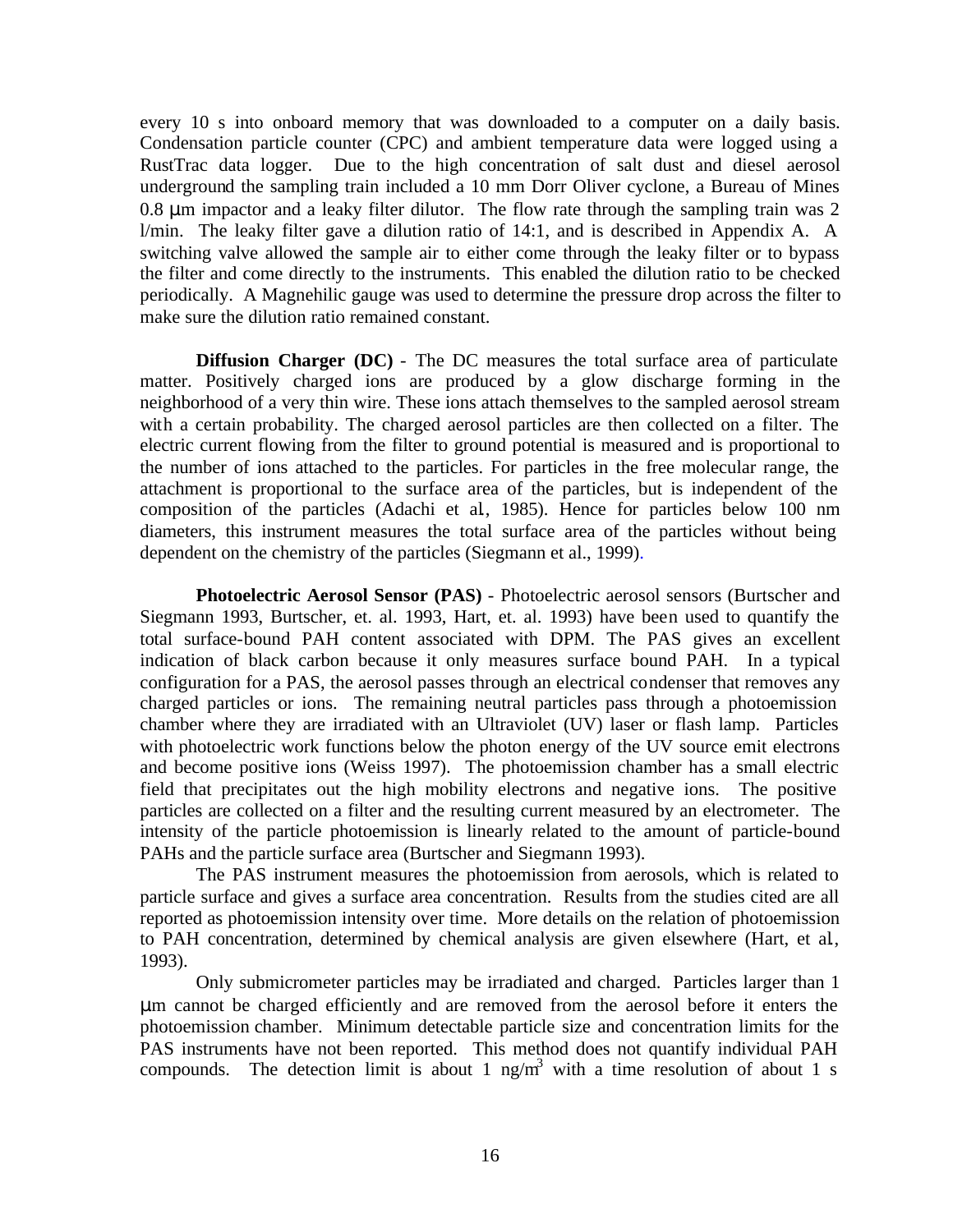(Burtscher and Siegmann 1993). The PAS operates in near real-time, is small in size and is battery operated. It was used in conjunction with the personal EC/OC samplers.

**Condensation Particle Counter (CPC)** - The CPC and the similar condensation nuclei counter (CNC) are used for measuring particle number concentrations. Flows are continuous and ultrafine particles are grown in size by n-butyl alcohol vapor condensation and counted by a laser based, light-scattering detector. Various modes of operation have been used and are described elsewhere (Pui and Swift, 1995).

## **Measuring Aerosol Mass Size Distributions Underground**

The micro-orifice uniform deposit impactor (MOUDI) and a prototype nano-MOUDI were used during the study in an attempt to determine the size distribution of the mine aerosol. The MOUDIs were provided by NIOSH and one was modified at the UMN to accommodate the nano stack. Both instruments are described below.

**Micro-Orifice Uniform Deposit Impactor (MOUDI) and nano-MOUDI** - Marple et al. (1991) describes the MOUDI in detail. It is a multi-stage inertial impactor, operated at 30 l/min, which can separate aerosol particles by size from 0.050 µm to 18 µm. Gravimetric analyses of MOUDI-derived size distributions provide accurate estimates of DPM for particles with aerodynamic diameter sizes in the range of  $< 0.1$  to 0.8  $\mu$ m, and respirable dust concentrations for sizes in the range of  $\langle 0.1 \rangle$  to 10 µm. Previous studies (Ambs et al., 1994, Watts et al. 1995) have shown that the MOUDI is capable of providing size distributions in underground mines. A Teflon membrane filter (Daigger  $\&$  Co., Whelling, IL) was used in the final stage of the MOUDI to collect particles  $< 0.1 \mu m$  in size; typically about 1 mg of fine particles was collected on this filter (B. Cantrell, EPA, Personal Communication). The MOUDI substrates and filter were analyzed gravimetrically to determine the mass deposited in each size range. The size distribution was then determined by applying software developed by UMN's Particle Technology Laboratory.

The nano-MOUDI (Marple, et al., 1994) has 13 cut-sizes ranging from 0.010 to 18 μm and is designed to obtain four cut-sizes per decade. For cut-sizes above 50 μm, microorifice technology alone is sufficient to obtain the selected cut-points, but for cut-sizes below 50 μm micro-orifice nozzle technology is combined with low-pressure operation. Gravimetric analysis determined the mass collected on aluminum foil substrates and a final stage filter.

The aerosol mass size distributions obtained from these instruments, however, are of questionable value. The MOUDI obtains a mass sample on multiple substrates to determine the mass size distribution. Silicon oil is used on the aluminum foil substrates to assist in the collection of particles and to prevent particle bounce. The substrates are hand cut, weighed, oiled, baked and reweighed and classified based upon the amount of oil on the substrates. They are classified into four categories: heavy, medium, light or ultra light. The type of substrate used in the MOUDI is dependent upon the amount of mass expected to be collected. For this study, substrates with a heavy layer of oil were on the top followed by mediums and lights. Ultra lights were used in the nano-MOUDI stack. If oil is lost for any reason after the substrates are weighed then the mass of material is affected and the results are compromised. During this study oil, was repeatedly lost either because the substrate touched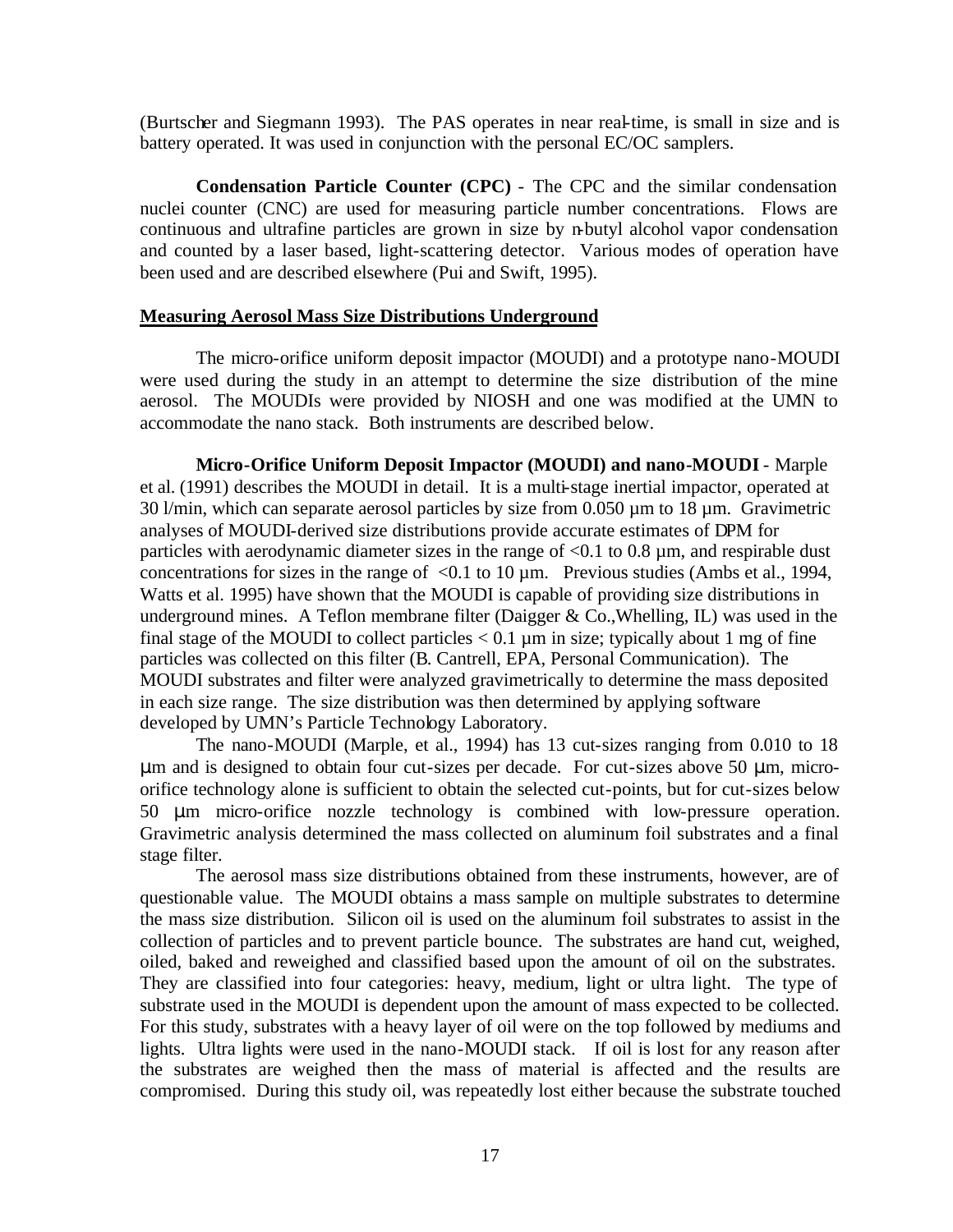the orifice plate above it or because it migrated to the outer edge and touched the hold down ring. Oiled substrates were subjected to the high mine ambient temperature, thus making the oil less viscous then normal. In an attempt to solve these problems, many of the Teflon and rubber o-rings used in both instruments were replaced. This necessitated taking apart the orifice stages, replacing the o-rings and reassembling the stages.

Another problem that affected the instruments was clogging of the micro-orifice stages, particularly stages 10 through 13. The NIOSH MOUDI was modified before the study to allow stage 10 (0.056 μm) to be used. In past studies this stage had not been used. The research team observed that the micro-orifice stages became clogged early on in the study and repeated attempts to clean the stages in the field were unsuccessful. In particular, flow in the nano-MOUDI stack was impeded. Failure to achieve the proper flow rate adversely affects particle deposition. It is quite likely that most of the problems were a result of the high concentration of diesel and salt aerosol that caused the micro-orifice jets to clog.

### **Collection of Mass Samples for Chemical and Biological Analysis**

High-volume samplers equipped, with slotted inertial impactors and that operated at a flow rate of 1.13  $m^3/m$ in, were used to collect size differentiated particulate matter samples from  $> 3.5$  to  $< 1$  µm in size. The slotted impactors have cut sizes of 3.5, 2.0, and 0.95 µm; particles below 1 µm in size are primarily diesel in origin and are obtained from the 20 x 25cm Teflon-coated glass fiber (backup) filters (Pallflex Products Corp., Putnam, CN). After the samples were collected, the Pallflex filters were folded in half and wrapped in aluminum foil and placed in paper folders. The slotted substrates (Graseby Anderson SAC 230 glass fiber) were treated the same way but they were not folded in half. The samples were kept refrigerated until they were shipped to MTU for extraction and analysis.

#### **Pre-trip And General Study Protocol**

On November 29, 1999 a two-person team from the UMN visited the Cote Blanche salt mine to determine if it would be suitable for the study. The portable DC and PAS instruments along with a GCA RAM-1 real-time aerosol photometer were brought underground to record data. These instruments showed that the mine had high aerosol concentrations consisting primarily of salt dust and DPM. The mine used both old and new Caterpillar engines and had the right mix of new and old engines to carry out the study. However, it was clear that the flow of ventilation air in the mine was not clearly defined.

A portion of the data collected during the pre-mine trip is shown in Figures 4 and 5. Figure 4 is a schematic of the sites where data were collected and figure 5 is a graph of the DC/PAS ratio collected at position C. Point A is where air entered the 457.2 m (1500 ft) level; position B is where a front-end loader was loading two trucks with salt. The cyclical nature of data in figure 5 reflects the mining cycle and the diesel activity as indicated by the peaks in the DC/PAS ratio. The further away from the mining activity the less identifiable the cycles become. During this time the front-end loader loaded three trucks. About three buckets were required to load each 30 t truck. The beginning time of each cycle was 13:03, 13:08, and 13:13. The RAM-1 was equipped with a 1-μm impactor and recorded submicrometer concentrations between 0.25 and 0.37 mg/m<sup>3</sup> during the same period of time.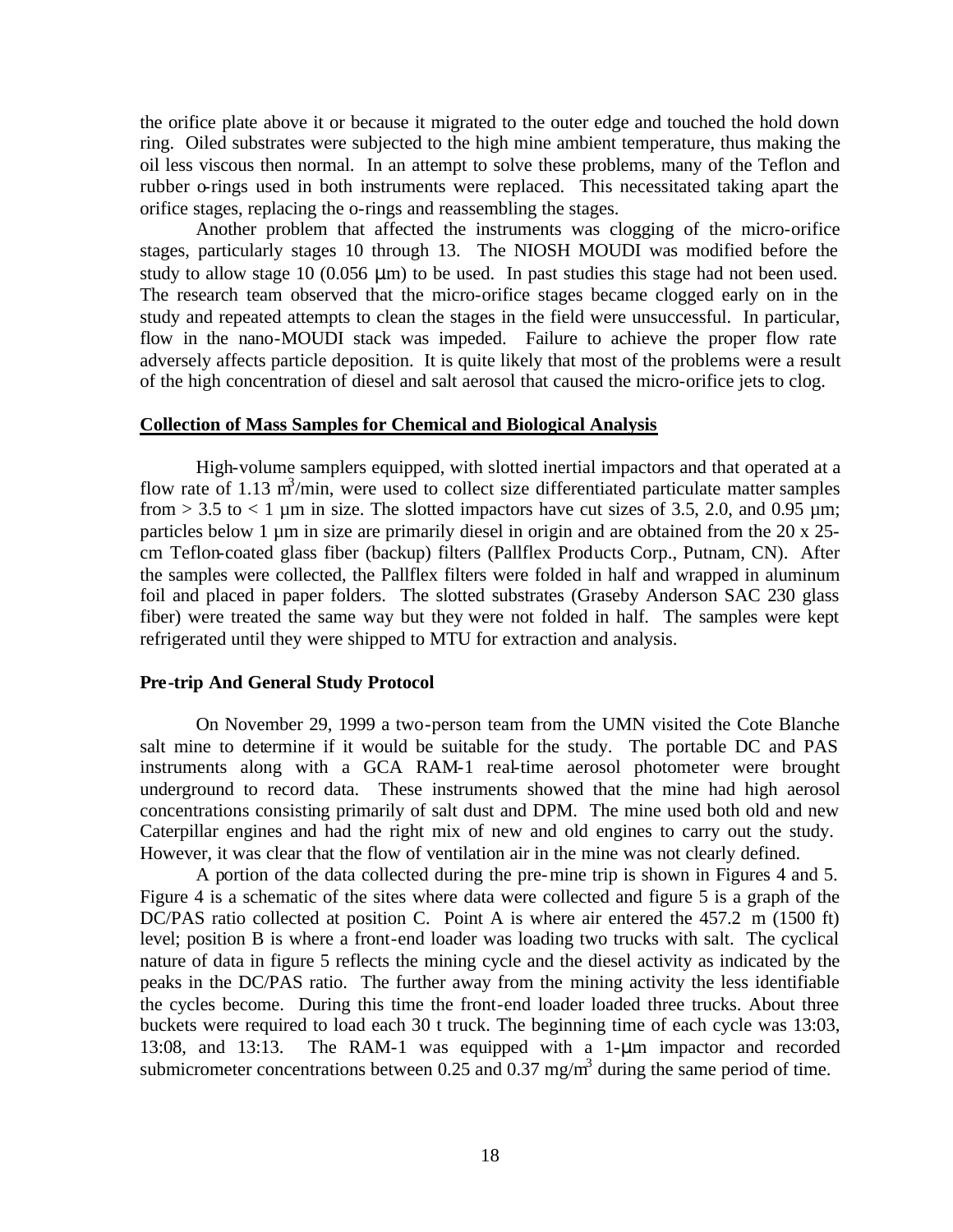

Figure 4. Schematic of the sampling locations (B-D) during the pre-trip. Point A demarks the clean air intake for the 457.2 m (1500 ft) level and the arrow show the direction of the ventilation air flow.







Caterpillar 1998, 3408 F electronically controlled engines powered the loader and trucks. The mine temperature was between 33.9 and  $35^{\circ}$ C (93 and 95 $^{\circ}$ F), and the barometric pressure was 108.2 kPa (15.7 psi).

This mine was chosen for the study primarily because it had the right mix of new and old engines and because the mine management was willing to host and provide logistical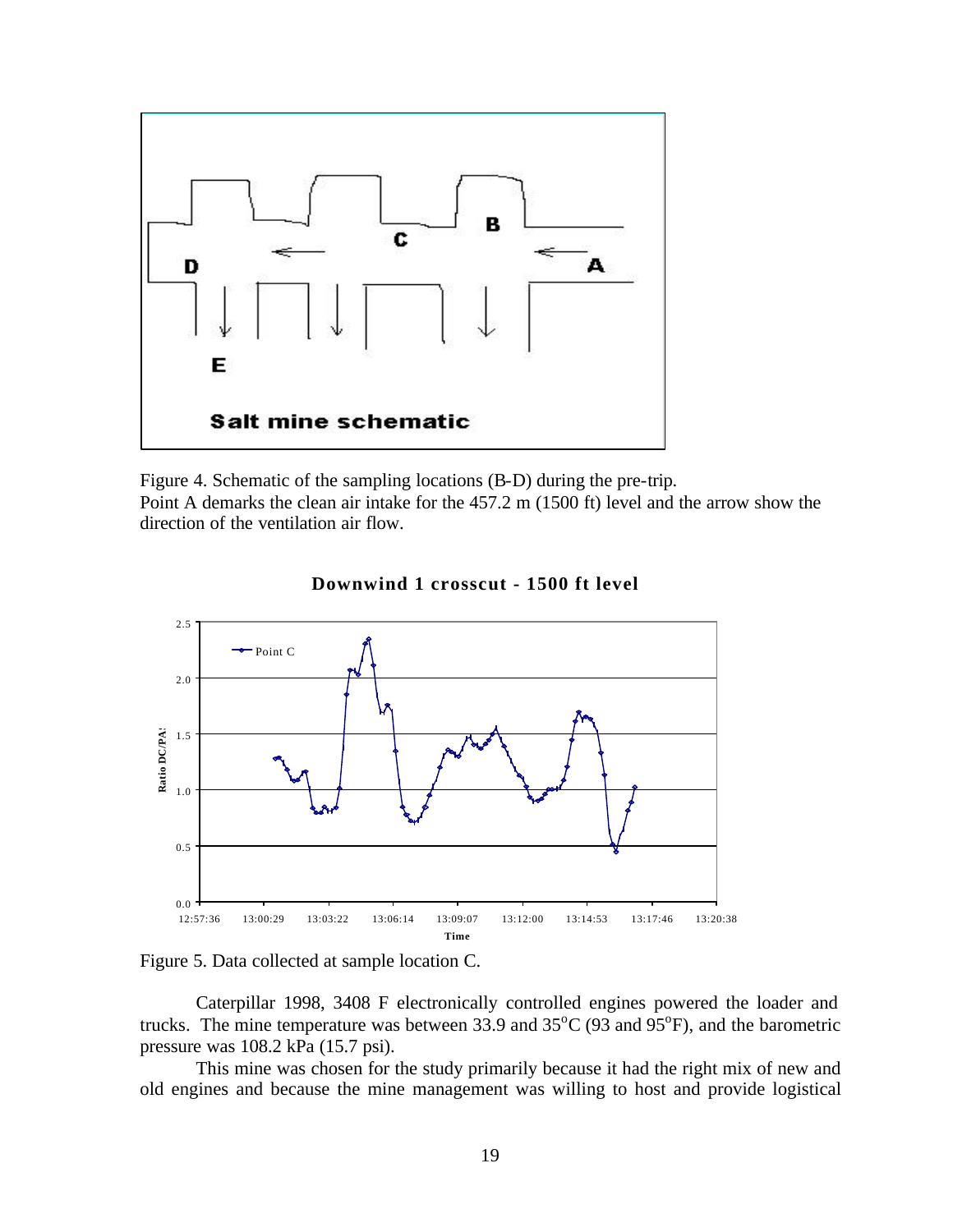support for the study. It was recognized from the outset that the lack of a defined ventilation pattern and the high mine temperatures were disadvantages. The lack of a defined ventilation pattern would make defining an upwind/downwind sampling scenario difficult and the high temperatures exceed the  $32.2^{\circ}C(90^{\circ}F)$  recommended operating temperature of the TSI 3020 CPC. Total diesel horsepower at the mine was about 10,000 hp.

The two-week field study was carried out from February 21 to March 3, 2000. The research team entered the mine in the morning with the day shift and set up at the two locations shown in Figure 6. The third shift prepared the mining sections by blasting the salt face. During the first week one or two 30 t haul trucks powered by 1991 or 1992 Caterpillar 3408 C engines were loaded by a Caterpillar front-end loader powered by a similar engine. Typically around 30 to 35 truckloads were required to remove the salt from the face. The number of truckloads per day was recorded to give an estimate of the amount of work done at the test location.

The research team attempted to record the amount of fuel consumed using a Floscan (Floscan Instrument Co., 3016 NE Blakeley St, Seattle, WA 98105) fuel flow meter enclosed in a suitcase and mounted on the front-end loader. Two infrared turbine sensors were mounted in the engine's fuel system: one measured fuel supply flow to the engine, and the other measured fuel return flow to the fuel tank. Signal outputs from these sensors were processed by the flow meter, and a 0-5 V output proportional to net fuel consumption was converted and recorded by the data logger into instantaneous fuel flow in gal/h. The rate of fuel flow exceeded the capacity of the meter despite assurances from the manufacturer to the contrary, thus this effort was not successful. The trucks and front-end loader were not equipped with air-conditioned cabs.

During the second week the same protocol was followed except that different vehicles were used. These vehicles were powered by 1998 Caterpillar 3408 F engines. Table 1 provides data on the Caterpillar diesel equipment evaluated in this study. The 1990 (3408 C) engines had mechanically controlled fuel injection systems and the 1998 (3408 F) engines had electronically controlled systems.

| Equipment type   | Approximate | Model | Engine             | Horse | Enclosed |
|------------------|-------------|-------|--------------------|-------|----------|
|                  | year of     |       |                    | powe  | cab and  |
|                  | manufacture |       |                    |       | AC       |
| 30 t truck       | 1990        | 769 C | 3408 C DITA        | 425   | N        |
| 30 t truck       | 1998        | 769 D | <b>3408 F HEUI</b> | 450   |          |
| Front-end-loader | 1990        | 988 B | 3408 C DITA        | 425   | N        |
| Front-end-loader | 1998        | 988 F | 3408 F HEUI        | 450   |          |

Table 1. Diesel equipment evaluated during the project.

DITA Direct injection turbocharged and aftercooled with mechanical fuel injection HEUI Hydraulic electric unit injector. These engines were also turbocharged and aftercooled.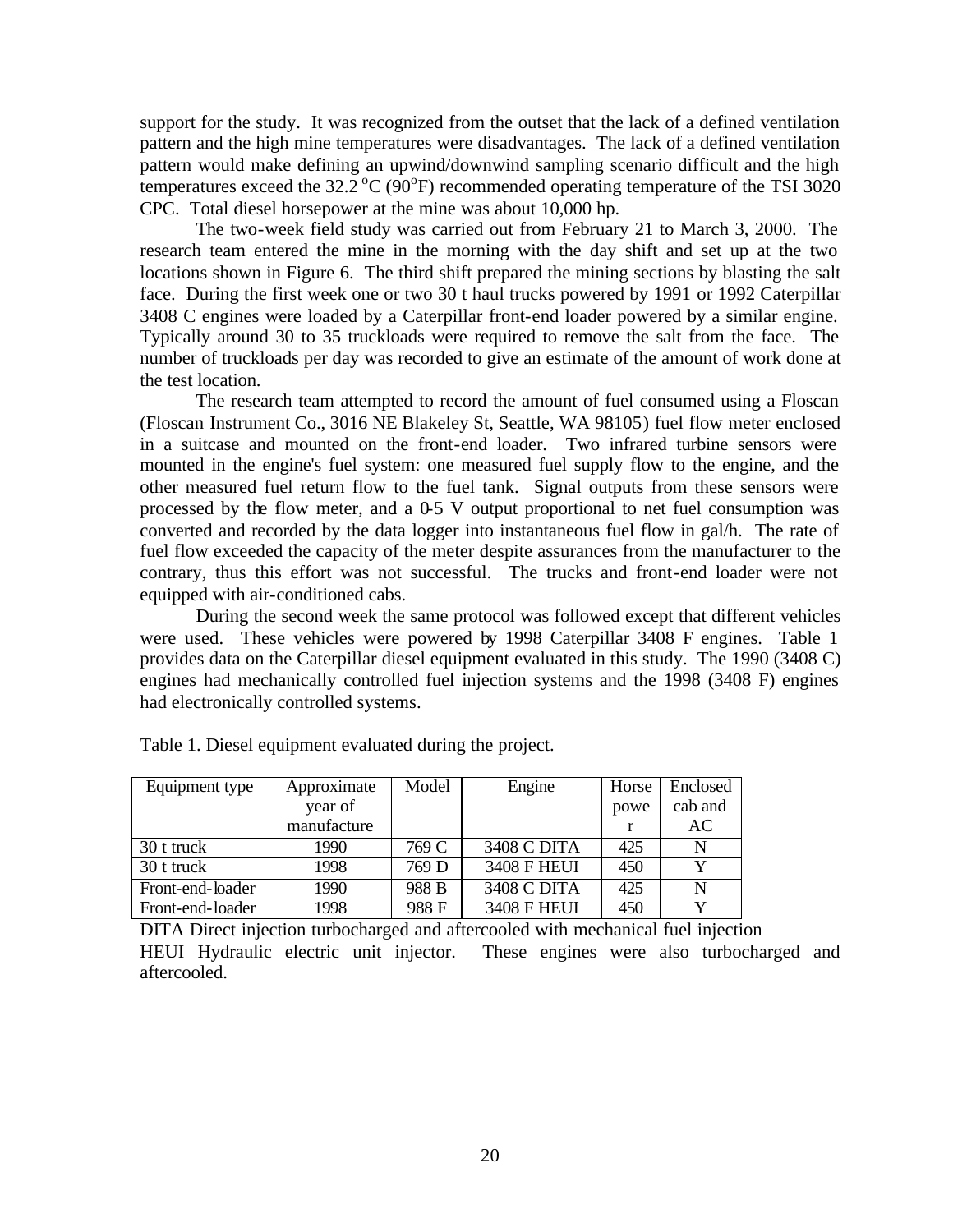

Hatched area indicates portions or area used by screen plant that was under construction Red line indicates direction of fresh airflow

Figure 6. Layout of the mine test section.

EC and SS samplers were placed in baskets and placed on tables at the upwind and downwind sites. Baskets were also mounted on the top of the front-end loader engine compartment. Samples were collected over the entire period that the vehicles were operating in the sampling area. In addition, at the request of the mine, a few EC and SS samples were collected on or near the drivers. (Results from samples collected on or near the truck or loadhaul-dump operators are summarized separately in Appendix B.) Table 2 shows the general sampling matrix.

EC and SS samplers were operated at a flow rate of 1.7 l/m. Pumps (MSA, Pittsburgh, PA) were calibrated at the mine's underground maintenance area at the beginning, middle and end of each week. A Gilibrator (Gillian Instruments, W. Caldwell, NJ) was used for the pump calibrations. All mass measurements were made on a Cahn 31 (Themo Cahn, Waltham MA) microbalance at the UMN.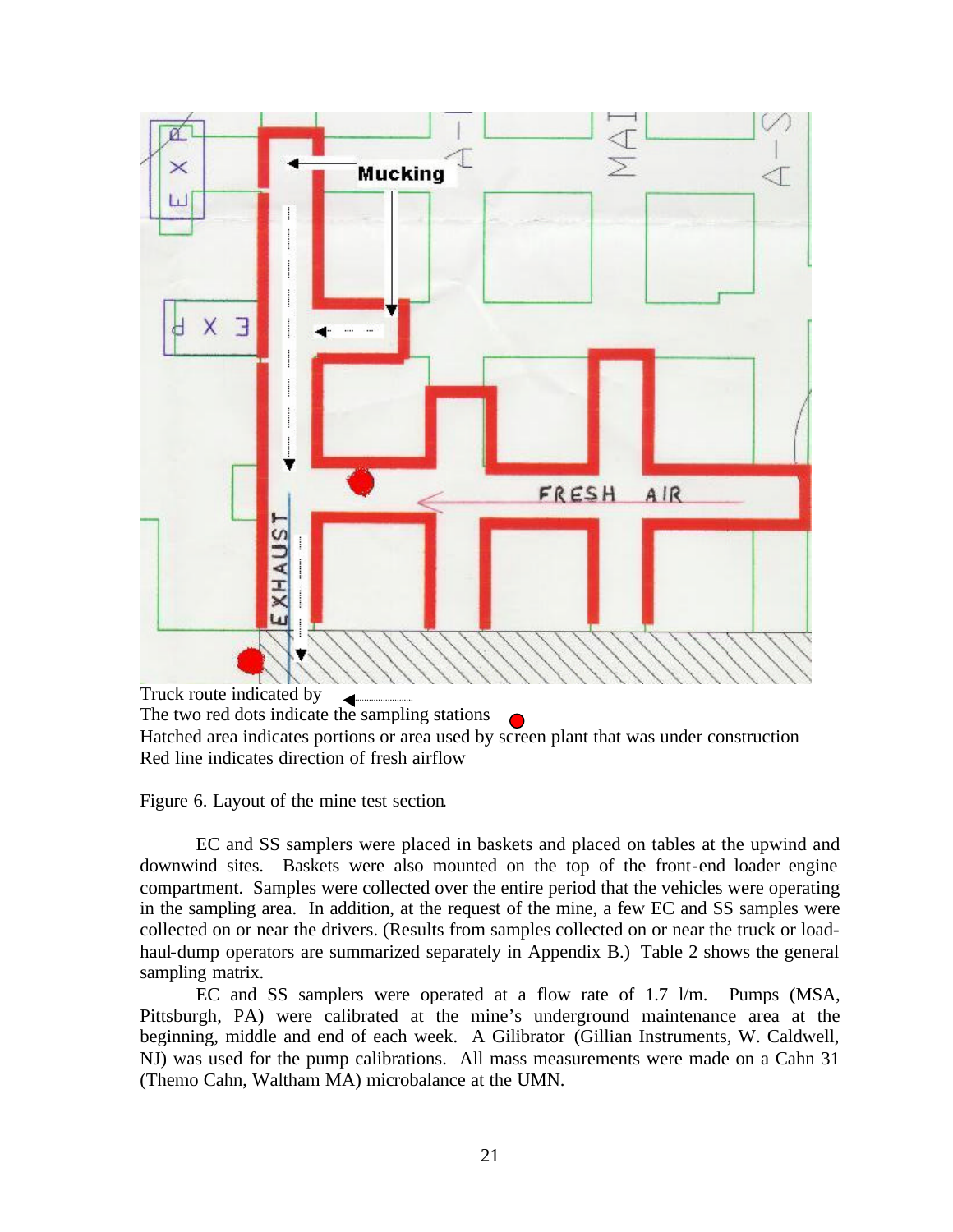|                       |      | Approximate number of samples and location |         |          |  |
|-----------------------|------|--------------------------------------------|---------|----------|--|
| Sample type           | days | Upwind                                     | Vehicle | Downwind |  |
| High-volume           | 10   |                                            | ΝA      |          |  |
| Size selective (SS)   | 10   |                                            |         |          |  |
| Elemental Carbon (EC) | 10   |                                            |         |          |  |
| Nano-MOUDI and MOUDI  | 10   |                                            | ΝA      |          |  |
|                       |      |                                            |         |          |  |

Table 2. General daily sampling matrix.

NA - not applicable to this situation.

## **Upwind Sampling Station**

The upwind sampling station was located at the point where ventilation air entered the test section. The top red bullet indicates the sampling station and the red arrow in Figure 6 indicates the direction of ventilation air. This section was ventilated by air contaminated with dust and vehicle exhaust generated in other parts of the mine. In past studies the background concentration was subtracted from the concentration measured at the downwind location to determine the amount contributed by the test vehicles. However, this was not done because of the inability to consistently determine the direction of air movement, and because levels at the upwind station were sometimes higher than the downwind station. As a result the study had two fixed positions that the two haul trucks passed on their way to and from the load and dump points. A MOUDI, two high-volume samplers and two baskets of EC and SS samplers were located at the upwind position.

## **Vehicle Sampling**

EC and SS samplers located on the front-end loader were in a basket(s) that was strapped to the engine compartment near the operator's position. At the mine's request the original sampling plan was modified so that a few samples could be collected near or on the drivers. EC and SS samplers located in the cabs were either placed next to the driver or worn by the driver. The number of available sample cassettes and pumps limited the number of cab samples and reduced the number of samples collected on the engine compartment. The operators stopped at the beginning and end of each day in front of the downwind location to pick up and drop off the samplers.

## **Downwind Sampling Location**

The downwind area sampling station was located downwind from the test section and is denoted in Figure 6 by the red bullet and the exhaust arrow. Trucks passed by this station on their way to and from the mucking area. Ideally, this location would have been far enough downwind that only aerosol from the test section would reach the location. However, this was not possible at the mine. The sampling station was located beside the haulage route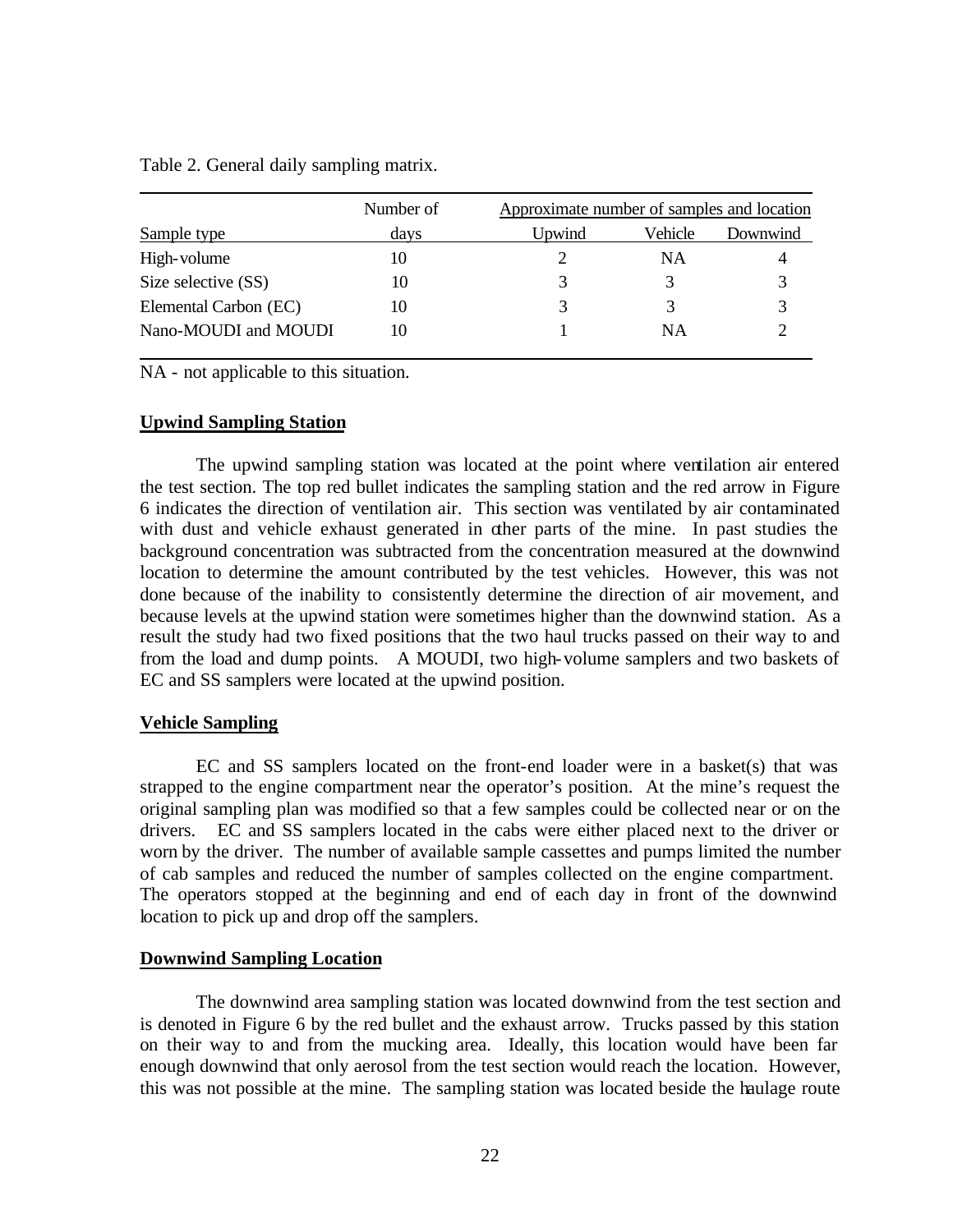where the dump trucks passed after being loaded with salt. In addition, other traffic passed this site. However, it was observed that the amount of other diesel and non-diesel traffic did not differ between week 1 and week 2.

The nano-MOUDI, two high-volume samplers, two baskets of EC and SS samplers, DC, PAS and CPC were located at the downwind sampling station. A RAM-1 photometer equipped with a 1-µm impactor was also located at this sampling location. Data from the continuous reading instruments were logged using a RustTrac data logger (Thermo Westronics, 22001 N. Park Dr. Ste 100, Kingwood, TX, 98105) and the leaky filter dilutor was used to dilute mine aerosol 14:1. Temperature at this location varied between 98 and  $42.2^{\circ}$ C (108 $^{\circ}$ F), relative humidity was about 40%, and the barometric pressure was 94.5 kPa (13.7 psi).

## **Laboratory Analyses of High-Volume Samples**

### **DPM, SOF, Sulfate, and Solids Determinations**

The backup filters from the high-volume samplers were handled using procedures similar to those used in previous in-mine studies (e.g., Bagley et al., 1991, 1992, Bagley and Gratz, 1998, Carlson et al., 1996, Johnson et al., 1996). The filters were equilibrated in a constant relative humidity (45  $\pm$  2% RH) and weighed (to nearest 0.01 mg) before and after exposure. The difference in mass before and after exposure provided the mass of DPM collected on the filter. After the second mass determination, the exposed filters were stored at -18±4°C until they were extracted (separately) for 6 h with dichloromethane solvent in a Soxhlet apparatus to obtain the particle-associated SOF. The mass of SOF was determined gravimetrically on a small (100 µL) aliquot of the total extract, which was brought to dryness. All extracts were stored frozen  $(-18 + 4^{\circ}C)$  until they were divided into aliquots for Ames assay and PAH quantification.

After SOF extraction, the filters were extracted by sonication in distilled, deionized water to obtain the sulfate fraction. Sulfate concentrations were determined on these extracts using an ion chromatograph with a conductance detector by comparison to an aqueous standard curve consisting of solutions having known concentrations of potassium sulfate. Because the filters could not be ammoniated after sampling to stabilize the sulfates, these values were only estimates. Solids levels were estimated by subtracting the measured SOF and sulfates concentrations from the measured DPM concentration, as follows:

$$
Solids = DPM - SOF - sulfates
$$

Representative unexposed filters were analyzed to assess background contributions to mutagenicity and PAH/nitro-PAH composition.

### **Compound Quantifications**

It was originally proposed that organic extracts obtained from the aluminum foil substrates and Teflon filters from the MOUDI and nano-MOUDI could be used for determination of PAH and nitro-PAH levels, in particular, associated with these very fine particles. Due to the problems outlined above, these studies could not be conducted. However, it was possible to assay for a much wider range of PAH and nitro-PAH (over twice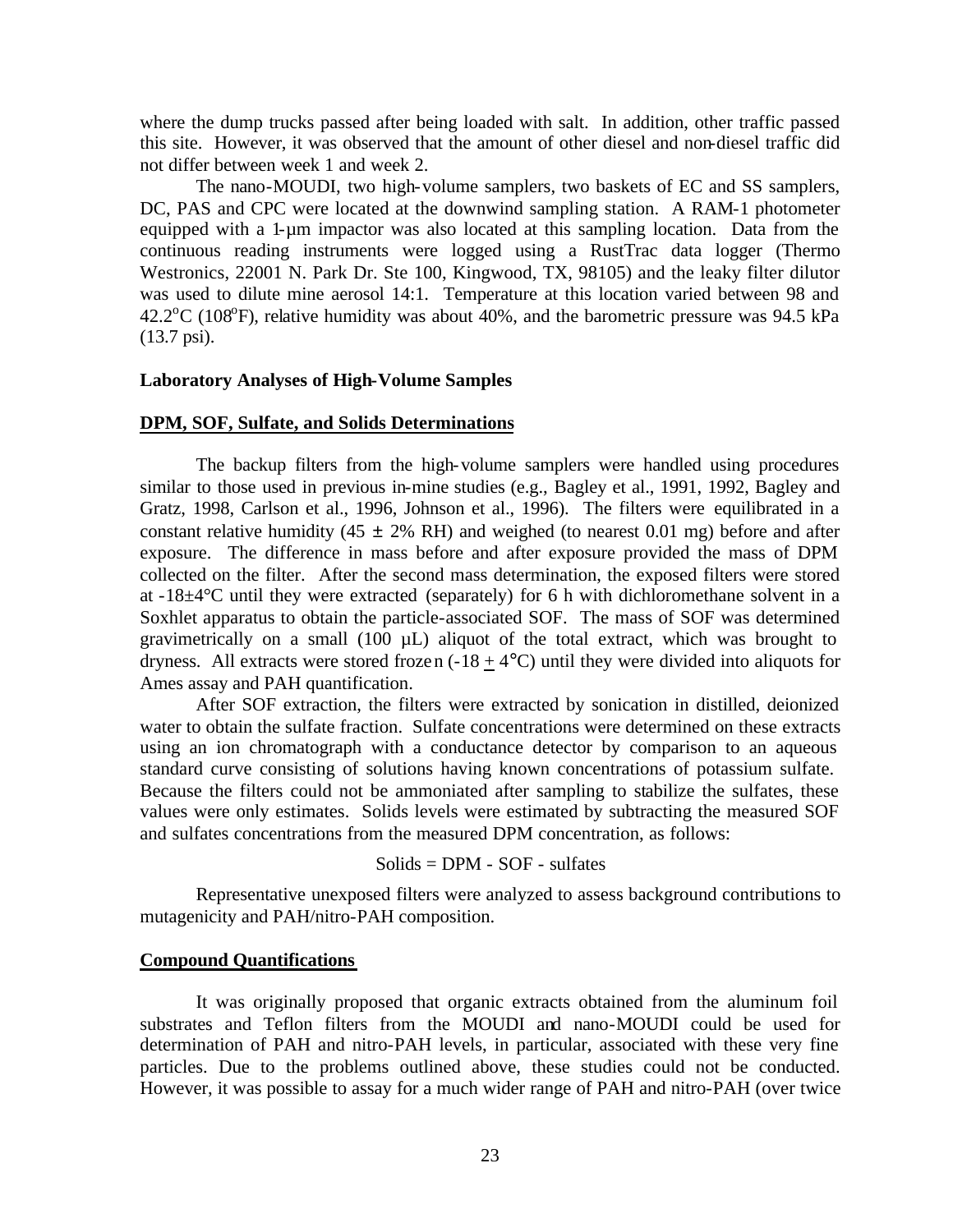the originally proposed number) and to assay for a series of compounds (hopanes) that would indicate lube oil contributions to the DPM organic component.

The SOF extracts of particulate matter samples collected in the underground mine were analyzed by two separate gas chromatography/mass spectrometry (GCMS) methods. The first method was used to quantify the PAH and hopanes. The second GCMS method was used for the measurement of nitro-PAH. Both analyses were performed using a Hewlett Packard 5973 GCMS equipped with a 30-meter HP-5MS (0.25 μm film thickness, 0.25 mm diameter). The analysis of PAH and hopanes were performed using a modified version of the methods described by Schauer et al. (1999) and Sheesley et al. (2000). Accurately measured aliquots in the range of 5.0 to 6.0 ml of SOF extract were spiked with deuterated internal standards including acenaphthene-d<sub>10</sub>, chrysene-d<sub>12</sub>, dibenz[ah]anthracene-d<sub>14</sub> and cholestane-d<sub>4</sub> and then concentrated to 250 μl. 1.0 μl of the concentrated extract was introduced in the GCMS instrument with the injector and transfer line at  $300^{\circ}$ C and the GC oven at  $65^{\circ}$ C. The injector and transfer line are held at constant temperature throughout the sample analysis and the column was ramped to  $300^{\circ}$ C at  $10^{\circ}$ C per minute after a 10-minute hold at  $65^{\circ}$ C. The mass spectrometer was operated in scan mode collecting electron ionization (EI) spectra covering the range of 50 to 550 mass to charge units (amu). Quantification standards were analyzed by the GCMS using the exact same GCMS method. The quantification standards contain precisely known concentrations of internal standards at nominally the same concentrations as the samples. Internally normalized response factors were generated using multi-point calibration curves that were generated before and after the entire set of samples were generated. In addition, standards were analyzed after each set of 5 samples to assure that the quantification response factors were stable throughout the analysis session.

Separate aliquots of the SOF extracts were analyzed for nitro-PAH. Aliquots in the range of 5.0 to 6.0 ml of the SOF extracts were spiked with 4-nitro-biphenyl and then concentrated to a final volume of 1.0 ml. 1.0 μl of the concentrated extract was introduced in the GC/MS instrument with the injector and transfer line at  $300^{\circ}$ C and the GC oven at 65 $^{\circ}$ C. The injector and transfer line are held at constant temperature throughout the sample analysis and the column was ramped to  $240^{\circ}$ C at  $30^{\circ}$ C per minute followed by a ramp to 300  $^{\circ}$ C at  $10^{\circ}$ C per minute. After reaching the final temperature, the column was held at the final temperature for 20minutes. The mass spectrometer was operated in single ion monitoring mode collecting selected ions determined from the analysis of authentic standards. The quantification standards were prepared from the National Institute of Standards (NIST) Standard Reference Material 1587 (Nitrated Polycyclic Aromatic Hydrocarbons in Methanol) and were also spiked with the nitro-biphenyl internal standard. Internally normalized response factors were generated using multi-point calibration curves that were generated at the before and after the entire set of samples were generated. In addition, standards were analyzed after each set of 5 samples to assure that the quantification response factors were stable throughout the analysis session.

#### **Biological (Mutagenic) Activity Determinations**

Mutagenicity of the SOF was determined using a small dish modification of the microsuspension version (Bagley et al., 1993, 1996; Kado et al., 1986) of the *Salmonella*/microsome mutagenicity assay (Maron and Ames, 1983). A known mass of SOF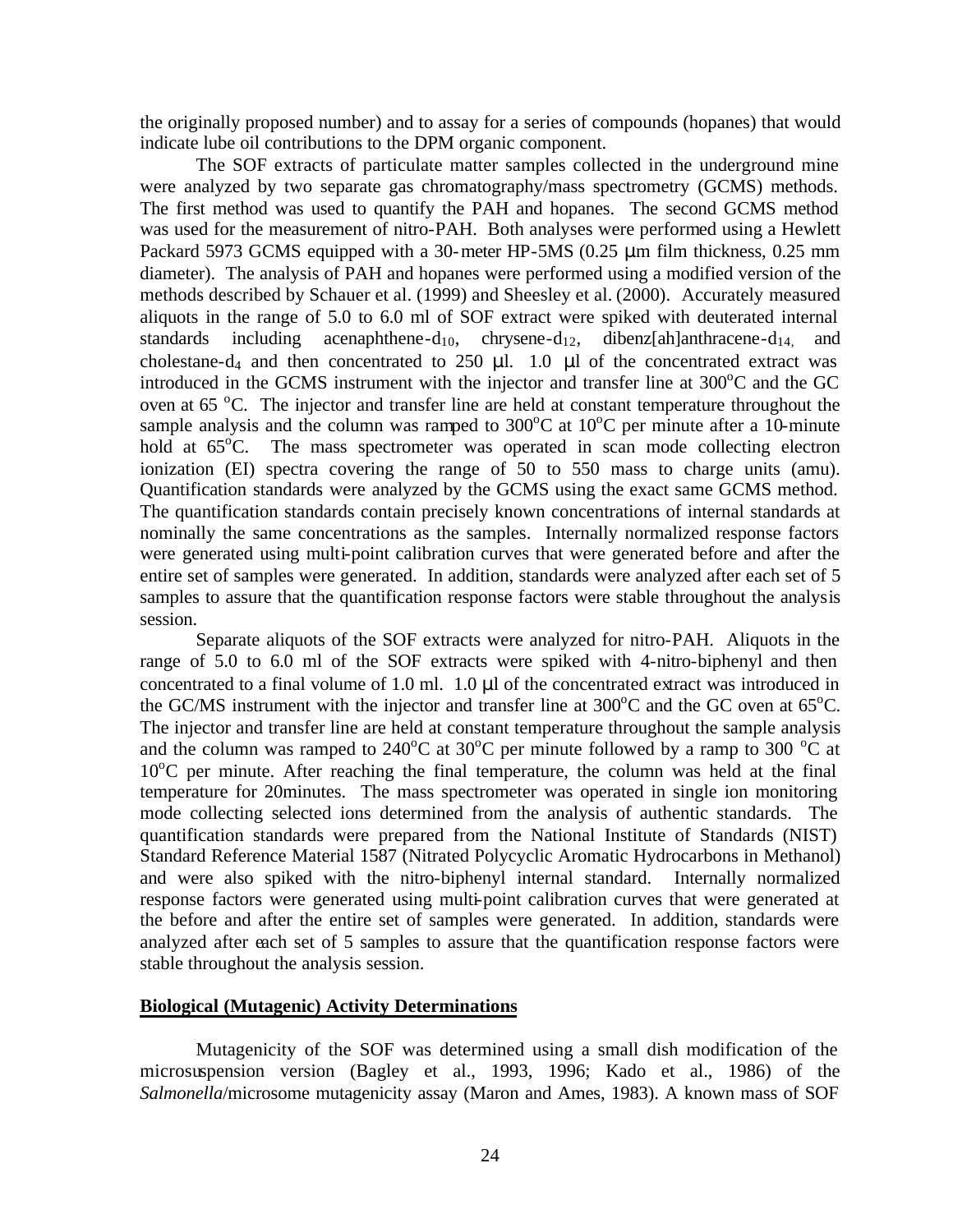(as obtained above) was dissolved in a known volume of dimethyl sulfoxide (DMSO). These samples were stored in sealed glass or Teflon vials at -15 to -20°C prior to analysis. As in the previous NIOSH-funded study, the primary tester strain used was TA98, which detects frameshift mutagenic activity and has consistently been found to provide the highest-level response with diesel-derived organic compounds (e.g., Bagley et al.,1995 and 1996). S9 prepared from Arochlor 1254-induced male Sprague-Dawley rats was obtained from Molecular Toxicology, Inc. (Annapolis, MD) and used to determine whether indirect-acting compounds requiring metabolic activation could be detected. Tester strain TA100 (detecting both frameshift and basepair substitution mutagenic activity) was used without metabolic activation if there was sufficient sample mass still available. Other tester strains were not used due to insufficient sample mass.

The modified microsuspension assay was conducted following previously published procedures (Bagley et al., 1996). The tester strains were grown in Nephelo flasks containing Oxoid broth No. 2 (Unipath Co., Ogdensburg, NY) with 25 μg/mL ampicillin at 37°C and 125 rpm for approximately 10 hours on a gyratory shaker. The cell suspension was centrifuged (10,000 x g for 10 minutes at 4°C) and concentrated 10-fold in phosphatebuffered saline (0.015 M, pH 7.4). For these assays, 100 μl of the same phosphate buffer, 5 μl of sample in dimethyl sulfoxide and 100 μl of concentrated bacteria (about 1.0 x  $10^{10}$ cells/mL) were transferred to 12 x 75 mm test tubes. If S9 was used, 100 μl of a 2% mixture was added in place of the buffer. These tubes were capped and placed on a gyratory shaker in the dark at 37°C and 180 to 200 rpm for 90 minutes. Top agar (7 mL) was added to each tube and the contents mixed and poured onto the bottom agar dishes (60 x 15 mm containing 10 mL of bottom agar). All tests were conducted using duplicate dishes per dilution. Test dishes were counted after 63 hours of incubation at  $37\pm2$ °C using an automatic colony counter. Controls were run on each test date for spontaneous revertant levels (in DMSO), genotypic checks, positive controls +S9, and sterility checks on assay components (Bagley et al., 1996, Maron and Ames 1983).

The samples were divided into two groups, i.e., upwind or downwind. Each group was assayed on the same date to eliminate day-to-day variability in response by the tester strains. Mutagenic activity (revertants/μg) is determined from the linear portion of the doseresponse curves using a least squares regression (Maron and Ames 1983).

## **Fuel and Oil Analyses**

The general characteristics of the diesel fuel used in this study are presented in Table 3. This fuel met all on-highway use diesel fuel specifications and is notable for its ultra low sulfur level and its relatively low aromatic content. The same batch of fuel was used for both weeks of this study. The manufacturer's recommended lubricating oil was in the engines. Samples of the fuel and unused and used lube oil were also tested for levels of PAH and hopanes. The fuel and lube oil samples were first diluted in dichloromethane to give similar concentrations of organic mass as the SOF samples and then were analyzed using the same procedures. Detection limits for PAH and hopanes were about 0.05  $\mu$ g/g and 0.5  $\mu$ g/g, respectively.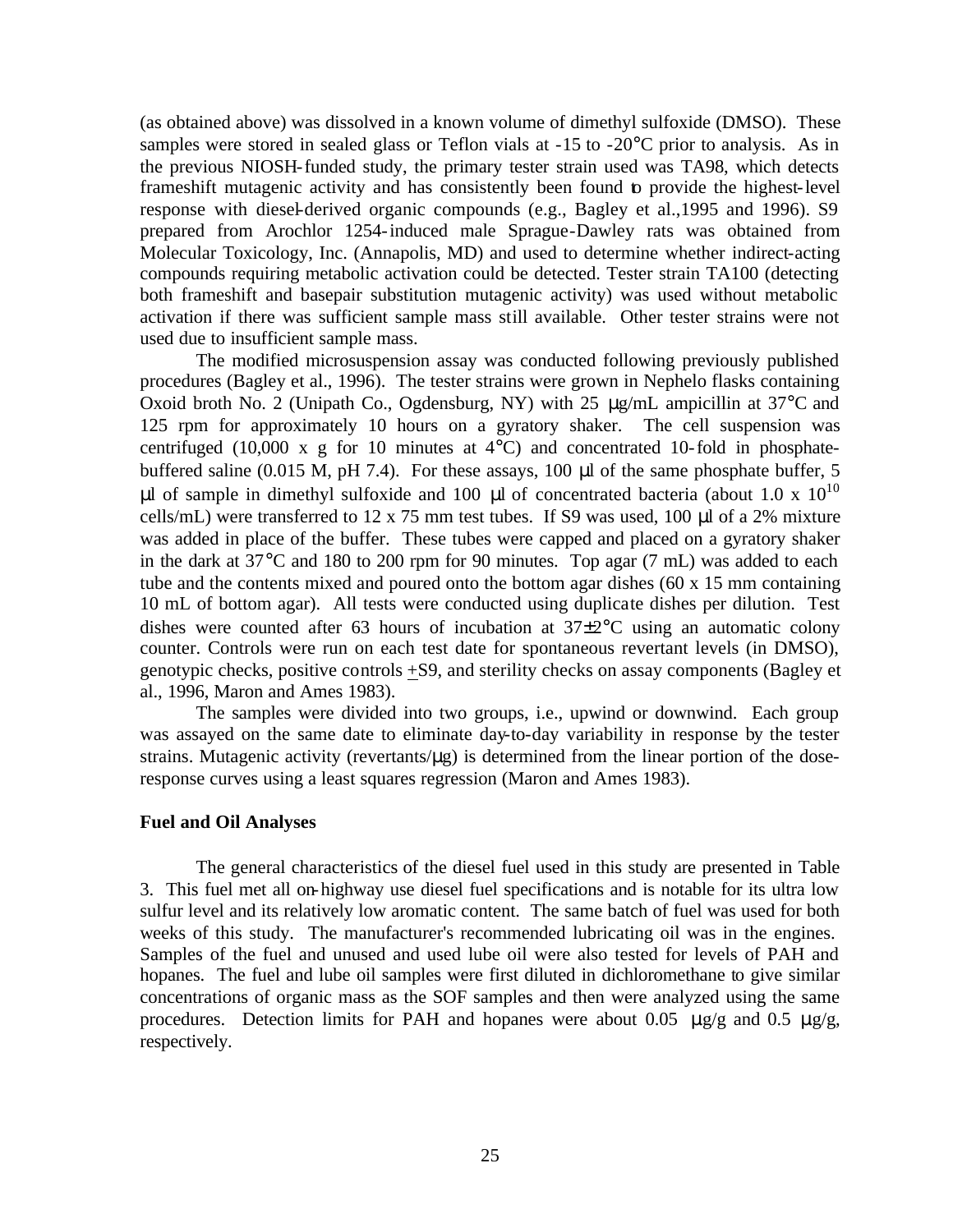## **Data Analyses**

All data were converted to a unit per volume of air concentration basis using the total volume flow  $(m^3)$  for each sample. A mean of daily means value was calculated for the EC, OC, particle size, and high-volume sampler data (DPM, SOF, sulfate, and estimated solids) for each sampling location for each sampling week. A weekly mean value for each sampling location was calculated for the PAH, nitro-PAH, and mutagenic activity data. Formula (1) is the weighted weekly mean and Formula (2) is the weighted weekly standard deviation (Bevington and Robinson, 1992).

(1) 
$$
\mu' = \frac{\sum (\chi_i / \sigma_i^2)}{\sum (1 / \sigma_i^2)}
$$

$$
(2) \qquad {\sigma_\mu}^2 = \qquad \frac{1}{\sum (1/\sigma_i^2)}
$$

Where  $\mu'$  is the weighted mean,  $\sigma_{\mu}^{2}$  is the weighted variance,  $\chi_{i}$  is the measured daily mean value for the *i*th day, and  $\sigma_i^2$  is the daily variance for the *i*th day.

As the primary purpose of this study was to evaluate the impacts of using modern, low-emission engines in the underground environment, statistical comparisons were only made between data sets for the same sampling location, i.e., the downwind locations for each week of sampling. Due to the in-mine ventilation patterns (as noted above), the upwind sampling site was considered to essentially be a second location for evaluating the effects of engine type on in-mine air quality.

| Cetane Index                       | 47.0 |
|------------------------------------|------|
| Sulfur, Total (ppm)                |      |
| Hydrocarbon Analysis (%, volume)   |      |
| Aromatics                          | 15.6 |
| Olefins                            | 1.1  |
| Saturates                          | 83.3 |
| Distillation Profile $(^{\circ}C)$ |      |
| Initial boiling point              | 167  |
| 10% recovered                      | 192  |
| 50% recovered                      | 224  |
| 90% recovered                      | 267  |
| 95% recovered                      | 279  |
| <b>End Point</b>                   | 294  |

Table 3. Diesel fuel properties<sup>a</sup>.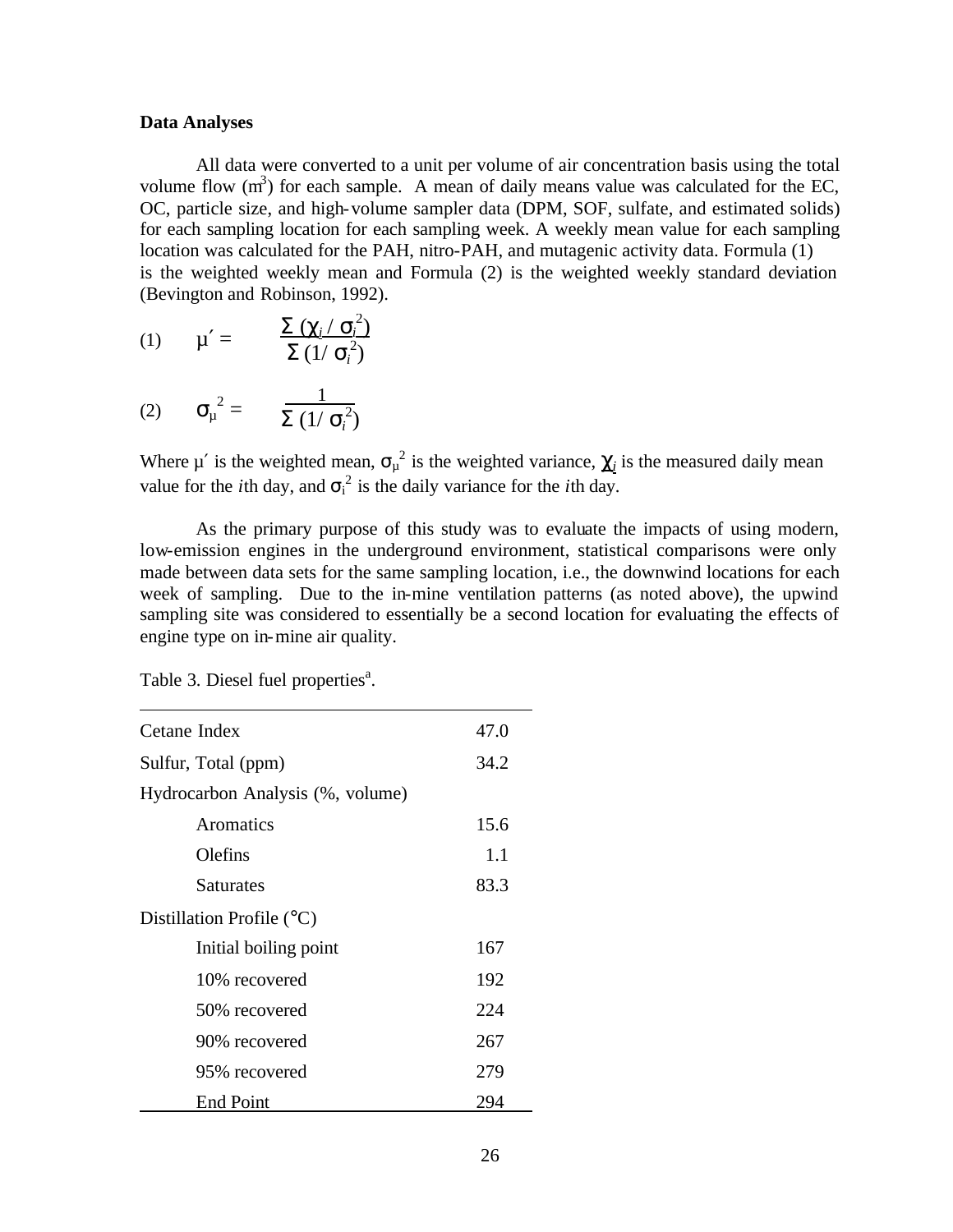<sup>a</sup> As analyzed by Core Laboratories, Houston, TX

As different engines were being used between the two weeks, it was originally intended to normalize the measured emissions concentrations with respect to the engines' respective power outputs. This required determination of each engine's fuel consumption. However, as previously mentioned, fuel consumption could not be determined due to measuring equipment malfunctions. Therefore, it was decided to normalize the data based on truck activity in the sampling areas, which would be related to the amount of salt produced.

Table 4 shows the number of trucks passing by the downwind position carrying salt for each day during the two-week study. These data are a measure of production and were used to normalize the aerosol data to account for the difference in the amount of work done each week. The average number of trucks per day for the entire period was 34. Daily average concentrations were divided by the number of trucks passing by the sampling locations that day and multiplied by 34. During the first week an average of 26.6 trucks were observed and during the second week that increased to 40.6 trucks per day. This difference is due to the greater efficiency of the new trucks that were in a better state of maintenance and were capable of greater performance.

| Week 1  |                  | Week 2  |                  |  |
|---------|------------------|---------|------------------|--|
| Date    | Number of trucks | Date    | Number of trucks |  |
| 2/21    | 24               | 2/28    | 28               |  |
| 2/22    | 24               | 2/29    | 34               |  |
| 2/23    | 25               | 3/1     | 50               |  |
| 2/24    | 37               | 3/2     | 32               |  |
| 2/25    | 23               | 3/3     |                  |  |
| Average | 26.6             | Average | 40.6             |  |

Table 4. Number of trucks loaded with salt passing by the sampling stations.

T-tests were performed to test the null hypothesis that the weekly means were equal. A more rigorous statement of the null hypothesis follows:

$$
(1) \quad H_o: \mathbf{m} - \mathbf{m} = 0
$$

Where  $\mu_1$  is the population mean of one distribution and  $\mu_2$  is the population mean of the other (Devore and Peck, 1993).

The t-test assumes that the population distribution of the sampling method is approximately normal, though the underlying physical distribution need not be normal. The populations characterized by  $\mu_1$  and  $\mu_2$  were sampled to provide estimates of  $\mu_1$  and  $\mu_2$ . These estimates are the sample means,  $x_1$  and  $x_2$  respectively. Associated with these sample means are their respective sample standard deviations of the mean,  $s_1$  and  $s_2$ .

Since  $x_1$  and  $x_2$  (estimates of  $\mu_1$  and  $\mu_2$ ) have associated, non-negligible, and nonequal standard deviations, it is appropriate to use the pooled form of the t-test. The pooled ttest takes into account the unequal uncertainties both sample means when calculating t, the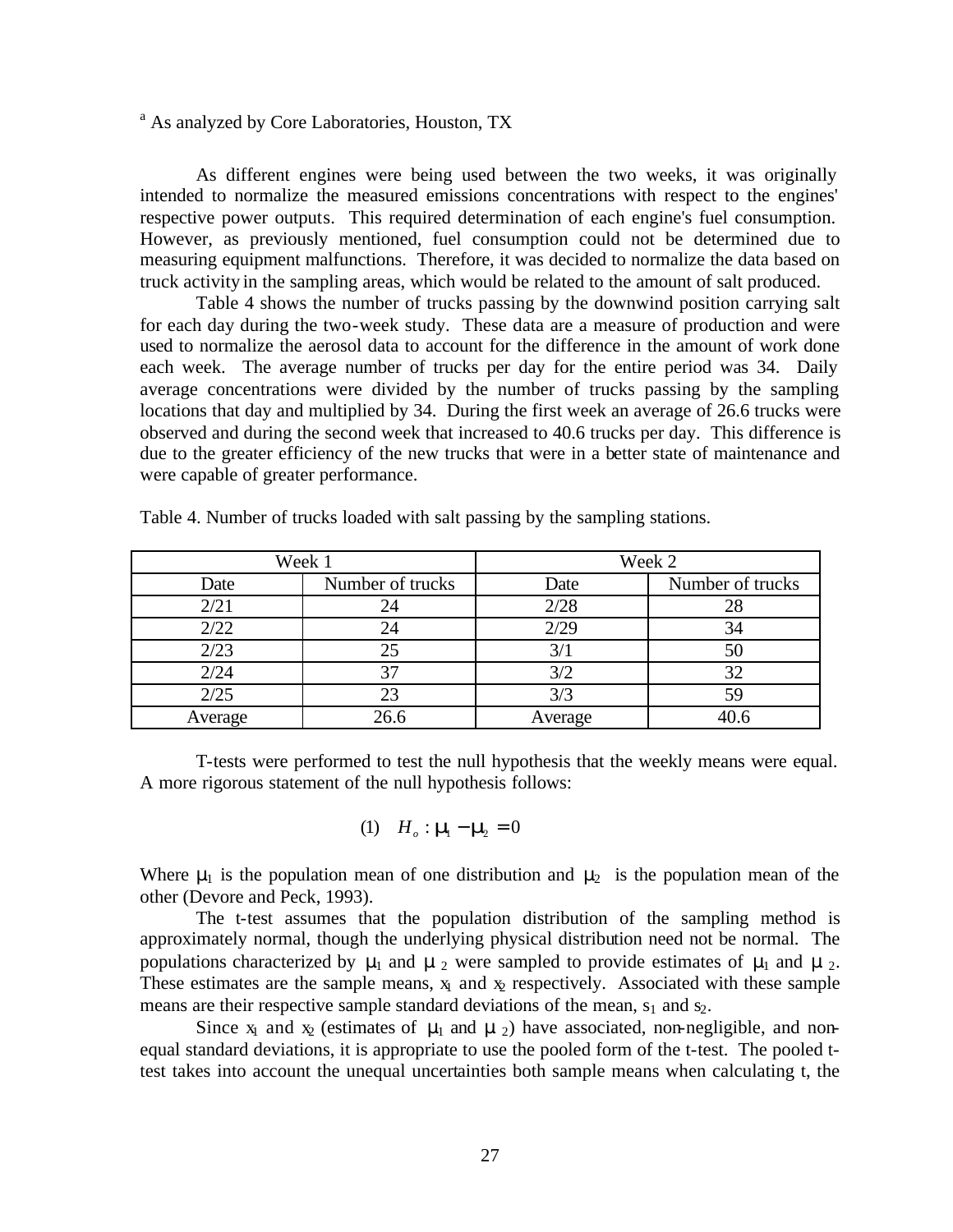test statistic. Further, since no assumption is made about the relationship of  $\mu_1$  to  $\mu_2$  in an alternative hypothesis, the two-tailed, pooled t-test is used.

For the two-tailed, pooled t-test with the above null hypothesis (Formula 3), the t test statistic is calculated as follows.

$$
(2) \t t = \frac{x_1 - x_2}{\sqrt{s_p^2 \left(\frac{1}{n_1} + \frac{1}{n_2}\right)}}
$$

$$
(3) \quad s_p^2 = \left(\frac{n_1 - 1}{n_1 + n_2 - 2}\right) s_1^2 + \left(\frac{n_2 - 1}{n_1 + n_2 - 2}\right) s_2^2
$$

Where  $n_1$  and  $n_2$  are the number of samples used to calculate  $x_1$  and  $x_2$  respectively.

The t critical value  $(t<sub>c</sub>)$  is calculated from the two-tailed t distribution for a given confidence level  $(1 - \alpha)$  and the pooled degrees of freedom,  $df = n_1 + n_2 - 2$ . For  $|t| < t_c$ , the null hypothesis cannot be rejected. For  $|t| \ge t_c$  the null hypothesis is rejected and one of two alternative hypotheses is formulated. For  $t > t_c$ , the alternative hypothesis is  $\mu_1 < \mu_2$ . For  $t <$ - t<sub>c</sub>, it is  $\mu_1 > \mu_2$ .

#### **RESULTS AND DISCUSSION**

As detailed in the following sections, all of the specific aims of the project were met. Despite some difficulties encountered when working in this underground mine environment (as noted above), levels of DPM were successfully determined (using several techniques) and the DPM was characterized for various components, including organic and elemental carbon levels and associated PAH, nitro-PAH, and mutagenicity. Use of the electronically controlled diesel engines was found to have significant impacts in lowering DPM concentrations with no indication of increases in any potentially health-related components (such as PAH or mutagenicity). There was no evidence of increases in the concentration of the smallest size particles with use of these modern engines. Both EC and SS sampling were successfully conducted when the low-emission diesel engines were used in the underground mine.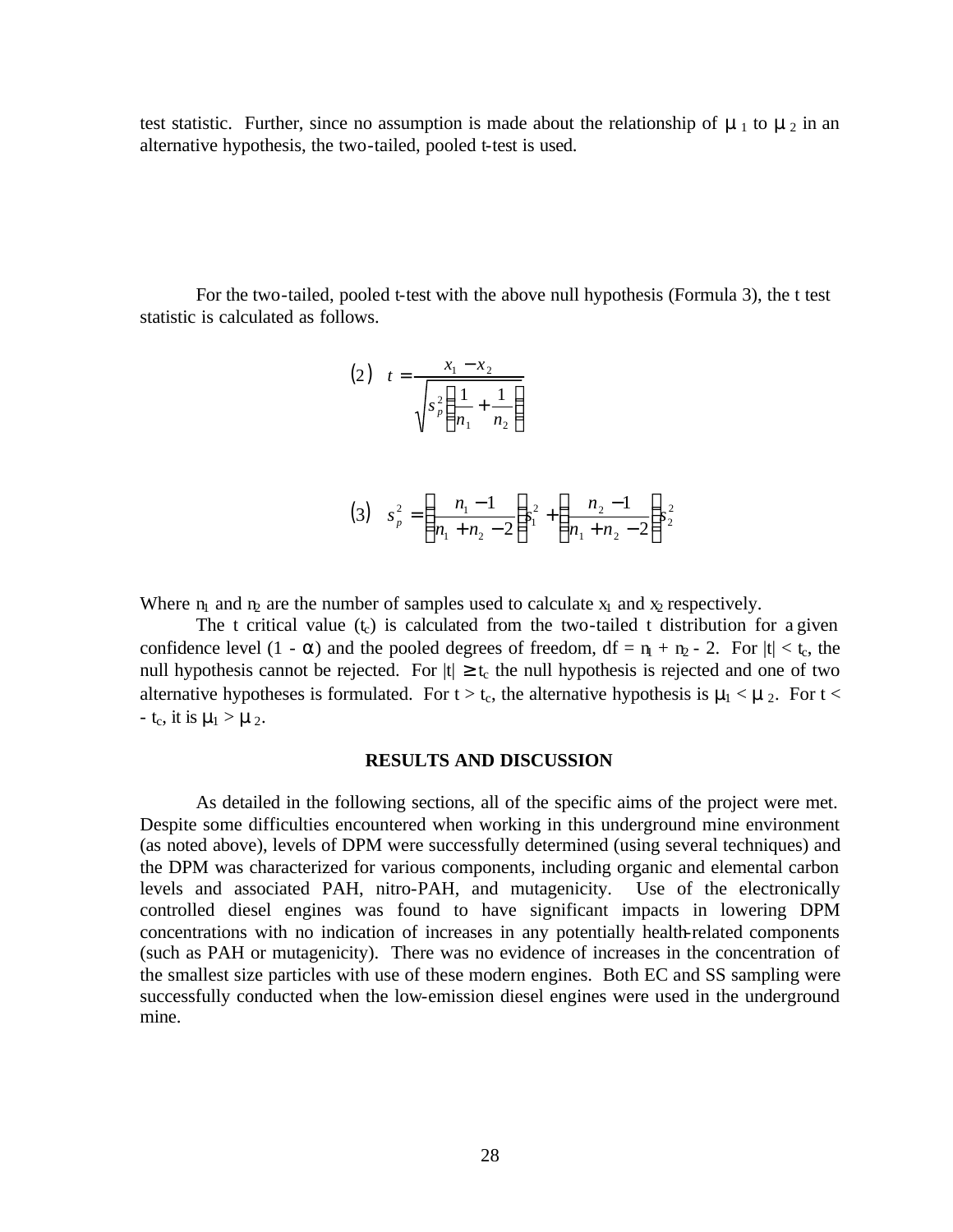## **DPM Sampling**

## **Elemental Carbon Samples**

During the two weeks 110 samples for EC/OC were collected. Thirty samples were collected upwind, 20 on the vehicle, 29 downwind, 12 on drivers or inside the cabs, 10 dynamic blanks, 3 blanks and 6 samples were lost due to pump failure (4) or because the sample cassette (2) was inadvertently used twice. Vehicle samples collected on February  $29<sup>th</sup>$  and March 1<sup>st</sup> were lost due to these problems. The average dynamic blank OC correction for the first week was 240  $\mu$ g/m<sup>3</sup> and for the second week it was 270  $\mu$ g/m<sup>3</sup>. No correction was made for the OC for the 12 samples collected on drivers or in the cabs because no dynamic blanks were collected inside the cabs.

Table 5 summarizes the EC, OC and TC normalized daily means [and standard deviation (SD)] and the weekly weighted means (and SD) for each of the three locations, upwind, vehicle and downwind. The TC values at the upwind and downwind sites were fairly close to the MSHA interim standard of 0.4 mg/m<sup>3</sup>. Table 6 shows a comparison of these sampling results between weeks 1 and 2, with va lues presented as % change between week 1 and 2 emissions and significantly different changes noted in boldface. (The t-test statistics are presented in Appendix C, Table C-1.) **All of the differences were found to be statistically significant. The weighted week 2 means are less than the weighted week 1 means except for the vehicle OC means (week 2 mean shows a nearly 20% increase)**. In this case, two days of data were lost due to sampling problems during the second week, thus the comparison is based on five days of sampling the first week and only three days of sampling the second week.

### **Size Selective Samples**

During the two weeks of this study, 97 SS samples were collected to estimate the < 0.8 µm fraction and the RD concentrations. Twenty-eight sample s were collected upwind, 24 on the vehicle, 29 downwind, 12 on drivers or inside the cabs, and 4 samples were lost due to pump failure or because the sample pump hose inadvertently was removed. Table 7 summarizes the SS normalized daily means (and SD) and the weekly weighted means (and SD) for each of the three locations, i.e., upwind, vehicle, and downwind. The  $< 0.8 \mu m$ fraction of the submicrometer aerosol is believed to be diesel in origin and the RD fraction is the sum of the  $< 0.8$  and  $> 0.8$  µm fractions that are collected on the MSA filter and the impactor aluminum substrate.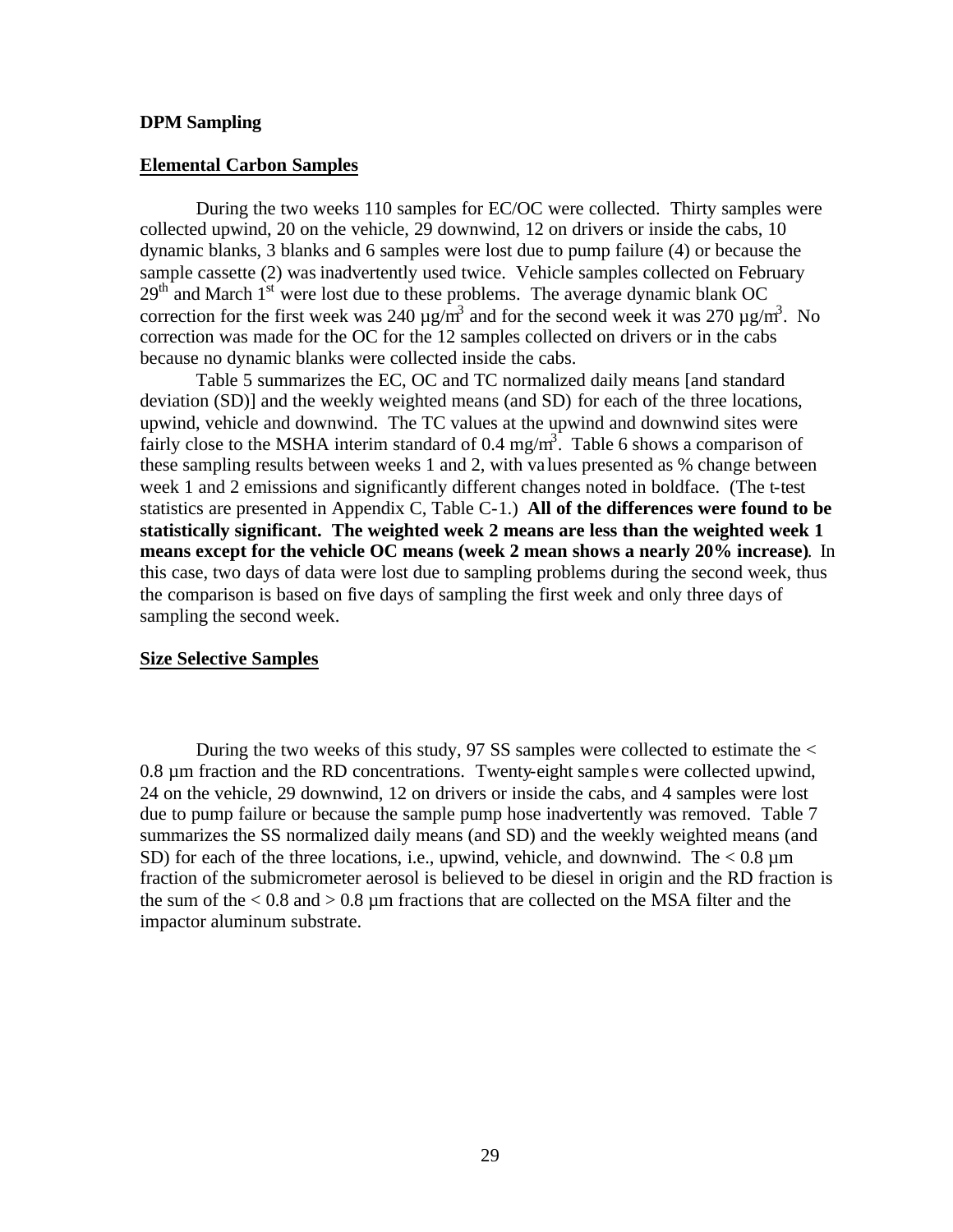| Sample   |                   | $EC, \mu g/m^3$ |                | OC, $\mu$ g/m <sup>3</sup> |                | TC, $\mu$ g/m <sup>3</sup> |           |
|----------|-------------------|-----------------|----------------|----------------------------|----------------|----------------------------|-----------|
| location | Date              | Mean            | <b>SD</b>      | Mean                       | <b>SD</b>      | Mean                       | <b>SD</b> |
| Upwind   | 02/21/00          | 1235            | 103            | 265                        | 52             | 1500                       | 150       |
|          | 02/22/00          | 1267            | 147            | 324                        | 74             | 1591                       | 194       |
|          | 02/23/00          | 641             | 216            | 111                        | 97             | 752                        | 313       |
|          | 02/24/00          | 721             | 200            | 150                        | 122            | 871                        | 315       |
|          | 02/25/00          | 1145            | 319            | 575                        | 164            | 1719                       | 476       |
|          | Week 1 - weighted | 1108            | 71             | 263                        | 36             | 1390                       | 102       |
|          | 02/28/00          | 885             | 437            | 574                        | 466            | 1459                       | 902       |
|          | 02/29/00          | 496             | 91             | 208                        | 162            | 704                        | 235       |
|          | 03/01/00          | 205             | 61             | 104                        | 58             | 310                        | 106       |
|          | 03/02/00          | 1072            | 269            | 487                        | 183            | 1559                       | 443       |
|          | 03/03/00          | 267             | 38             | 125                        | 35             | 392                        | 74        |
|          | Week 2 - weighted | 290             | 30             | 133                        | 29             | 411                        | 58        |
| Vehicle  | 02/21/00          | 2422            | 64             | 376                        | 41             | 2798                       | 105       |
|          | 02/22/00          | 3767            | 104            | 634                        | 350            | 4401                       | 246       |
|          | 02/23/00          | 1336            | 145            | 355                        | 136            | 1691                       | 274       |
|          | 02/24/00          | 2260            | 332            | 483                        | 139            | 2743                       | 471       |
|          | 02/25/00          | 2153            | 1024           | 659                        | 267            | 2812                       | 1291      |
|          | Week 1 - weighted | 2599            | 50             | 391                        | 38             | 2891                       | 89        |
|          | 02/28/00          | 908             | 43             | 570                        | 42             | 1479                       | 85        |
|          | 03/02/00          | 1264            | 329            | 599                        | 298            | 1864                       | 628       |
|          | 03/03/00          | 310             | 255            | 116                        | 76             | 426                        | 332       |
|          | Week 2 - weighted | 898             | 42             | 468                        | 36             | 1421                       | 82        |
| Downwind | 02/21/00          | 1459            | 101            | 252                        | 21             | 1711                       | 122       |
|          | 02/22/00          | 1563            | 38             | 357                        | 78             | 1920                       | 76        |
|          | 02/23/00          | 796             | 15             | 270                        | 71             | 1065                       | 55        |
|          | 02/24/00          | 883             | 71             | 387                        | 86             | 1270                       | 85        |
|          | 02/25/00          | 1268            | 89             | 337                        | 62             | 1605                       | 145       |
|          | Week 1 - weighted | 923             | 14             | 272                        | 18             | 1392                       | 36        |
|          | 02/28/00          | 733             | 21             | 489                        | 94             | 1222                       | 108       |
|          | 02/29/00          | 494             | 54             | 214                        | 54             | 708                        | 9         |
|          | 03/01/00          | 256             | 10             | 123                        | 56             | 379                        | 65        |
|          | 03/02/00          | 609             | 88             | 356                        | 64             | 965                        | 104       |
|          | 03/03/00          | 318             | 5              | 163                        | $\overline{4}$ | 481                        | 6         |
|          | Week 2 - weighted | 326             | $\overline{4}$ | 164                        | $\overline{4}$ | 545                        | 5         |

Table 5. Normalized daily and weighted weekly EC, OC and TC mean concentrations.

EC Elemental carbon, OC Organic carbon, TC Total carbon, SD Standard deviation. Vehic le samples collected on 2/29 and 3/1 were lost due to problems.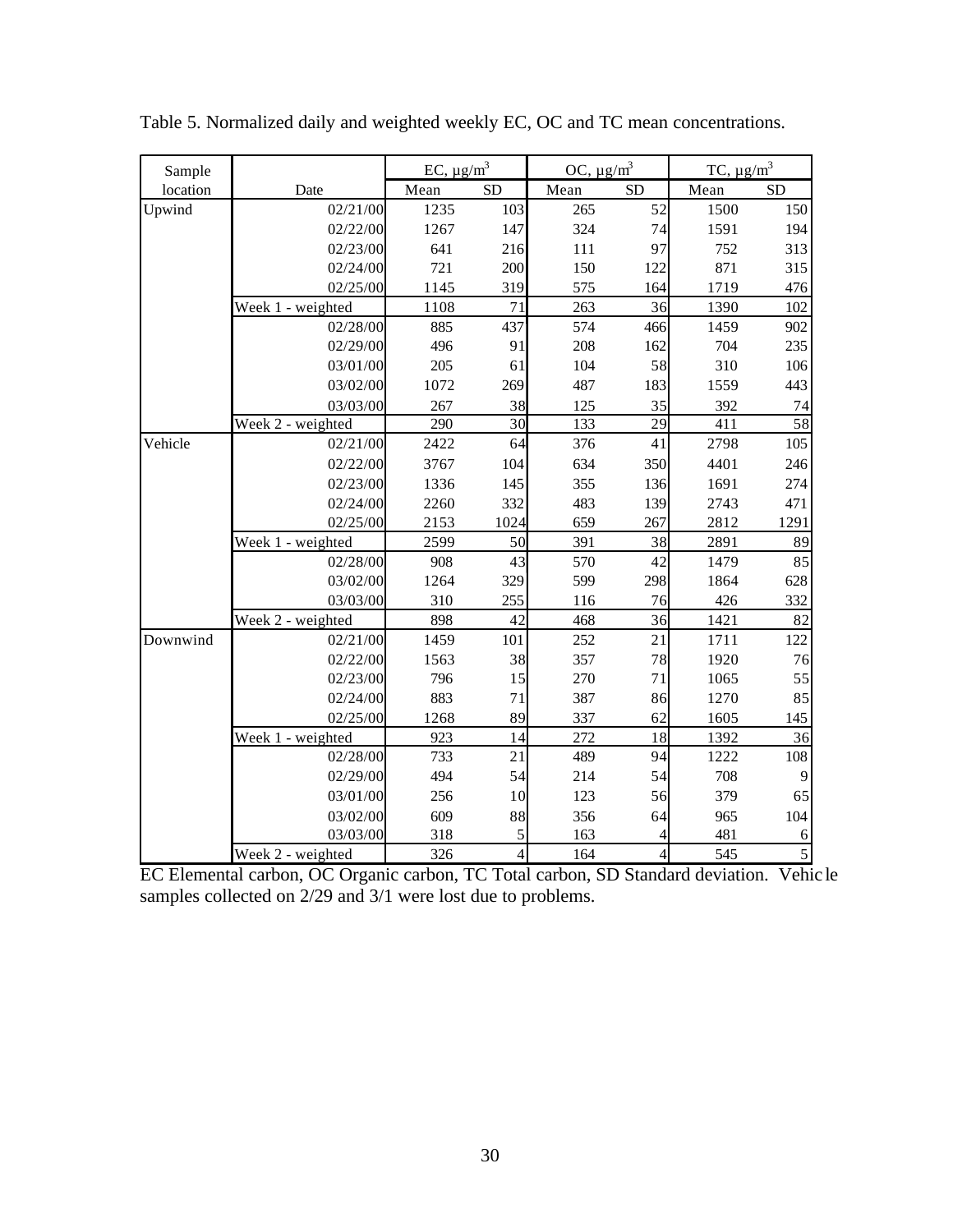|                               | <b>Sampling Location</b> |           |         |  |  |
|-------------------------------|--------------------------|-----------|---------|--|--|
| Parameter                     | Downwind                 | Upwind    | Vehicle |  |  |
|                               |                          |           |         |  |  |
| <b>Elemental Carbon</b>       |                          |           |         |  |  |
| EC $(\mu g/m^3)$              | $-64.7$                  | $-73.8$   | $-65.4$ |  |  |
| OC $(\mu g/m^3)$              | $-39.7$                  | $-49.4$   | 19.7    |  |  |
| TC $(\mu \text{g/m}^3)$       | $-60.8$                  | $-70.4$   | $-7.9$  |  |  |
| <b>Size Selective Samples</b> |                          |           |         |  |  |
| <0.8 um $(mg/m^3)$            | -42.9                    | $-29.2$   | -54     |  |  |
| RD $(mg/m^3)$                 | $-39.8$                  | $-26.1$   | $-42.2$ |  |  |
| Near Real-Time Aerosol        |                          |           |         |  |  |
| DC(fA)                        | $-57.1$                  | ND        | ND      |  |  |
| PAS $(ng/m^3)$                | $-56.3$                  | ND        | ND      |  |  |
| $CPC$ (part/cm <sup>3</sup> ) | $-50.6$                  | <b>ND</b> | ND      |  |  |

Table 6. Comparison of DPM sampling results between weeks 1 and 2. (with values presented as % change between week 1 and 2 emissions and significantly different changes noted in boldface)

ND – Not determined.

The results of the t-test comparisons between the weekly weighted means are shown in Table 6. (The t-test statistics are presented in Table C-2**.) All of the values were lower during the week of operation with the newer engines, although the decreases were not as great as found with the EC samples. In each case, except for the RD samples collected on the vehicle, the difference between the means was statistically significant.** Although there was an apparent reduction in RD from week 1 to week 2 with the RD samples  $(4.79 + 1.79 \text{ mg/m}^3; 2.77 + 0.16 \text{ mg/m}^3)$ , the high SD measured during the first week affects the t-test statistics. However, the  $\lt 0.8$  µm measurement for DPM did show a significant change  $(2.89 \pm 0.28 \text{ mg/m}^3; 1.33 \pm 0.10 \text{ mg/m}^3)$ .

### **Near Real-time Aerosol Data**

The DC, PAS and CPC were connected to a leaky filter dilutor to reduce the absolute concentrations of aerosol to a suitable range and to protect the instruments from clogging with salt dust. The dilution ratio determined before and after the in-mine study was 14.5:1. The average number of particles/ $cm<sup>3</sup>$  and standard deviation was determined by multiplying the CPC concentrations by 14.5. Daily estimates of the dilution ratio were obtained with the CPC while underground. For short periods of time the instruments were operated with and without the leaky filter as illustrated by the CPC plots in Figures 7 and 8. From these data it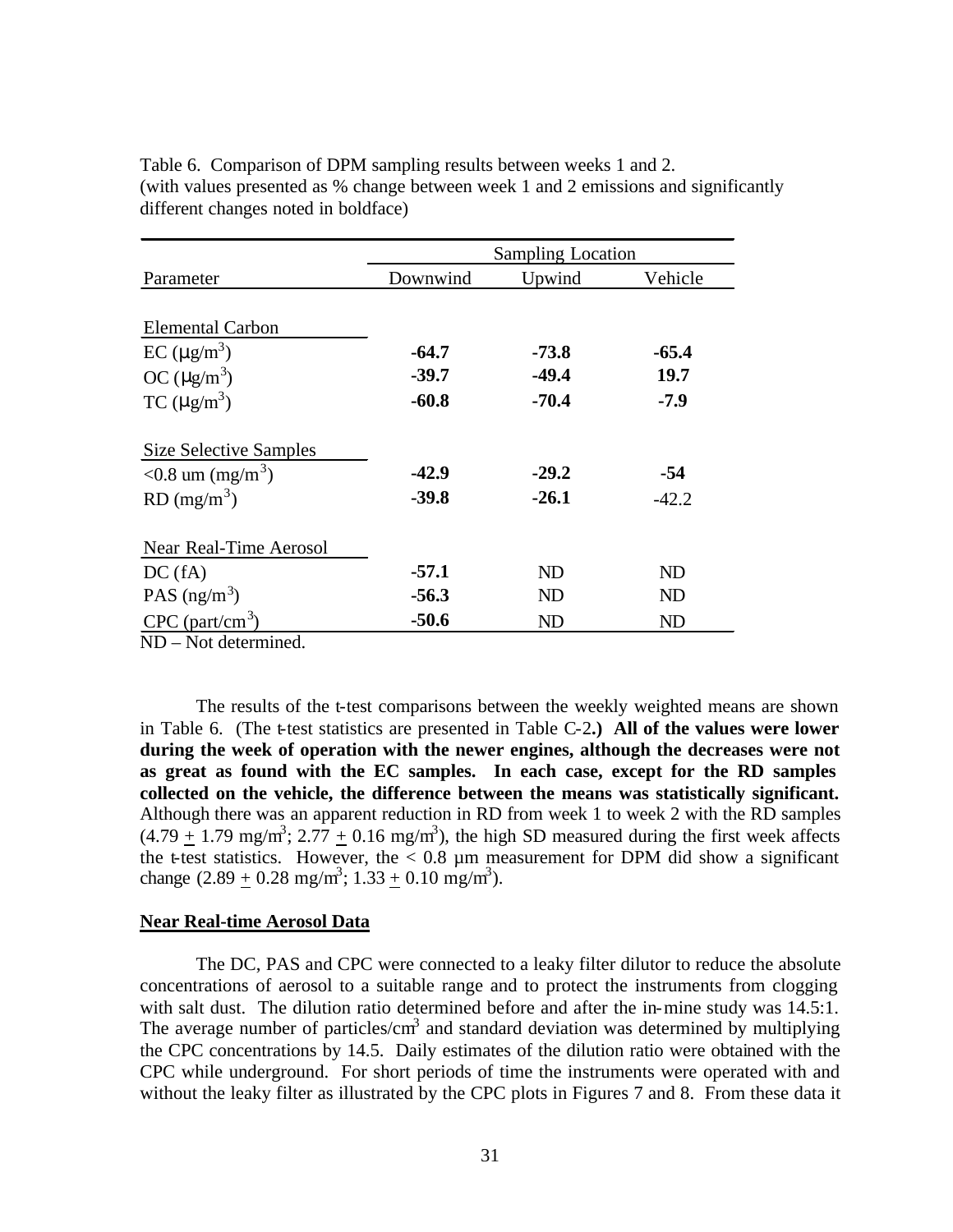was possible to check the dilution ratio. Similar estimates were obtained from the PAS and DC, but the concentrations exceeded the range of the instruments and the dilution ratio was underestimated. For this reason the DC and PAS values reported are relative values that were not multiplied by 14.5. (Additional examples of these types of data are presented in Appendix D.)

| Sample   |                   | $< 0.8 \mu m$ , mg/m <sup>3</sup> |           | RD, $mg/m^3$ |           |
|----------|-------------------|-----------------------------------|-----------|--------------|-----------|
| location | Date              | Mean                              | <b>SD</b> | Mean         | <b>SD</b> |
| Upwind   | 02/21/00          | 1.72                              | 0.01      | 2.74         | 0.09      |
|          | 02/22/00          | 1.65                              | 0.11      | 2.58         | 0.45      |
|          | 02/23/00          | 1.06                              | 0.01      | 1.79         | 0.28      |
|          | 02/24/00          | 1.08                              | 0.00      | 1.80         | 0.08      |
|          | 02/25/00          | 1.70                              | 0.07      | 3.11         | 0.64      |
|          | Week 1 - weighted | 1.44                              | 0.06      | 2.41         | 0.38      |
|          | 02/28/00          | 1.30                              | 0.06      | 2.53         | 0.11      |
|          | 02/29/00          | 1.01                              | 0.02      | 1.55         | 0.02      |
|          | 03/01/00          | 0.48                              | 0.01      | 0.83         | 0.16      |
|          | 03/02/00          | 1.71                              | 0.23      | 2.96         | 1.17      |
|          | 03/03/00          | 0.59                              | 0.10      | 1.03         | 0.02      |
|          | Week 2 - weighted | 1.02                              | 0.12      | 1.78         | 0.53      |
| Vehicle  | 02/21/00          | 2.85                              | 0.21      | 3.83         | 0.66      |
|          | 02/22/00          | 3.91                              | 0.10      | 6.55         | 0.50      |
|          | 02/23/00          | 1.47                              | 0.13      | 2.20         | 0.18      |
|          | 02/24/00          | 2.63                              | 0.57      | 3.83         | 3.87      |
|          | 02/25/00          | 3.58                              | 0.03      | 7.52         | 0.48      |
|          | Week 1 - weighted | 2.89                              | 0.28      | 4.79         | 1.79      |
|          | 02/28/00          | 1.65                              | 0.08      | 3.27         | 0.01      |
|          | 02/29/00          | 1.33                              | 0.04      | 2.80         | 0.09      |
|          | 03/01/00          | 0.69                              | 0.03      | 1.45         | 0.07      |
|          | 03/02/00          | 2.21                              | 0.06      | 4.90         | 0.21      |
|          | 03/03/00          | 0.79                              | 0.19      | 1.44         | 0.25      |
|          | Week 2 - weighted | 1.33                              | 0.10      | 2.77         | 0.16      |
| Downwind | 02/21/00          | 1.99                              | 0.27      | 3.20         | 0.34      |
|          | 02/22/00          | 2.01                              | 0.17      | 3.58         | 0.22      |
|          | 02/23/00          | 1.16                              | 0.09      | 1.91         | 0.24      |
|          | 02/24/00          | 1.24                              | 0.04      | 1.97         | 0.04      |
|          | 02/25/00          | 1.73                              | 0.09      | 3.30         | 0.31      |
|          | Week 1 - weighted | 1.63                              | 0.16      | 2.79         | 0.25      |
|          | 02/28/00          | 1.45                              | 0.03      | 2.68         | 0.10      |
|          | 02/29/00          | 0.94                              | 0.03      | 1.45         | 0.05      |
|          | 03/01/00          | 0.49                              | 0.02      | 0.87         | 0.05      |
|          | 03/02/00          | 1.13                              | 0.09      | 2.18         | 0.04      |
|          | 03/03/00          | 0.65                              | 0.10      | 1.20         | 0.15      |
|          | Week 2 - weighted | 0.93                              | 0.06      | 1.68         | 0.09      |

Table 7. SS normalized daily and weighted weekly mean concentrations.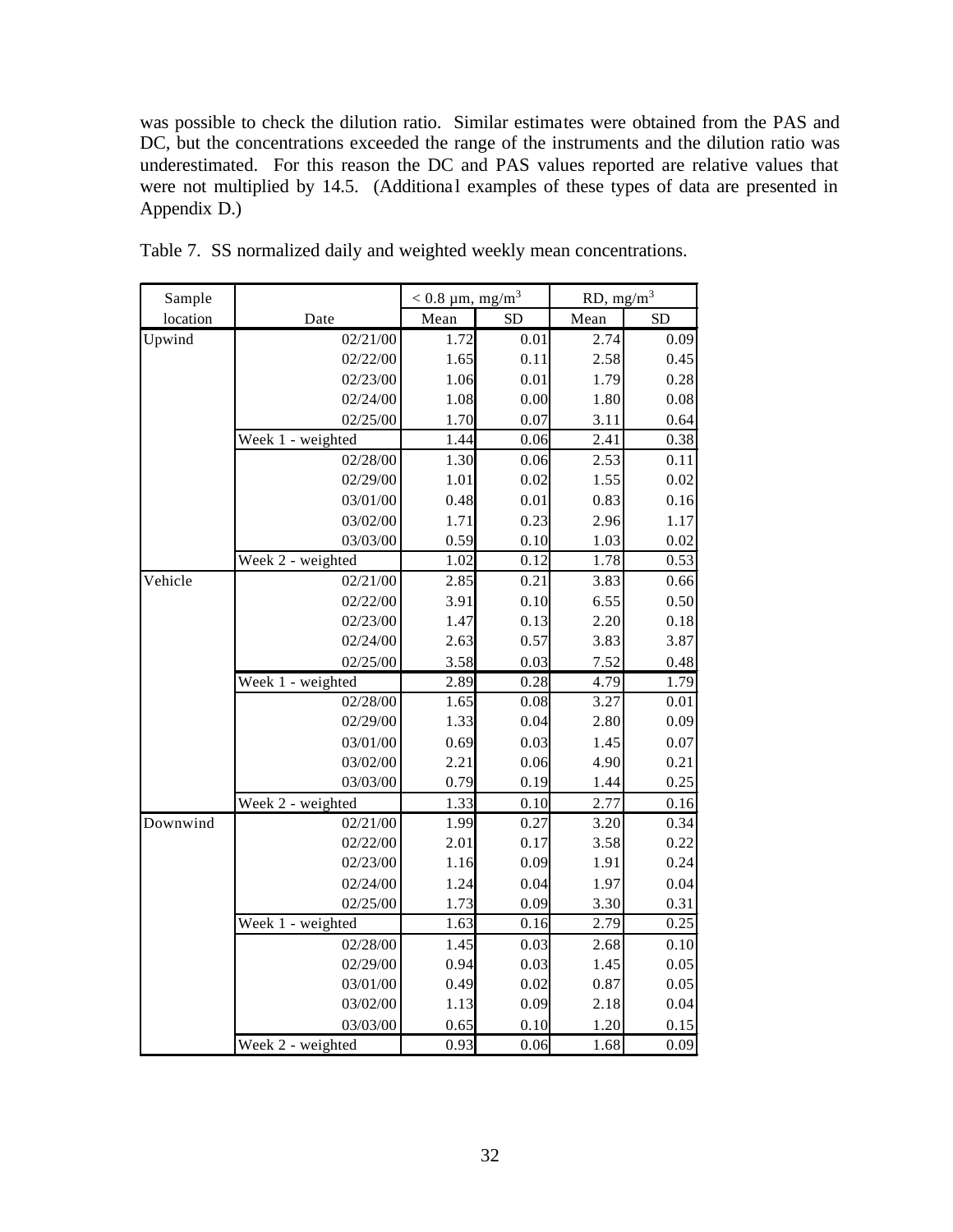

Figure 7. Leaky filter dilution ratio estimate for CPC with and without dilutor on 2/28/00.



Figure 8. Leaky filter dilution ratio estimate for CPC with and without dilutor on 3/1/00.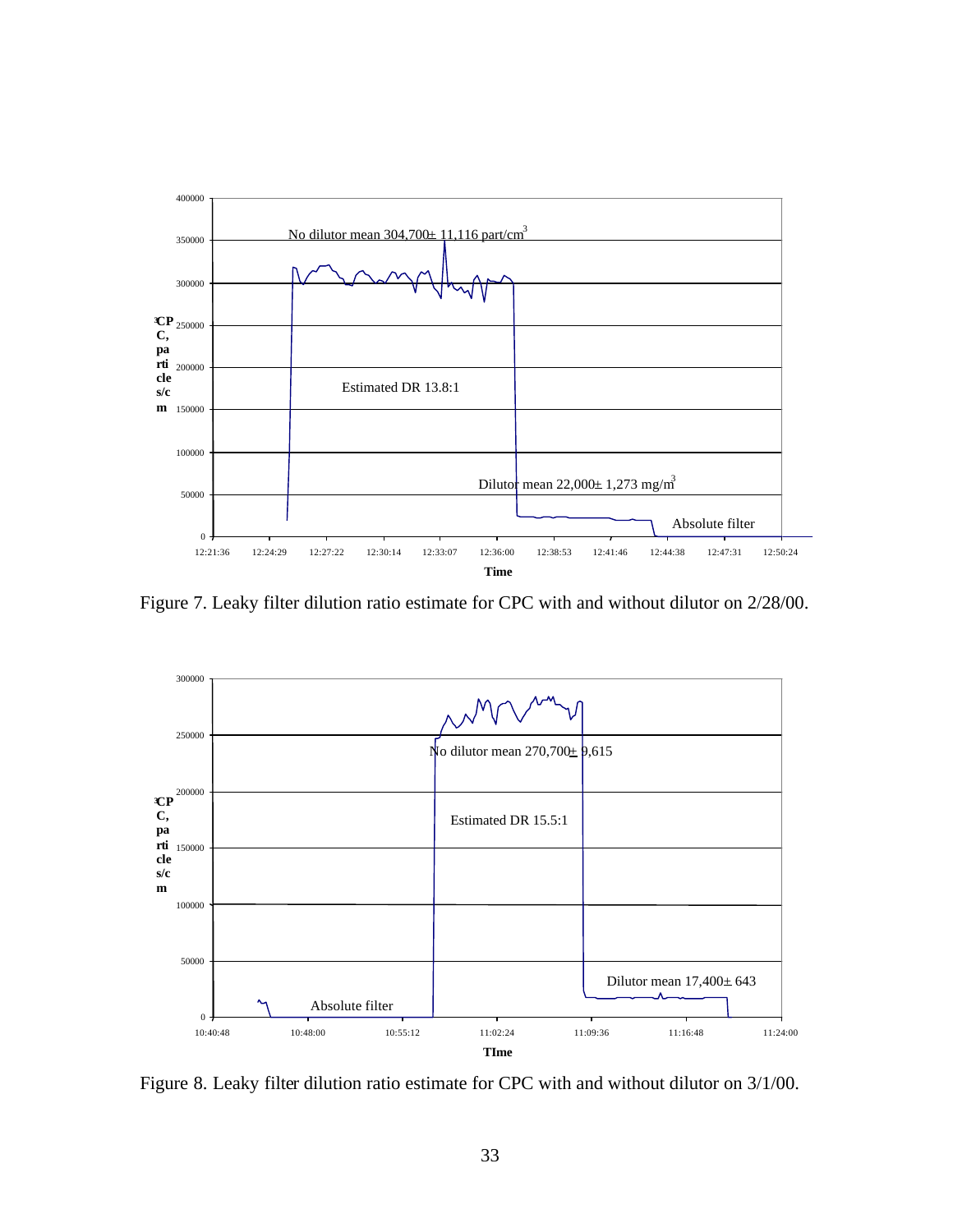Table 8 summarizes the normalized daily means (and SD) and the weekly weighted means (and SD) for each of the three continuous reading instruments (DC, PAS, and CPC) at the downwind sampling location. The results of the t-test comparison between the weekly weighted means are also shown in Table 6. (The t-test statistics are presented in Table C-3.) **In all cases, the mean values decreased from week 1 to week 2 and all of the differences were statistically significant. The magnitude of the decreases was similar to that found for EC and TC at the same locations. There was no evidence of increased production of nano- (or nuclei-mode) particles with use of the late model engines.** 

| Location | Date              | DC   | DC. fA |           | <b>PAS</b> |      | PAS, ng/m $^3$ |      | CPC, part/cm |        |
|----------|-------------------|------|--------|-----------|------------|------|----------------|------|--------------|--------|
|          |                   | N    | Mean   | <b>SD</b> | N          | Mean | <b>SD</b>      | N    | Mean         | SD.    |
| Downwind | 02/21/00          | 306  | 553    | 58        | 323        | 720  | 92             | 350  | 297206       | 27552  |
|          | 02/22/00          | 859  | 556    | 122       | 853        | 765  | 128            | 697  | 294847       | 50779  |
|          | 02/23/00          | 1398 | 83     | 40        | 1308       | 147  | 71             | 1784 | 312405       | 118415 |
|          | 02/24/00          | 1118 | 239    | 44        | 942        | 370  | 59             | 892  | 248955       | 89561  |
|          | 02/25/00          | 1136 | 135    | 42        | 1122       | 278  | 71             | ND   | ND           | ND     |
|          | Week 1 - weighted |      | 219    | 22        |            | 373  | 34             |      | 294131       | 22935  |
|          | 02/28/00          | 1503 | 222    | 53        | 1445       | 206  | 45             | 1246 | 343675       | 103918 |
|          | 02/29/00          | 860  | 193    | 31        | 855        | 225  | 44             | 714  | 211722       | 49192  |
|          | 03/01/00          | 1300 | 75     | 10        | 1282       | 122  | 36             | 1077 | 125651       | 37428  |
|          | 03/02/00          | 961  | 206    | 90        | 980        | 265  | 165            | 771  | 213274       | 61740  |
|          | 03/03/00          | 1482 | 104    | 20        | 1266       | 124  | 38             | 1340 | 109466       | 44929  |
|          | Week 2 - weighted |      | 94     |           |            | 163  | 20             |      | 145324       | 22488  |

Table 8. DC, PAS and CPC normalized daily and weighted weekly mean concentrations.

ND No data

## **High-Volume Sampler Analyses**

## **DPM and DPM-Component Concentrations**

Although the primary intent of using the high-volume samplers was to obtain sufficient mass to conduct the PAH, nitro-PAH, and mutagenic activity analyses, some general comparisons can be made between the engines for DPM, SOF, solids, and sulfate levels. Table 9 provides a comparison of the number of samplers used, total number of filters collected, and total sampler-operating time for this study.

Tables 10 and 11 summarize the normalized daily and weighted weekly means (and SD) of DPM and DPM components (SOF, sulfate, and solids) at the downwind and upwind sampling locations, respectively. Since the filters were not ammoniated to stabilize the sulfates after sampling, both the sulfate and solids levels are only estimations**.** However, the DPM would be expected to contain very little sulfate due to the use of such an ultra-low sulfur fuel (Table 3); as can be seen from the data in Tables 10 and 11, the detected sulfate levels would contribute little to the detected mass for these samples. Table 12 shows a comparison of DPM sampling results between weeks 1 and 2, with values presented as % change between week 1 and 2 emissions and significantly different changes noted in boldface. (The ttest statistics are presented in Table C-4.) All of the values decreased between weeks 1 and 2 and all of the changes were found to be statistically significant. As the high-volume samplers were operated only when diesel traffic occurred in the sampling areas, the reported DPM values represent potentially worst case levels in this mine. It is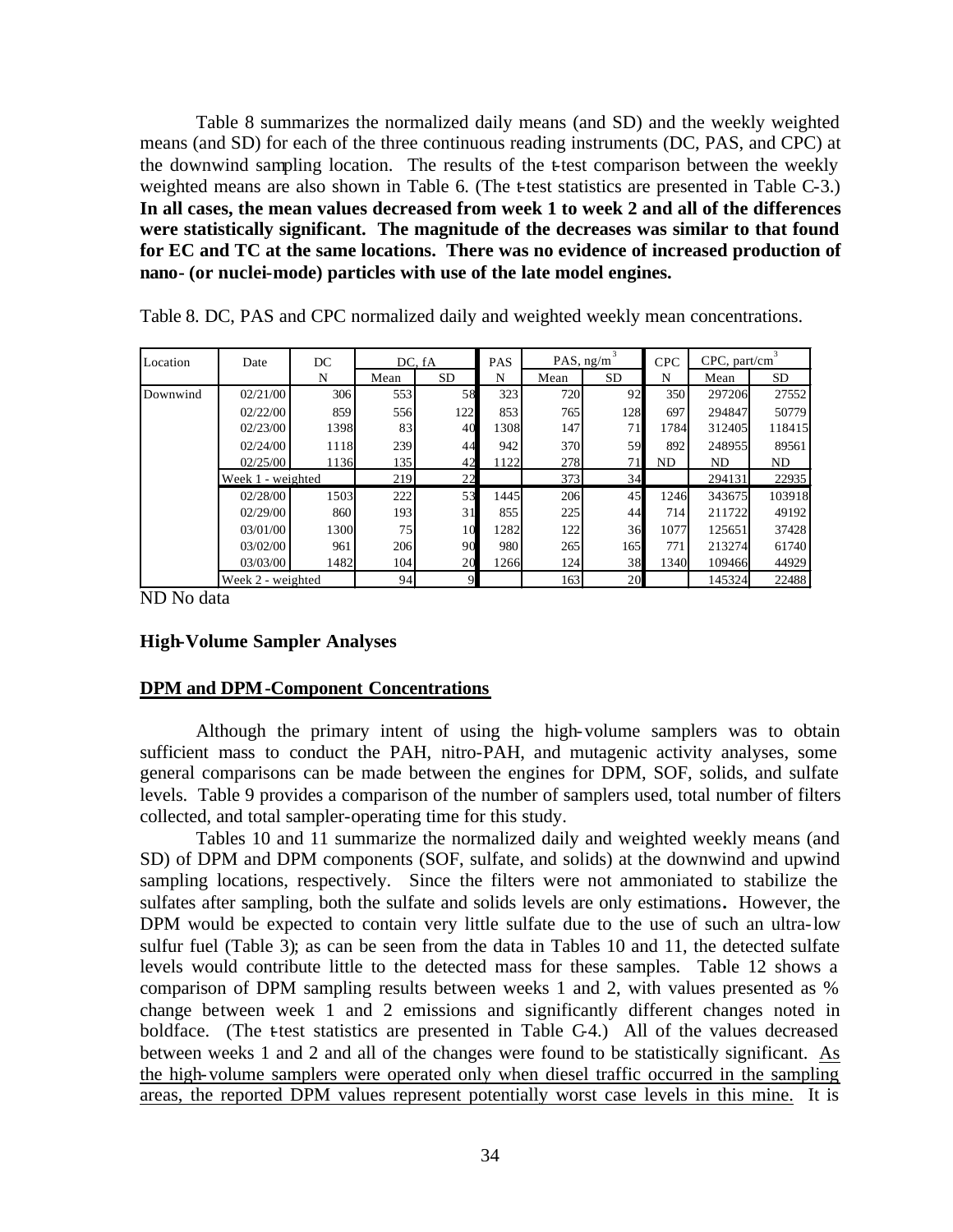noteworthy that similar reductions were found using full-shift samplers for TC (analogous to DPM) and EC (analogous to solids) at these same sites (Table 6). As with the OC (Table 6), there were not as great reductions in the SOF with use of the newer engines.

| Location | Week           | Date     | No. of         | No. of         | <b>Total Time</b> |
|----------|----------------|----------|----------------|----------------|-------------------|
|          |                |          | Samplers       | Filters        | (hr)              |
| Upwind   | $\mathbf{1}$   | 02/22/00 | $\mathbf{1}$   | $\overline{2}$ | 0.42              |
|          |                | 02/23/00 | 1              | $\overline{2}$ | 0.90              |
|          |                | 02/24/00 | 1              | $\overline{2}$ | 0.55              |
|          |                | 02/25/00 | $\mathbf{1}$   | $\overline{2}$ | 0.49              |
|          | $\overline{2}$ | 02/28/00 | $\mathbf{1}$   | $\mathfrak{2}$ | 0.75              |
|          |                | 02/29/00 | $\mathbf{1}$   | $\mathfrak{2}$ | 0.76              |
|          |                | 03/01/00 | 1              | $\overline{2}$ | 1.33              |
|          |                | 03/02/00 | $\mathbf{1}$   | $\mathbf{2}$   | 0.99              |
|          |                | 03/02/00 | 1              | $\overline{2}$ | 0.88              |
| Downwind | $\mathbf{1}$   | 02/21/00 | 1              | $\overline{2}$ | 0.49              |
|          |                | 02/22/00 | $\overline{2}$ | 5              | 1.18              |
|          |                | 02/23/00 | 1              | 5              | 0.27              |
|          |                | 02/24/00 | 1              | 3              | 0.72              |
|          |                | 02/25/00 | 1              | 3              | 1.32              |
|          | $\overline{2}$ | 02/28/00 | $\mathbf{1}$   | 3              | 1.78              |
|          |                | 02/29/00 | 1              | $\overline{2}$ | 1.30              |
|          |                | 03/01/00 | $\overline{2}$ | 6              | 3.67              |
|          |                | 03/02/00 | $\overline{2}$ | $\overline{4}$ | 1.92              |
|          |                | 03/02/00 | $\overline{2}$ | 5              | 2.02              |

Table 9. High-volume sampler parameters.

Data from the one upwind sample collected on 02/21/00 were not used due to sampler problems. There was no time overlap when two samplers were used.

### **Compound Quantifications**

Table 13 summarizes the weighted weekly means (and SD) for the various PAH detected at the downwind and upwind sampling locations. PAH and hopane concentrations were obtained from combined SOF extracts for each sampling date (normalized daily values presented in Appendix E, Tables E-1 and E-2). The weighted mean hopane concentrations at the downwind site are presented in Figure 9; hopane distributions were essentially the same at the upwind sampling site (data presented in Table E-2).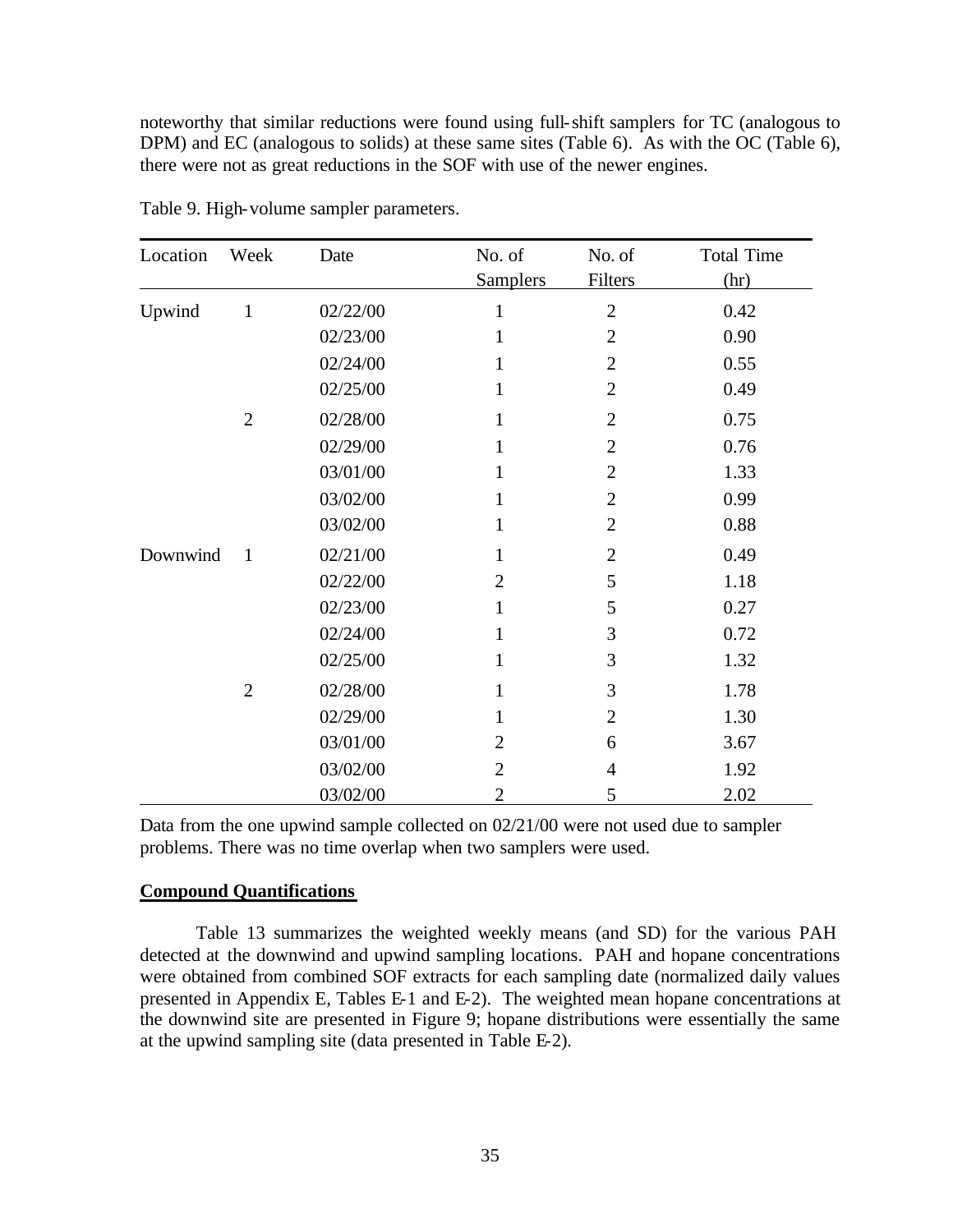| Week           | Date              | <b>DPM</b> | <b>SOF</b> | <b>Sulfates</b> | Solids     |
|----------------|-------------------|------------|------------|-----------------|------------|
| $\mathbf{1}$   | 02/21/00          | 4.59(0.49) | 0.17(0.02) | 0.027(0.004)    | 4.39(0.47) |
|                | 02/22/00          | 4.54(0.96) | 0.20(0.05) | 0.019(0.007)    | 4.32(0.93) |
|                | 02/23/00          | 2.48(0.90) | 0.24(0.10) | 0.008(0.005)    | 2.23(0.83) |
|                | 02/24/00          | 2.55(0.56) | 0.14(0.56) | 0.005(0.003)    | 2.40(0.57) |
|                | 02/25/00          | 2.74(0.41) | 0.17(0.02) | 0.006(0.001)    | 2.56(0.39) |
|                | Week 1 - Weighted | 3.31(0.25) | 0.15(0.01) | 0.007(0.001)    | 3.13(0.24) |
|                |                   |            |            |                 |            |
| $\overline{2}$ | 02/28/00          | 2.00(0.20) | 0.36(0.04) | 0.012(0.003)    | 1.63(0.16) |
|                | 02/29/00          | 1.37(0.01) | 0.16(0.01) | 0.008(0.001)    | 1.20(0.01) |
|                | 03/01/00          | 1.09(0.43) | 0.07(0.02) | 0.023(0.029)    | 1.01(0.43) |
|                | 03/02/00          | 2.07(0.62) | 0.14(0.62) | 0.028(0.029)    | 1.91(0.59) |
|                | 03/03/00          | 1.12(0.17) | 0.10(0.01) | 0.008(0.001)    | 1.01(0.17) |
|                | Week 2 - Weighted | 1.37(0.01) | 0.13(0.01) | 0.008(0.001)    | 1.20(0.01) |

Table 10. Downwind location high-volume sampler-derived DPM and DPM-component normalized daily and weekly mean (and SD) concentrations  $(mg/m<sup>3</sup>)$ .

DPM Diesel particulate matter, SOF Soluble organic fraction, SD Standard deviation.

Table 11. Upwind location high-volume sampler-derived DPM and DPM-component normalized daily and weekly mean (and SD) concentrations  $(mg/m<sup>3</sup>)$ .

| Week           | Date              | <b>DPM</b>  | <b>SOF</b>              | <b>Sulfates</b>           | Solids     |
|----------------|-------------------|-------------|-------------------------|---------------------------|------------|
| 1              | 02/22/00          | 6.48(3.99)  | 0.23(0.10)              | 0.036(0.024)              | 6.20(3.86) |
|                | 02/23/00          | 3.36(1.38)  | 0.16(0.04)              | 0.020(0.008)              | 3.19(1.35) |
|                | 02/24/00          | 2.242.0.05  | 0.14(0.05)              | $0.013 \, \text{(0.001})$ | 2.08(0.01) |
|                | 02/25/00          | 8.18 (7.95) | 0.18(0.02)              | 0.034(0.038)              | 7.94(7.89) |
|                | Week 1 - Weighted | 2.24(0.05)  | 0.17(0.02)              | $0.013$ (< $0.001$ )      | 2.08(0.01) |
|                |                   |             |                         |                           |            |
| $\overline{2}$ | 02/28/00          | 2.60(0.35)  | 0.38(0.04)              | 0.006(0.008)              | 2.21(0.31) |
|                | 02/29/00          | 2.23(0.28)  | $0.03 \, \text{(0.01})$ | $0.013 \, (\leq 0.001)$   | 2.08(0.28) |
|                | 03/01/00          | 0.89(0.08)  | $0.06 \, (\leq 0.01)$   | $0.004 \, \text{(0.001})$ | 0.83(0.18) |
|                | 03/02/00          | 3.61(2.19)  | 0.14(0.01)              | 0.012(0.012)              | 3.45(2.18) |
|                | 03/03/00          | 0.82(0.04)  | 0.07(0.01)              | $0.003$ (< $0.001$ )      | 0.75(0.04) |
|                | Week 2 - Weighted | 0.87(0.04)  | $0.13 \, (\leq 0.01)$   | $0.011 (\leq 0.001)$      | 0.79(0.03) |

DPM Diesel particulate matter, SOF Soluble organic fraction, SD Standard deviation. Data from samples collected on 02/21/00 were not used due to sampler problems.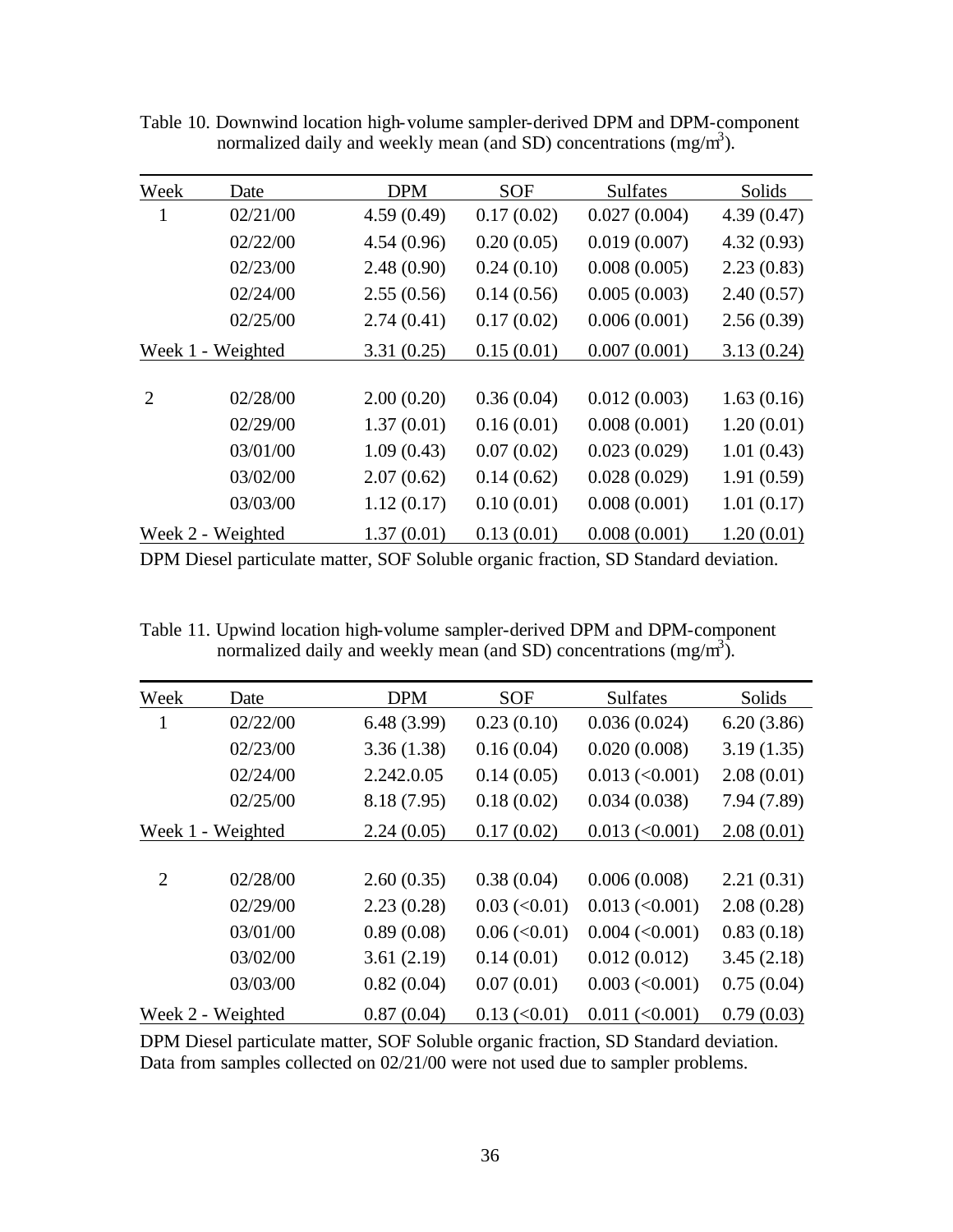Table 12. Comparison of high-volume sampler-derived DPM and biological activity result between weeks 1 and 2.

|                                | <b>Sampling Location</b> |         |  |  |
|--------------------------------|--------------------------|---------|--|--|
| Parameter                      | Downwind                 | Upwind  |  |  |
|                                |                          |         |  |  |
| DPM and Composition            |                          |         |  |  |
| DPM $(mg/m3)$                  | $-58.6$                  | $-61.1$ |  |  |
| SOF $(mg/m^3)$                 | $-13.3$                  | $-23.5$ |  |  |
| Solids $(mg/m^3)$              | $-61.7$                  | $-62$   |  |  |
|                                |                          |         |  |  |
| <b>Biological Activity</b>     |                          |         |  |  |
| TA98-S9 ( $\text{krev/m}^3$ )  | $-28.4$                  | $-31.7$ |  |  |
| TA98+S9 (krev/m <sup>3</sup> ) | $-37.5$                  | $-64.7$ |  |  |
| TA100-S9 ( $krev/m3$ )         | $-54.4$                  | $-57.4$ |  |  |

(with values presented as % change between week 1 and 2 emissions and significantly different changes noted in boldface)

The PAH concentrations decreased by up to about 90% from week 1 to week 2 at both the upwind and downwind sampling locations. Table 14 shows a comparison of PAH values, represented as % change between the week 1 and week 2 emissions; significantly different changes are noted in boldface. (The t-test statistics are presented in Tables C-5 and C-6.) All but one of the differences at the upwind site (benzo[ghi]perylene) were found to be significant. At the downwind site, significant differences were found for the lower molecular weight PAH (phenanthrene through benzo[ghi]fluoranthene). Only the chrysene+triphenylene difference was significant for the remaining PAH, although most of these alpha values were very close to the significance level (0.05) (Table C-7)**.** (All but one of the differences at the upwind site (benzo[ghi]perylene) were found to be significant.) As with other types of samples, sample variability (as evidenced by relatively high SD values) were likely the cause of the lack of significance.

Due to sample mass constraints, attempts were made to quantify nitro-PAHs only from the downwind location**.** However, nitro-PAH (i.e., 3-nitrofluoranthene, 1-nitropyrene, 7-nitrobenz[a]anthracene, 6-nitrochrysene, and 6-nitrobenzo[a]pyrene) was not detected in any of the samples. All of the week 1 values were  $\langle 1.26 \text{ ng/m}^3 \rangle$  and all of the week 2 values were  $\langle 0.36 \text{ ng/m}^3$ .

Hopanes are naturally present in lubricating oils that are derived from distilled crude oils (Simoneit, 1999). These compounds are formed over geological time through microbial processing of components of crude oil (Simoneit, 1999). Although the concentrations of different hopanes vary between different crude oils, the distribution of the seven hopanes quantified as part of the present study have been found to be relatively consistent within the atmosphere within urban regions of the United States and in vehicle emissions tested in the United States (Schauer et al., 1996; Fraser et al., 1997; Schauer et al., 1999; Schauer and Cass, 2000). It is important to recognize that these hopanes are present in lubricating oils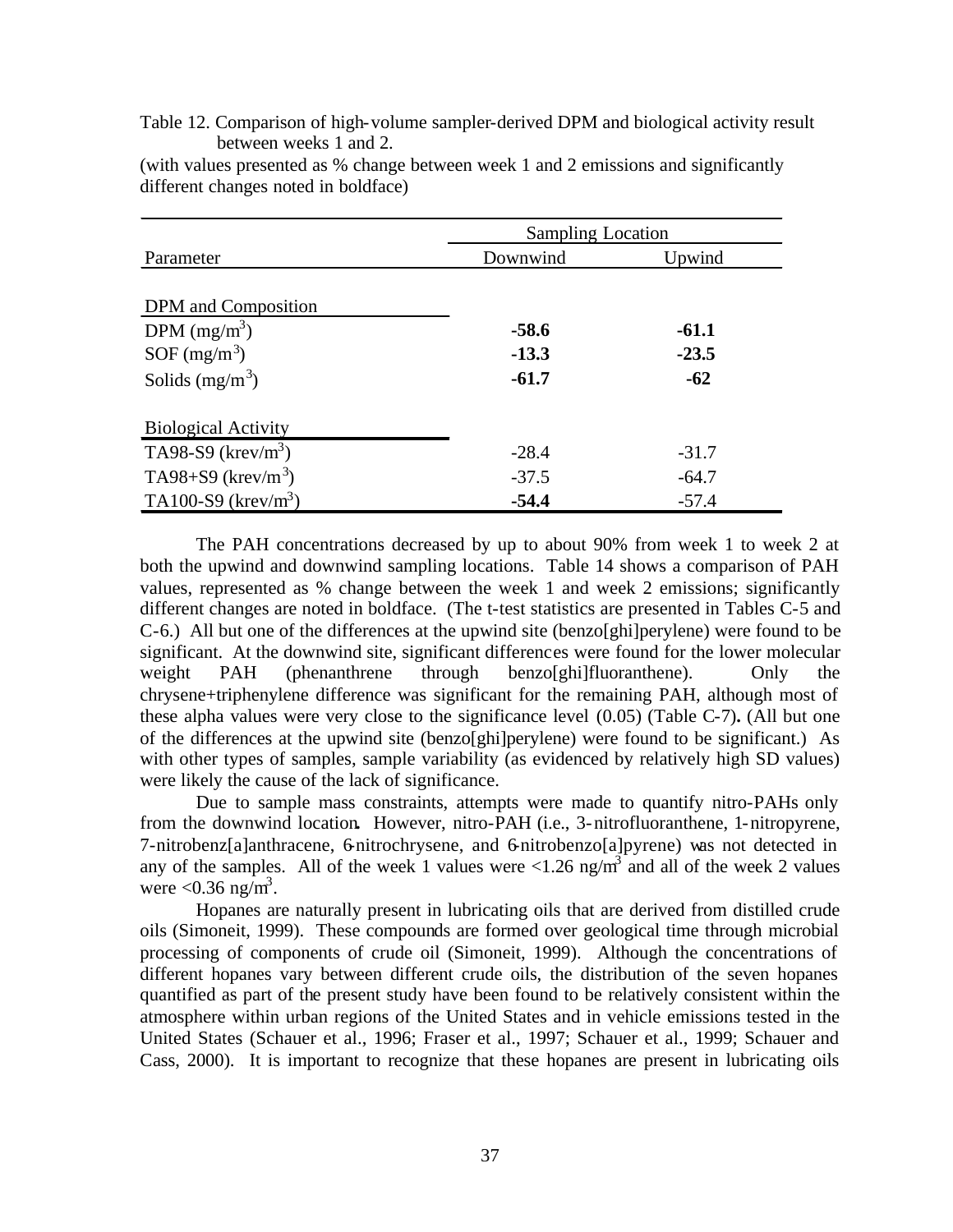used in both gasoline-powered motor vehicles and diesel engine and are not present in gasoline and diesel fuels. (See Figure 11.) Likewise, the compounds are not formed under combustion conditions (Simoneit, 1999). For these reasons, the presence of the hopanes in the underground mine atmosphere provides an indication of the presence of lubricating oil in the underground mine atmosphere; higher hopane concentrations would indicate higher lubricating oil contributions. While the general distribution of hopane-types did not vary between weeks 1 and 2 (as indicated in Figure 9 for the downwind location), all of the values decreased by up to about 80% with use of the later model engines. These differences were typically found to be significant (Table 14).

| Compound                          | Upwind - Week 1       |                       |                       | Upwind - Week 2     |          | Downwind - Week 1     |              | Downwind - Week 2     |  |
|-----------------------------------|-----------------------|-----------------------|-----------------------|---------------------|----------|-----------------------|--------------|-----------------------|--|
|                                   | Mean                  | <b>SD</b>             | Mean                  | <b>SD</b>           | Mean     | <b>SD</b>             | Mean         | SD <sub></sub>        |  |
| Phenanthrene                      |                       | 1.18E+02 8.00E+01     | $2.31E+01$ 1.70E+01   |                     |          | $1.02E+02$ 4.50E+01   | $1.30E + 01$ | $5.20E + 00$          |  |
| Anthracene                        |                       | $5.70E+00$ $3.83E+00$ | $1.12E + 00$          | 6.91E-01            |          | $4.57E+00$ $2.19E+00$ | 6.23E-01     | 2.39E-01              |  |
| Methyl-178PAH                     |                       | $2.35E+02$ 1.43E+02   | $4.59E+01$ $3.14E+01$ |                     |          | $2.04E+02$ 8.98E+01   |              | 2.65E+01 1.13E+01     |  |
| Dimethyl-178PAH                   | $2.38E+02$ 1.30E+02   |                       | $4.67E+01$ 3.06E+01   |                     |          | $2.03E+02$ 9.24E+01   |              | 2.76E+01 1.10E+01     |  |
| Trimethyl-178PAH                  |                       | 2.35E+00 1.02E+00     | 3.87E-01              | 2.32E-01            |          | 1.49E+00 6.82E-01     | 2.34E-01     | 9.90E-02              |  |
| Fluoranthene                      | $6.40E+01$ 3.05E+01   |                       |                       | $1.28E+01$ 7.16E+00 |          | $6.84E+01$ 3.52E+01   |              | $8.97E+00$ $2.26E+00$ |  |
| Acephenanthrylene                 |                       | $1.00E+01$ 5.82E+00   | $1.50E + 00$          | 8.10E-01            |          | $9.28E+00$ 5.47E+00   | 9.36E-01     | 2.22E-01              |  |
| Pyrene                            | $1.07E+02$ $4.85E+01$ |                       | $2.28E+01$ 1.29E+01   |                     |          | $1.17E+02$ 6.01E+01   |              | $1.58E+01$ $3.75E+00$ |  |
| Methyl-202PAH                     | $6.95E+01$ 3.30E+01   |                       |                       | $1.61E+01$ 8.28E+00 |          | $7.18E+01$ 3.82E+01   |              | $1.13E+01$ $3.17E+00$ |  |
| Dimethyl-202PAH                   | $3.69E+01$ $1.74E+01$ |                       |                       | 8.87E+00 3.42E+00   |          | $4.88E+01$ $2.69E+01$ |              | 7.43E+00 3.57E+00     |  |
| Benzo[ghi]fluoranthene            |                       | $1.26E+01$ 3.39E+00   | $2.14E + 00$          | 4.44E-01            |          | $1.41E+01$ 9.59E+00   |              | $1.62E+00$ 5.60E-01   |  |
| Benzo[a]anthracene                |                       | $3.97E+00$ $1.20E+00$ | 7.13E-01              | 1.73E-01            |          | $3.52E+00$ $2.82E+00$ | 5.43E-01     | 1.93E-01              |  |
| Cyclopenta[cd]pyrene              |                       | $6.79E+00$ $1.71E+00$ | 8.04E-01              | 1.16E-01            |          | $7.03E+00$ 6.11E+00   | 5.68E-01     | 2.46E-01              |  |
| Chrysene+Triphenylene             |                       | 8.07E+00 2.50E+00     | $1.72E + 00$          | 4.01E-01            |          | 7.87E+00 5.26E+00     | $1.29E + 00$ | 4.35E-01              |  |
| Benzo[k]fluoranthene              | 1.80E+00 6.81E-01     |                       | 2.85E-01              | 1.68E-01            |          | $2.00E+00$ $2.01E+00$ | 1.53E-01     | 8.59E-02              |  |
| Benzo <sup>[b]</sup> fluoranthene | $1.43E+00$ 5.66E-01   |                       | 2.23E-01              | 1.46E-01            |          | $1.52E+00$ $1.53E+00$ | 2.28E-01     | 2.04E-01              |  |
| Benzo[j]fluoranthene              | 7.05E-01              | 2.61E-01              | 3.01E-01              | 1.60E-01            | 8.08E-01 | 6.28E-01              | 2.16E-01     | 1.22E-01              |  |
| Benzo[e]pyrene                    | $2.50E+00$ 5.48E-01   |                       | 4.21E-01              | 1.91E-01            |          | $2.75E+00$ $2.35E+00$ | 3.10E-01     | 1.20E-01              |  |
| Benzo[a]pyrene                    | 1.67E+00 5.16E-01     |                       | 2.27E-01              | 1.23E-01            |          | $1.76E+00$ $1.61E+00$ | 1.73E-01     | 6.77E-02              |  |
| Indeno[cd]pyrene                  | 6.05E-01              | 2.86E-01              | 8.50E-02              | 5.24E-02            | 6.15E-01 | 7.11E-01              | 5.37E-02     | 3.46E-02              |  |
| Benzo[ghi]perylene                | 1.04E-02              | 1.01E-02              | 6.91E-03              | 5.94E-03            | 4.77E-02 | 4.89E-02              | 6.17E-03     | 4.19E-03              |  |
| Dibenzo[ah]anthracene             | 1.41E+00 4.81E-01     |                       | 1.78E-01              | 1.10E-01            |          | $1.70E+00$ $1.87E+00$ | 1.22E-01     | 6.35E-02              |  |

Table 13. PAH weighted weekly mean PAH concentrations  $(ng/m<sup>3</sup>)$  at the upwind and downwind sampling locations.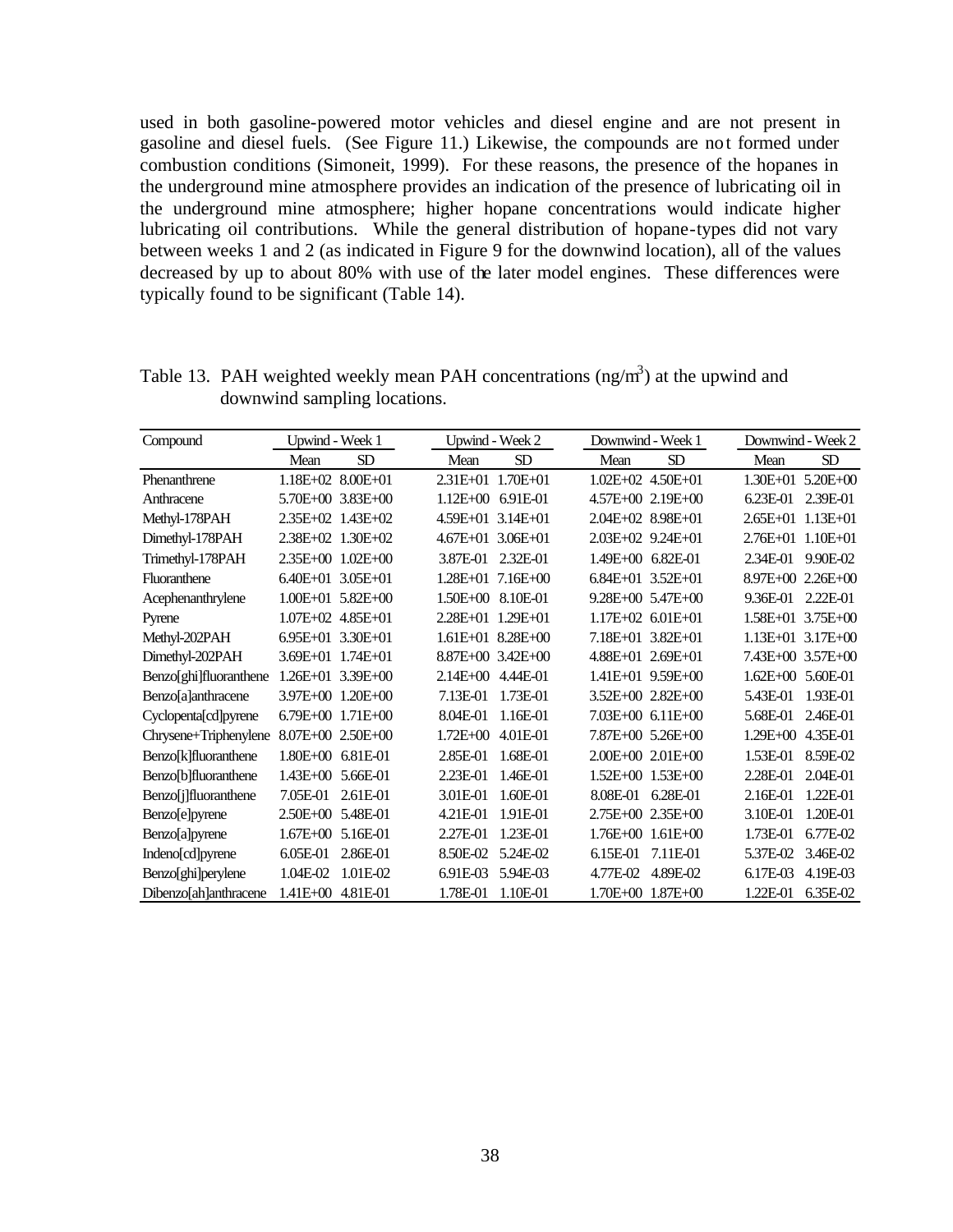| Compound                           | <b>Sampling Location</b> |         |  |  |
|------------------------------------|--------------------------|---------|--|--|
|                                    | Downwind                 | Upwind  |  |  |
|                                    |                          |         |  |  |
| Phenanthrene                       | $-87.2$                  | $-80.5$ |  |  |
| Anthracene                         | $-86.4$                  | $-80.4$ |  |  |
| Methyl-178PAH                      | $-87.0$                  | $-80.5$ |  |  |
| Dimethyl-178PAH                    | $-86.4$                  | $-80.4$ |  |  |
| Trimethyl-178PAH                   | $-84.3$                  | $-83.6$ |  |  |
| Fluoranthene                       | $-86.9$                  | $-79.9$ |  |  |
| Acephenanthrylene                  | $-89.9$                  | $-85.1$ |  |  |
| Pyrene                             | $-86.6$                  | $-78.8$ |  |  |
| Methyl-202PAH                      | $-84.2$                  | $-76.8$ |  |  |
| Dimethyl-202PAH                    | $-84.8$                  | $-75.9$ |  |  |
| Benzo[ghi]fluoranthene             | $-88.5$                  | $-83.1$ |  |  |
| Benzo[a]anthracene                 | $-84.6$                  | $-82.0$ |  |  |
| Cyclopenta[cd]pyrene               | $-91.9$                  | $-88.2$ |  |  |
| Chrysene+Triphenylene              | $-83.7$                  | $-78.6$ |  |  |
| Benzo[k]fluoranthene               | $-92.4$                  | $-84.2$ |  |  |
| Benzo[b]fluoranthene               | $-85.0$                  | $-84.4$ |  |  |
| Benzo[j]fluoranthene               | $-73.3$                  | $-57.3$ |  |  |
| Benzo[e]pyrene                     | $-88.7$                  | $-83.1$ |  |  |
| Benzo[a]pyrene                     | $-90.1$                  | $-86.4$ |  |  |
| Indeno[cd]pyrene                   | $-91.3$                  | $-86.0$ |  |  |
| Benzo[ghi]perylene                 | $-87.1$                  | $-33.6$ |  |  |
| Dibenzo[ah]anthracene              | $-92.8$                  | $-87.4$ |  |  |
| 22,29,30-Trisnorhopane             | $-80.0$                  | $-75.8$ |  |  |
| $17a(H), 21b(H)$ -29-Norhopane     | $-77.9$                  | $-65.2$ |  |  |
| $17a(H), 21b(H)$ -Hopane           | $-72.4$                  | $-73.6$ |  |  |
| 22S-17a(H),21b(H)-30-Homohopane    | $-73.2$                  | $-61.1$ |  |  |
| 22R-17a(H),21b(H)-30-Homohopane    | $-73.2$                  | $-69.5$ |  |  |
| 22S-17a(H),21b(H)-30-Bishomohopane | $-73.8$                  | $-70.6$ |  |  |
| 22R-17a(H),21b(H)-30-Bishomohopane | $-71.3$                  | $-67.4$ |  |  |

Table 14. Comparison of PAH and hopane values from weeks 1 and 2. (with values presented as % change between the weeks 1 and 2 emissions and significantly different changes noted in boldface)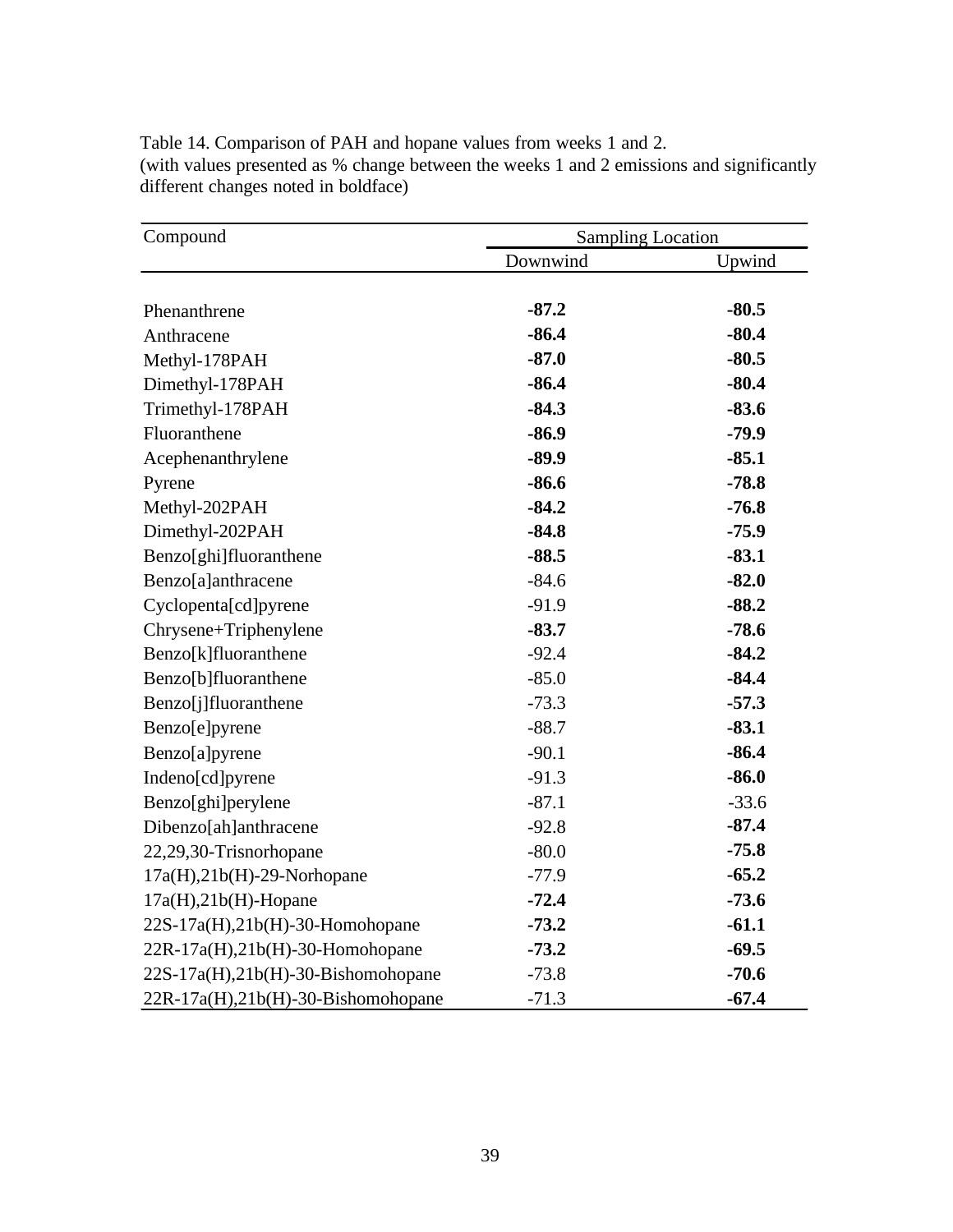

Figure 9. Comparison of normalized and weighted mean weekly hopane levels in the downwind sampling sites between sampling weeks 1 and 2.

## **Fuel and Oil Characterizations**

The fuel and oil analyses indicate that the fuel did contain PAHs, some of which were transferred to the lubricating oil during engine operation (Figure 10). In contrast, the hopanes were only associated with the new and used lubricating oil (Figure 11). As noted above, the hopanes detected in the SOF (Figure 9) therefore derived only from the lubricating oil. The distribution of hopanes between the SOF and oil samples is generally the same except that lower 17a(H)21b(H)-29-Norhopane levels were found with the SOF sample



Figure 10. PAHs detected in the diesel fuel and new and used lubricating oil.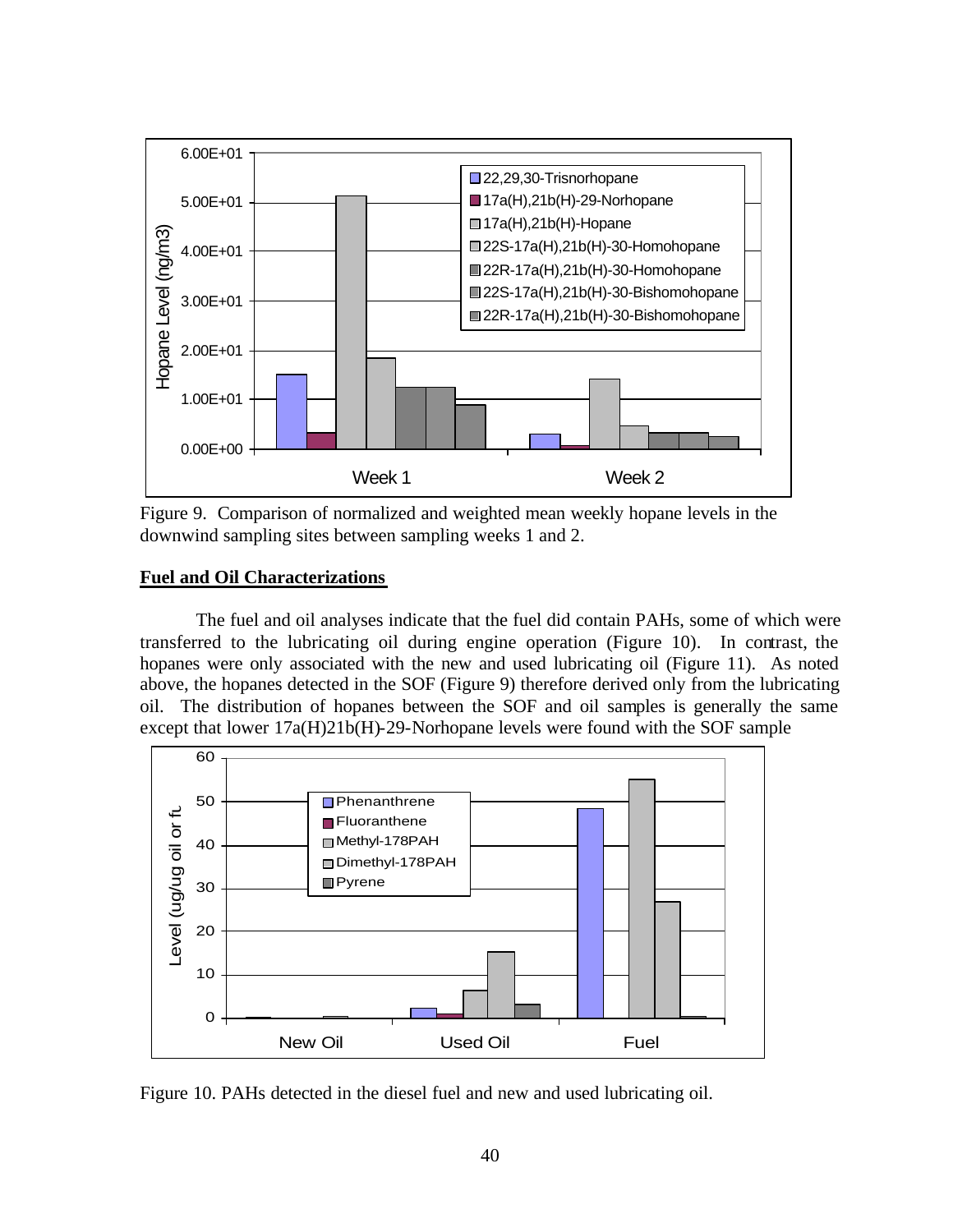

Figure 11. Hopanes detected in the diesel fuel and new and used lubricating oil.

## **Biological (Mutagenic) Activity Determinations**

Tables 15 and 16 summarize the normalized daily and weighted weekly means (and SD) of the biological (Ames) activity detected with the SOF samples from the downwind and upwind locations, respectively. As has been found generally with studies of DPM organic extracts (e.g., Bagley et al. 1995, 1996), the highest activity was direct-acting in nature, i.e., metabolic activation was not required. The responses between TA98 and TA100 were similar, with TA98 having slightly higher responses for the downwind samples and TA100 having slightly higher values for the upwind samples. This indicates that the detected activity was probably primarily due to frameshift mutations, as is also typical for DPM organic extracts.

A comparison of the biological activity results between weeks 1 and 2 are presented in Table 12, with values presented as % change between week 1 and 2 emissions and significantly different changes noted in boldface. (These ttest statistics are presented in Table C-7.) All of the weighted mean values decreased with use of the later model engines, with reductions ranging from about 30 to about 65%. However, due to the higher variability between sampling days, only the TA100 change at the downwind location was found to be statistically significant. As with the PAH reductions, the biological activity reductions (up to about 65%) were greater than the reductions in SOF levels (up to 25%) Table 12). Along with the absence of detectable nitro-PAH, this could indicate larger changes in the chemical composition of the SOF from the late-model engines that resulted in less biologically active compounds (based on these assays).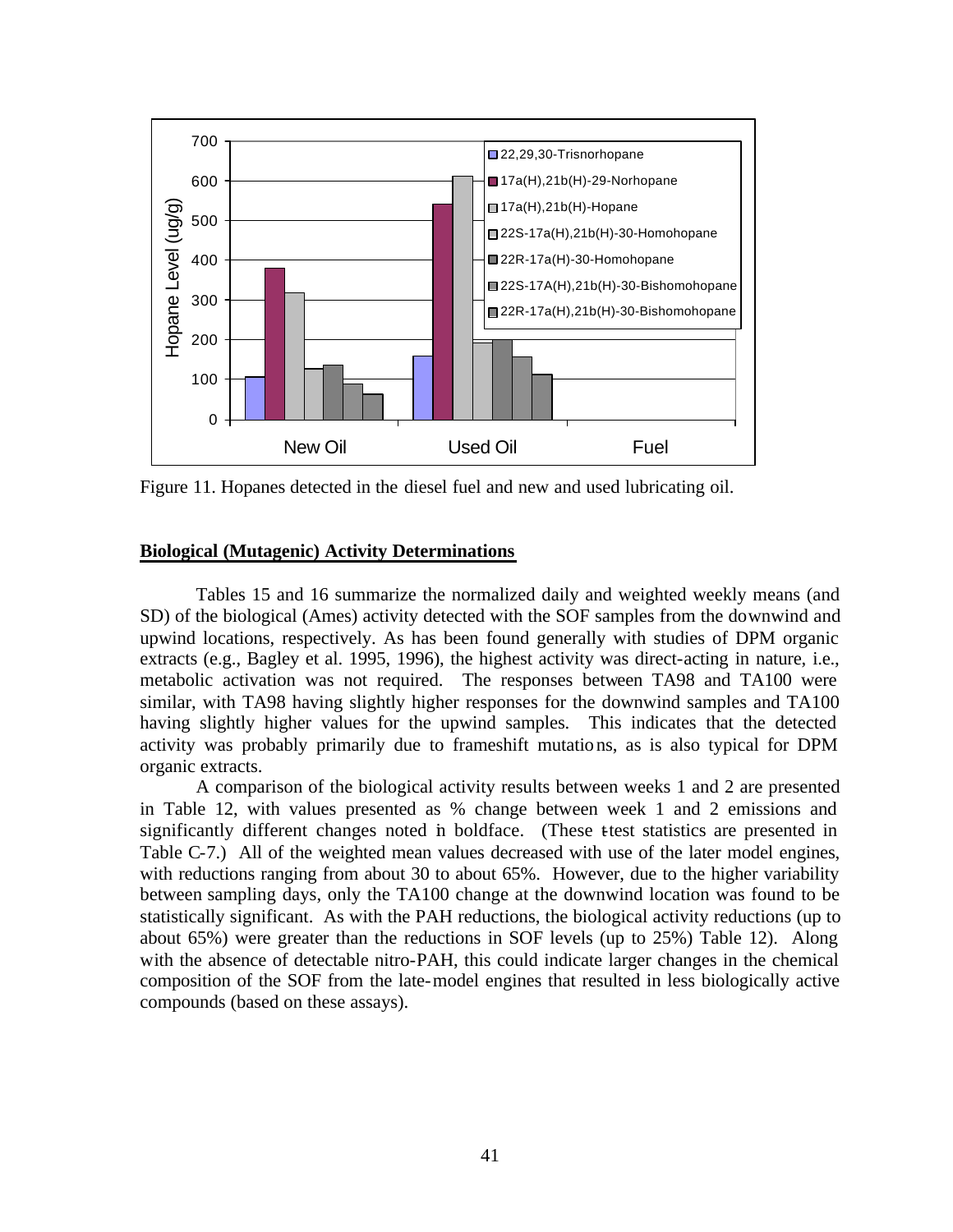| Week              | Date     | TA98-S9    | TA98+S9    | TA100-S9   |
|-------------------|----------|------------|------------|------------|
| $\mathbf{1}$      | 02/21/00 | 2.65       | 0.38       | <b>NT</b>  |
|                   | 02/22/00 | 2.34       | 0.43       | 2.49       |
|                   | 02/23/00 | 1.73       | 0.60       | 1.33       |
|                   | 02/24/00 | 1.42       | 0.16       | 1.26       |
|                   | 02/25/00 | 2.25       | 0.41       | <b>NT</b>  |
| Week 1 - Weighted |          | 2.08(0.49) | 0.40(0.16) | 1.69(0.69) |
| $\overline{2}$    | 02/28/00 | 1.01       | 0.11       | 0.54       |
|                   | 02/29/00 | 1.82       | 0.35       | 1.04       |
|                   | 03/01/01 | 1.05       | 0.22       | 0.58       |
|                   | 03/02/00 | 2.07       | 0.32       | 1.02       |
|                   | 03/03/00 | 1.52       | 0.25       | 0.67       |
| Week 2 - Weighted |          | 1.49(0.47) | 0.25(0.09) | 0.77(0.24) |

Table 15. Biological (Ames) activity detected from the downwind location. [presented as normalized daily values and weekly mean and SD concentrations  $(k$ revertants/m<sup>3</sup>)]

TA98/TA100 *S. typhimurium* tester strains, S9 Mammalian metabolic activation system, SD Standard deviation. NT not tested

Table 16. Biological (Ames) activity detected from the upwind location. [presented as normalized daily values and weekly mean and SD concentrations  $(k$ revertants/m<sup>3</sup>)]

| Week              | Date     | TA98-S9                  | TA98+S9    | TA100-S9   |
|-------------------|----------|--------------------------|------------|------------|
| 1                 | 02/22/00 | 3.57                     | 0.67       | 6.59       |
|                   | 02/23/00 | 1.60                     | 0.11       | 2.55       |
|                   | 02/24/00 | 1.43                     | 0.18       | 3.17       |
|                   | 02/25/00 | 3.21                     | 0.38       | 2.18       |
| Week 1 - Weighted |          | 0.34(0.26)<br>2.46(1.10) |            | 4.11(2.02) |
| $\overline{2}$    | 02/28/00 | 3.20                     | 0.28       | 3.97       |
|                   | 02/29/00 | 1.92                     | 0.08       | 2.50       |
|                   | 03/01/01 | 0.79                     | 0.04       | 0.13       |
|                   | 03/02/00 | 1.48                     | 0.12       | 0.57       |
|                   | 03/03/00 | 1.03                     | 0.10       | 1.59       |
| Week 2 - Weighted |          | 1.68(0.95)               | 0.12(0.09) | 1.75(1.55) |

TA98/TA100 *S. typhimurium* tester strains, S9 Mammalian metabolic activation system, SD Standard deviation, NT not tested, due to insufficient mass available.

Data from samples collected on 02/21/00 were not used due to sampler problems.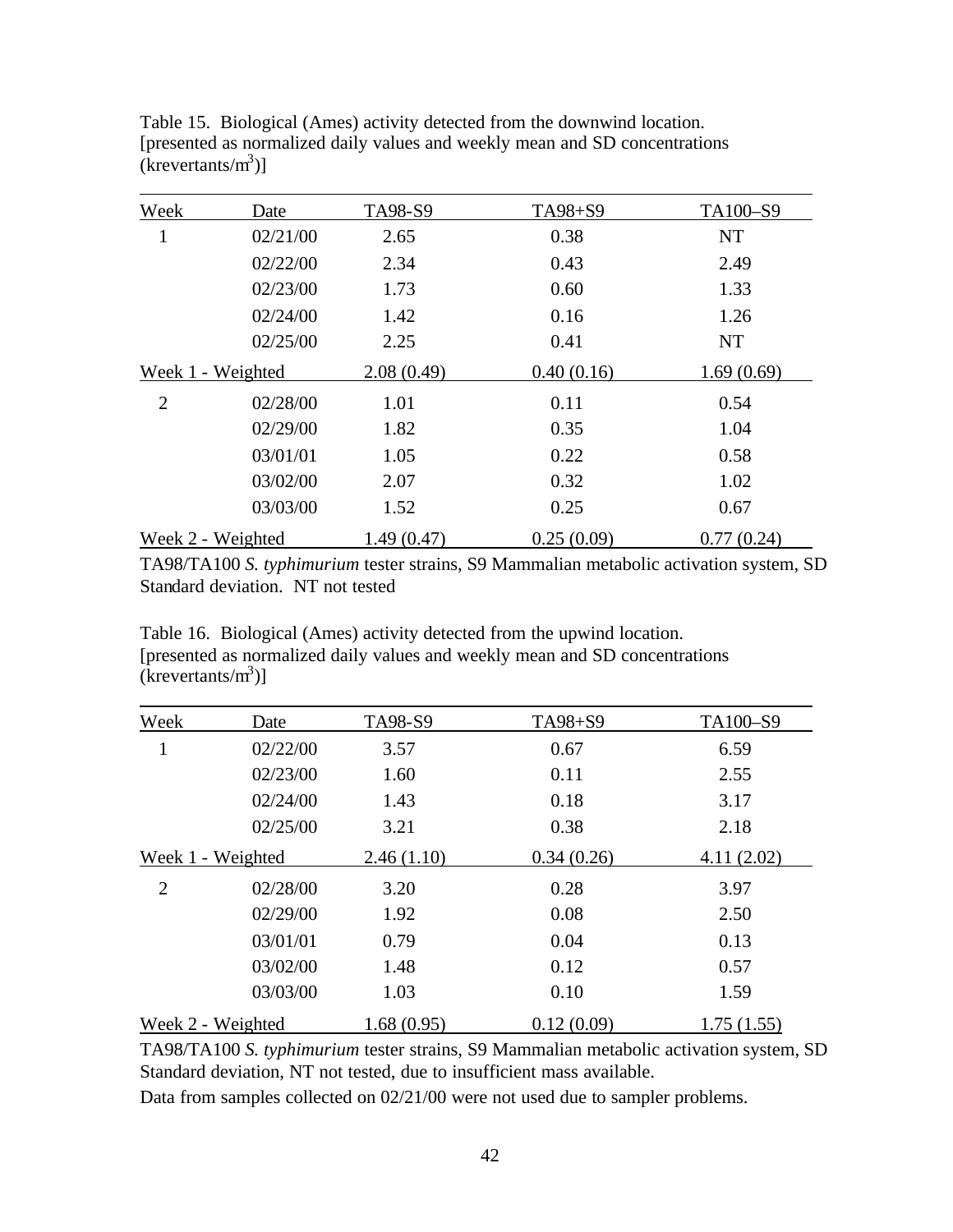## **CONCLUSIONS**

The overall conclusion from this study is that use of electronically controlled, modern diesel engines with a low sulfur fuel in this underground mine resulted in large reductions in DPM and all DPM-related components. The measured potentially health related components showed similar reductions. However, the use of these engines cannot be relied upon to reduce concentrations below 0.15 mg/ $m<sup>3</sup>$  in all circumstances.

Specific conclusions related to specific measured parameters are as follows.

1 The EC and SS sampling methods were both found to work well in an underground mine environment. This study also demonstrated that instruments such as the DC, PAS and CPC could be used to track diesel activity on a real time basis in underground mines. However, problems were encountered when using the nano-MOUDI that rendered it essentially inoperable in this type of a mine.

2. The TC and EC levels at the downwind location were reduced by at least 60% with use of the electronically controlled diesel engines; the resulting TC level was fairly close to the MSHA interim standard of 0.4 mg/m<sup>3</sup>. OC levels were also reduced but to a lesser extent, consistent with the engine's technology changes affecting the EC component of the DPM.

3. As determined from the SS samples, the reductions in DPM at the downwind location were not as great as for the TC (about  $40\%$  decreases in  $\langle 0.8 \rangle$  µm particles and RD). As determined in this mine, the DPM levels with the late model engines (and no control devices) would not reach the target value of 0.15 mg/m<sup>3</sup>.

4. All of the near real-time aerosol measurements at the downwind location (DC, PAS, and CPC) showed about 50 to 60% decreases in levels with use of the late model engines. The magnitude of the decreases was similar to that found for EC and TC at the same locations, indicating that these parameters have close correlations. There was also no evidence of increased production of nano- (or nuclei-mode) particles with use of the late model engines.

5. The DPM values obtained from the high-volume samplers represent potentially worst case levels in this mine. These reductions with the late model engines do correlate with results obtained from full-shift samplers, in particular the TC (analogous to DPM) and EC (analogous to solids).

6. The PAH and biological (mutagenic) activity levels (associated with the organics extracted from DPM collected with the high-volume samplers) also showed large decreases with use of the electronically controlled diesel engines (by up to about 90% and 65%, respectively).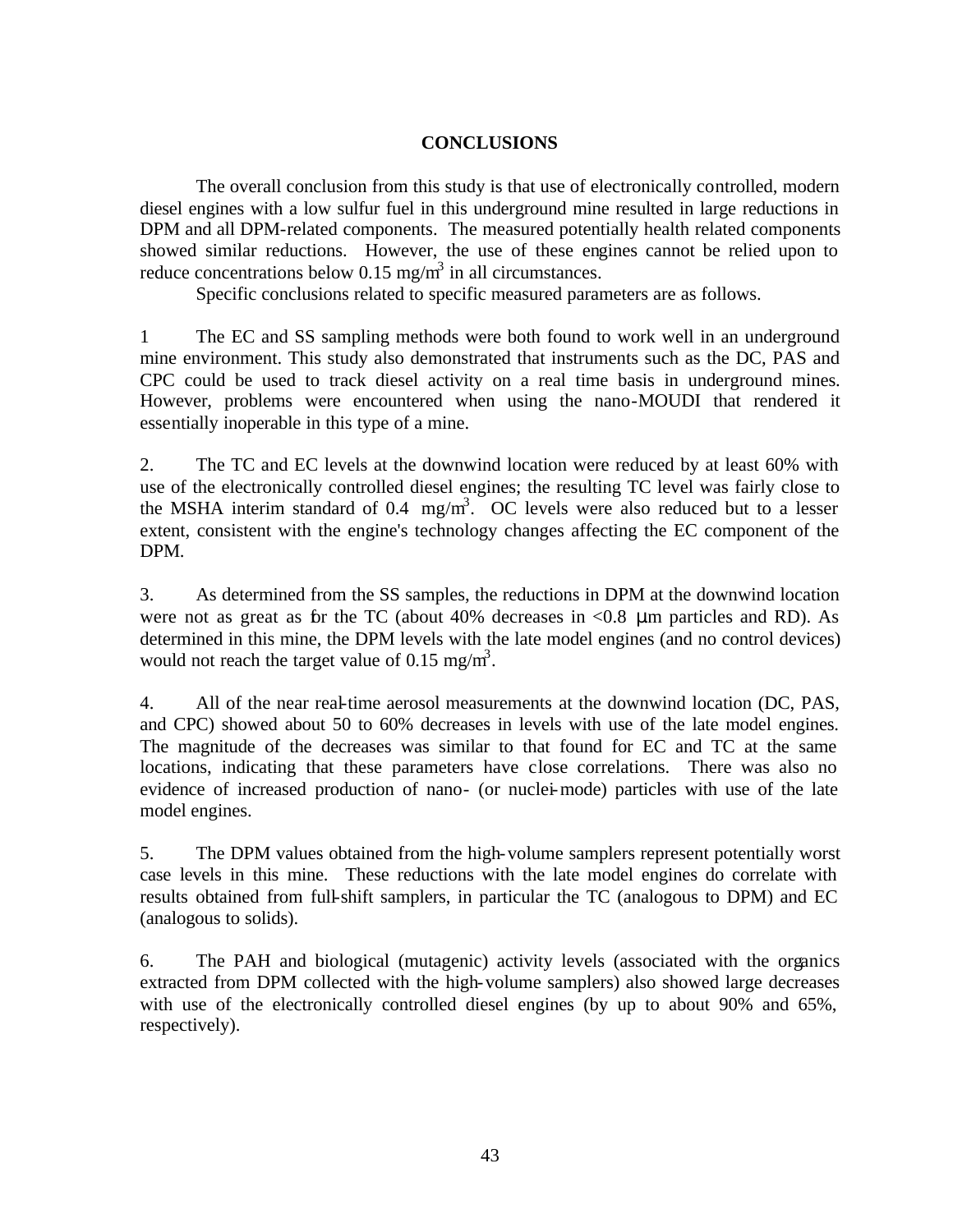# **ACKNOWLEDGEMENTS**

The authors gratefully acknowledge the support of the Cote Blanche Mine, particularly Mr. John Fallis, Mine-Manager - Vice President, of Mining and Mr. Gord Bull, Mining Superintendent. At MTU, several individuals helped with the analysis and interpretation of the data. Barb Heard, Department of Mechanical Engineering and Engineering Mechanics, carried out portions of the chemical analysis laboratory work. Graduate students Srisuda Dhamwichukorn and Ajay Sundaram and undergraduate students Adam Campbell and Acharya Chaitanya, Department of Biological Sciences, assisted in conducting mutagenicity and statistical analyses for the project.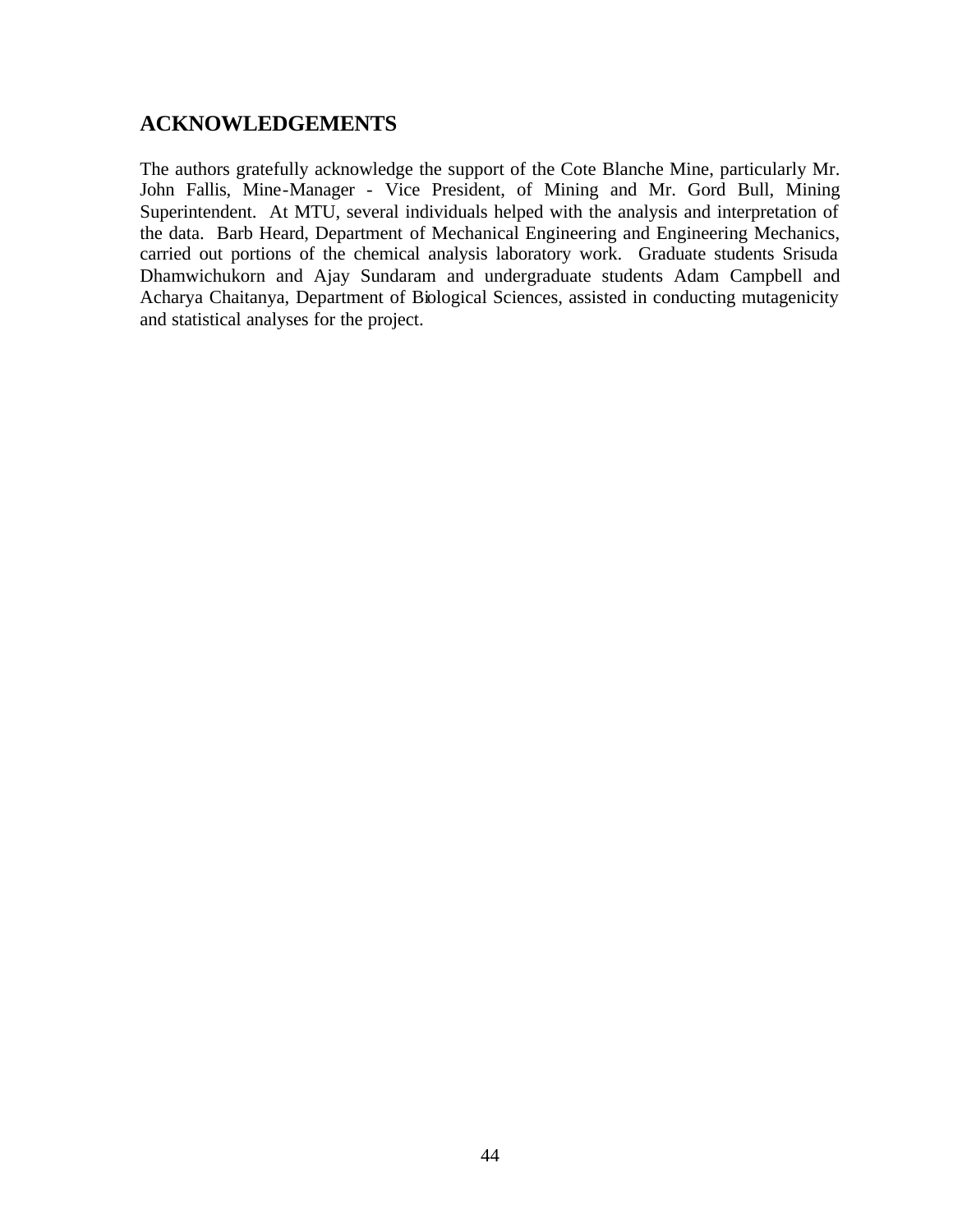# **REFERENCES**

Abdul-Khalek IS, Kittelson DB: Real Time Measurement of Volatile and Solid Exhaust Particles Using a Catalytic Stripper. SAE Technical Paper Series No. 950236, 1995.

Abdul-Khalek I, Kittelson DB, Brear F: The Influence of Dilution Conditions on Diesel Exhaust Particle Size Distribution Measurements. SAE Technical Paper Series No. 1999-01- 1142, 1999.

Abdul-Khalek IS, Kittelson DB, Graskow BR, Wei Q: Diesel Exhaust Particle Size: Measurement Issues and Trends. SAE Technical Paper Series No. 980525, 1998.

ACGIH. 1984. Particle Size-Selective Sampling in the Workplace. In Annals of the ACGIH, Vol 11, pp. 23-100. Cincinnati, OH: American Conference of Industrial Hygienists.

ACGIH: 1995-1996 Threshold Limit Values for Chemical Substances and Physical Agents and Biological Exposure Indices. Am. Conf. Gov. Ind. Hyg., Cincinnati, OH, pp. 1-138, 1995.

ACGIH: TLVs and BEIs Threshold Limit Values for Chemical Substances and Physical Agents & Biological Exposure Indices. AM. Conf. Gov. Ind. Hyg., Cincinnati, OH, p. 62, 2001.

Adachi, M., Kousaka, Y and Okuyama K: Unipolar and Bipolar Diffusion Charging of Ultrafine Aerosol Particles. J. Aerosol Sci. v. 16, pp 109-123, 1985.

Ambs JL, Cantrell BK, Watts WF, Olson KS: Evaluation of Disposable Diesel Exhaust Filters for Use on Permissible Equipment. Bureau of Mines RI 9508, 8 pp, 1994.

Bagley ST, Baumgard KJ, Gratz LD, Bickel KL, Watts WF: Effects of a Catalyzed Diesel Particle Filter on the Chemical and Biological Character of Emissions from a Diesel Engine Used in Underground Mines. SAE Technical Paper Series No. 911840, 1991.

Bagley ST, Baumgard KJ, Gratz LD: Polynuclear Aromatic Hydrocarbons and Biological Activity Associated with Diesel Particulate Matter Collected in Underground Coal Mines. In: Bureau of Mines IC 9324, pp. 40-48, 1992.

Bagley ST, Baumgard KJ, Gratz LD, Johnson JH, Leddy DG: Characterization of Fuel and Aftertreatment Device Effects on Diesel Emissions. HEI Research Report Number 76., Cambridge, MA, 1996.

Bagley ST, Gratz LD: Evaluation of Biodiesel Fuel and a Diesel Oxidation Catalyst in an Underground Metal Mine: Part 3 - Biological and Chemical Characterization. Final Project Report, Diesel Emission Evaluation Program, Toronto, Canada, July 24, 1998. (Available online at: http://www.deep.org/research.html)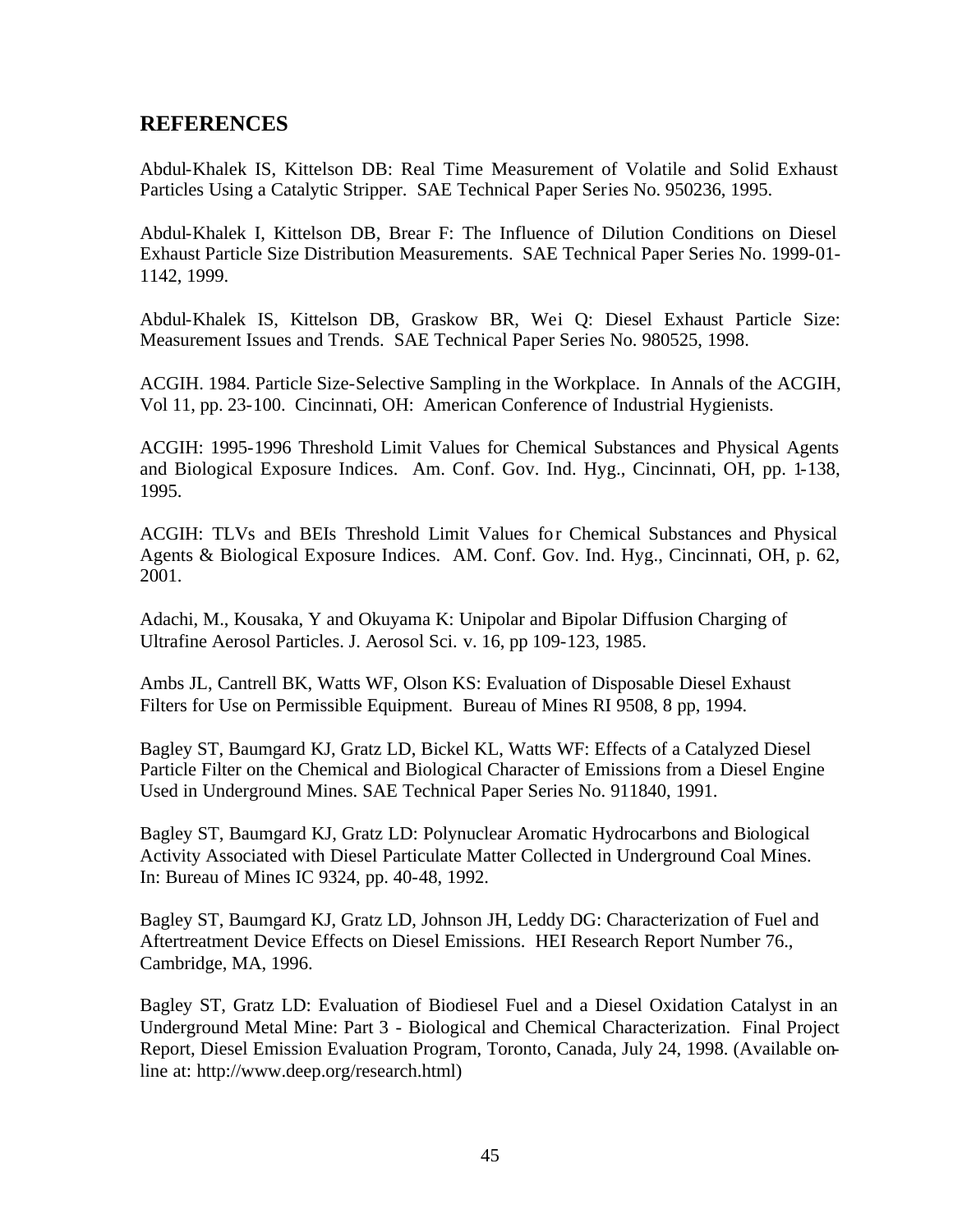Bagley ST, Gratz LD, Johnson JH: Relative Health Risks of Diesel Emission Control Systems. Final Project Report, Grant No. R01 OH02611. National Institute for Occupational Safety and Health, Cincinnati, OH, 1995.

Bagley ST, Gratz LD, Leddy DG, Johnson JH: Characterization of particle and vapor phase organic fraction emissions from a heavy-duty diesel engine equipped with a particle trap having regeneration controls. HEI Research Report No 56., Cambridge, MA, 1993.

Baumgard KJ, Kittelson DB: The Influence of a Ceramic Particle Trap on the Size Distribution of Diesel Particles. SAE Technical Paper Series No. 850009, 1985.

Baz-Dresch JL, Bickel KL, Watts WF: Evaluation of Catalyzed Diesel Particulate Filters Used in an Underground Metal Mine. Bureau of Mines RI 9478, 13 pp., 1993.

Bevington P, Robinson D: Data Reduction and Error Analysis for the Physical Sciences. WCB McGraw Hill, 2<sup>nd</sup> edition, pp 739-744, 1992.

Birch M., Carey RA: Elemental Carbon-based Method for Occupational Monitoring of Particulate Diesel Exhaust: Methodology and Exposure Issues. Analyst 121:1183-1190, 1996.

Burtscher H and Siegmann HC: Photoemission for In Situ Analysis of Particulate Combustion Emissions. Water, Air, and Soil Pol. Vol. 68: 125-136, 1993.

Burtscher HD, Matter U and Steiner D: Characterization of Soot Particles by In-Situ Measurement with Different Aerosol Analysis Tools. J. of Aerosol Sci. Vol. 23, pp. 65-67, 1993.

Canadian Mining Regulations, 1997-1998: Health, Safety and Reclamation Code for Mines in British Columbia, 1997, section 6.22.2(3); Regulation respecting occupational health and safety in mines, 1998, section  $102(1)(a)$  and  $102(1.1)$ ; Schedule VI Sampling and Analysis Protocol for Respirable Combustible Dust (RCD). Regulations for Mines and Mining Plants, Ontario Regulation 854/90, 1997, section 183.1(5).

Cadle SH, Groblicki PJ: An Evaluation of Methods for Determination of Organic and Elemental Carbon in Particulate Samples. In: Particulate Carbon: Atmospheric Life. Eds. GT Wolff, RL Klimisch), Plenum Press, pp 89-109, 1982.

Cantrell BK, Zeller HW, Williams KL, Cocalis J: Monitoring and Measurement of In-Mine Aerosol: Diesel Emissions. Bureau of Mines IC 9141, pp 41-51, 1987.

Cantrell BK, Rubow KL: Mineral Dust and Diesel Aerosol Measurements in Underground Metal and Nonmetal Mines. In: Proceedings of the 7th International Conference on the Pneumoconiosis, Pittsburgh, PA, August 23-26, 1988. NIOSH Publication No. 90-108, pp. 651-655. U.S. Department of Health and Human Services, Atlanta, GA., 1990a.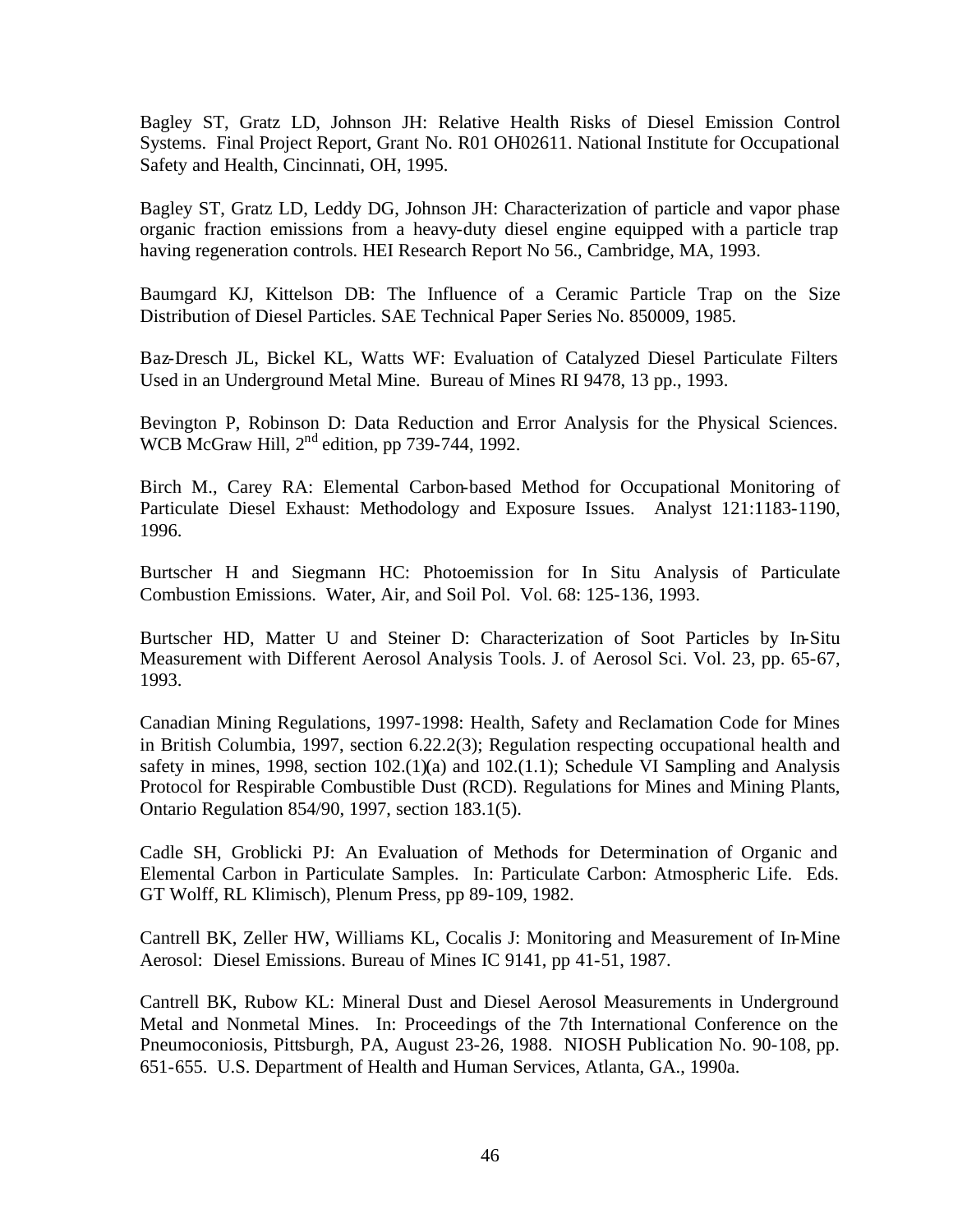Cantrell BK and Rubow KL: Development of a Personal Diesel Aerosol Sampler Design and Performance Criteria. Presented at 1990 Society of Mining Engineers Annual Meeting, Feb. 26-Mar 2, 1990, Salt Lake City, UT, Preprint No. 90-74, 1990b. (Also published in Mining Engineering, Feb., 1991)

Cantrell, B. K., K. S. Olson, and O. L. Lantto. Effect of Waterbath Exhaust Conditioners on Diesel Exhaust Aerosol Emissions. In Proceedings of the Third Symposium on Respirable Dust in the Mineral Industries, October 17-19, 1990, pp. 99-104.

Cantrell BK, Williams KL, Watts WF, Jankowski RA: Mine Aerosol Measurement. In: Aerosol Measurement: Principles, Techniques, and Applications (eds K Willeke, PA Baron), Van Nostrand, pp 591-611, 1993.

Carlson DH, Johnson JH, Bagley ST, Gratz LD: Underground Coal Mine Air Quality in Mines Using Disposable Diesel Exhaust Filter Control Devices. Applied Occupational and Environmental Hygiene 11: 703-716, 1996.

Dahmann, D., et al: Diesel Engine Emissions in Work Place Atmospheres in Germany. Occ. Hyg., 3(4): 255-262, 1996.

Devore J, Peck R: Statistics, The Exploration and Analysis of Data. 2<sup>nd</sup> edition. Wadsworth Publishing Company, pp 505-507, 1993.

Diesel Emission Evaluation Program, 2000 http://www.deep.org/research.html

Dockery DW, Pope CA III, Xu X, Spengler JD, Ware JH, Fay ME, Ferris BG, Speizer FE: An Association Between Air Pollution and Mortality in Six U.S. Cities. New England Journal of Medicine 329: 1753-1759, 1993.

Dolan DF, Kittelson DB, H. Pui DY: Diesel Exhaust Particle Size Distribution Measurement Techniques. SAE Technical Paper Series No. 800187, 1980.

Dvorznak G: Personnel Communication to W Watts, 1996.

EPA. Emission Standards Reference Guide for Heavy-Duty and Nonroad Engines. EPA420- F-97-014, September, 1997.

Fraser MP, Cass GR, Simoneit BRT, Rasmussen RA: Air Quality Model Evaluation Data for Organics .4. C-2-C-36 Non-aromatic Hydrocarbons Env. Sci. & Tech. 31: 2356-2367, 1997

Friedlander SK: Smoke, Dust and Haze: Fundamentals of Aerosol Behavior, John Wiley and Sons, 1977.

Harrison RM: Airborne Particulate Matter in the United Kingdom. Third Report of the Quality of Urban Air Review Group, R.M. Harrison, chair, The University of Birmingham, Edgbaston, England, 1996.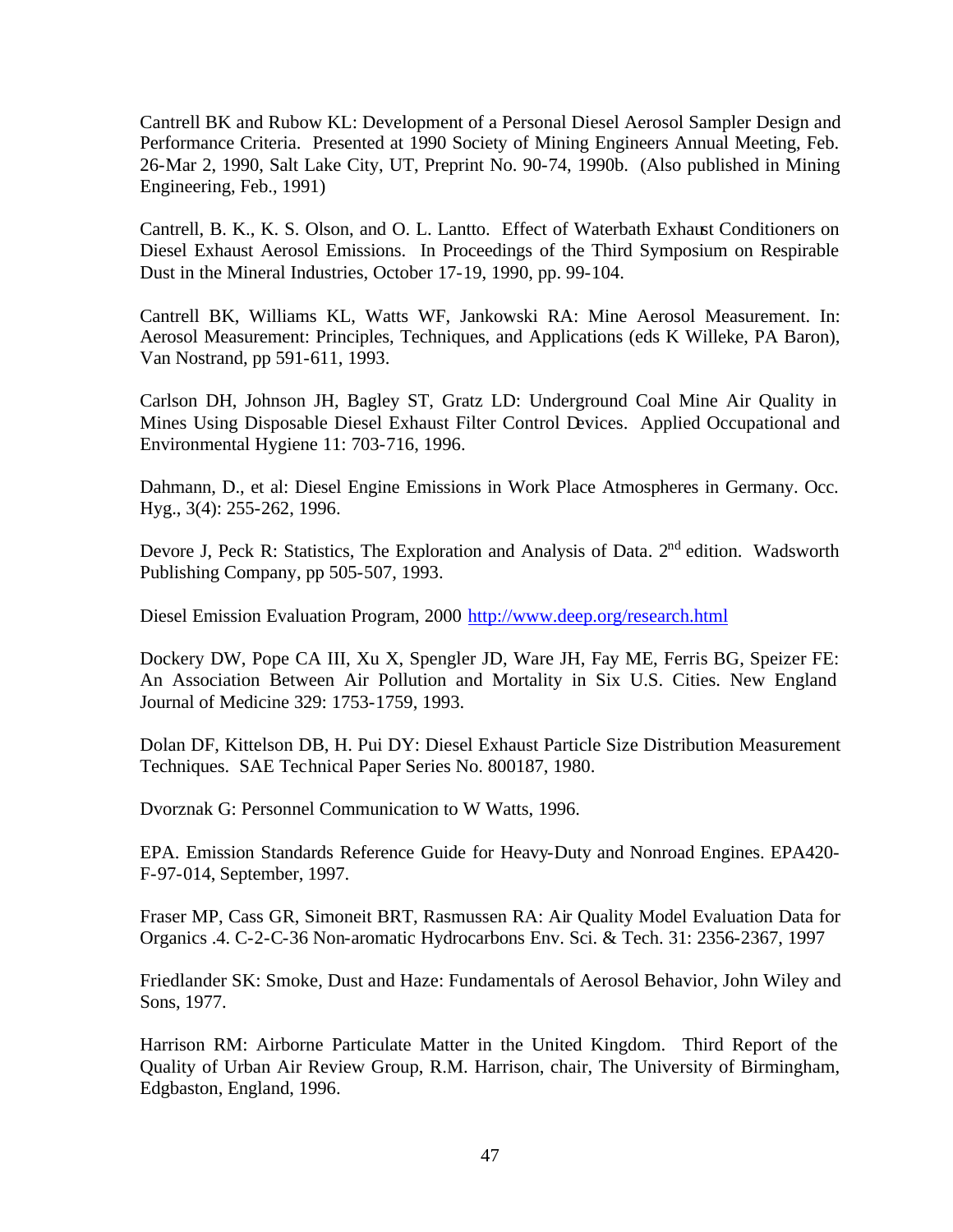Hart KM, McDow StR, Giger W, Steiner D and Burtscher H: The Correlation Between In-Situ, Real-Time Aerosol Photoemission Intensity and Particulate Polycyclic Aromatic Hydrocarbon Concentration in Combustion Aerosols. Water, Air, and Soil Pol., Vol. 68, pp. 75-90, 1993.

HEI: A Critical Analysis of Emissions, Exposure, and Health Effects. A Special Report of the Institute's Diesel Working Group. Health Effects Institute, Cambridge, MA 294 p, April, 1995.

Hering SV, Appel BR, Cheng W, Salaymeh F, Cadle SH, Mulawa PA, Cahill TA, Eldred RA, Surovik M, Fitz D, Howes JE, Knapp KT, Stockburger L, Turpin BJ, Huntzicker JJ, Zhang, X-Q, McMurry PH: Comparison of Sampling Methods for Carbonaceous Aerosols in Ambient Air. Aerosol Sci. and Tech. 12:200-213, 1990.

IARC: Diesel and Gasoline Engine Exhausts and Some Nitroarenes. IARC Monographs on the Evaluation of Carcinogenic Risks to Humans, Vol 46, Lyon, France, 1989.

Johnson JH, Carlson DH, Bagley ST, Gratz LD: Underground Metal Mine Air Quality Measurements to Determine the Control Efficiencies of Combined Catalyzed Diesel Particulate Filter and Oxidation Catalytic Converter Systems. Applied Occupational and Environmental Hygiene 11: 728-741, 1996.

Johnson RL, Shaw JJ, Carey RA, Huntzicker JJ: An Automated Thermal-Optical Method for the Analysis of Carbonaceous Aerosols, Atmospheric Aerosol: Source/Air Quality Relationships. Proc of 1981 American. Chemical Society Symposium Series No 167, Washington, DC, pp. 223-233, 1981.

Kado NY, Guirguis GN, Flessel CP, Chan RC, Chang K-I, Wesolowski JJ: Mutagenicity of Fine (<2.5 μm) Airborne Particles: Diurnal Variation in Community Air Determined by a *Salmonella* Micro Preincubation (Microsuspension) Procedure. Environmental Mutagenesis 8: 53-66, 1986.

Jing L, Bach C, Forss A: Einfluss des Einspritzdruckes auf die Partikelemission des DI-Dieselfahrzeuges. Zeitschrift fur das Messwesen 3: 7-10, 1996.

Kittelson DB: Engines and Nanoparticles: A Review. J. Aerosol Science 29:575-588, 1998.

Kruger M, et al: Influence of Exhaust Gas Aftertreatment on Particulate Characteristics of Vehicle Diesel Engines, Motortechnische Zeitschrift, Vol. 58, 1997.

Lippmann M, Ito K, Nádas A, Burnett R: Association of Particulate Matter Components with Daily Mortality and Morbidity in Urban Populations. HEI Report # 95, 2000.

Maron DN, Ames BN. Revised methods for the *Salmonella* mutagenicity test. Mutation Research 113:173-215, 1983.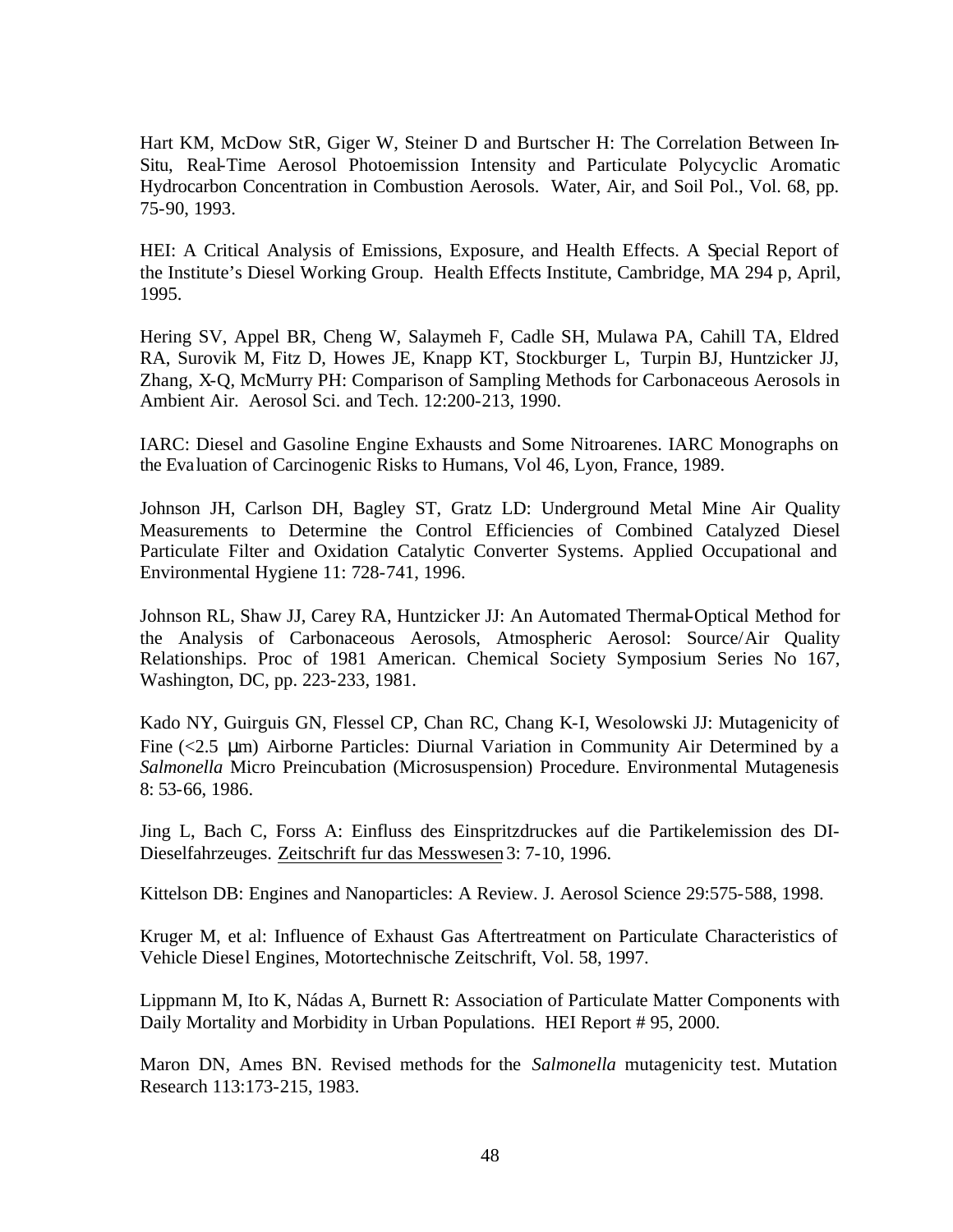Marple VA, Rubow KL, Behm SM: A Micro-Orifice Uniform Deposit Impactor (MOUDI): Description, Calibration, and Use. Aerosol Sci. and Tech. 14:434, 1991.

Marple VA, Rubow KL, Olson BA: Low Pressure Stages for the Microorifice Uniform Deposit Impactor (MOUDI). Fourth International Aerosol Conference Abstracts, ed. R. C. Flagan, Vol. 2, 6 pp, 1994.

Mayer A, et al: Particle Size Distribution Downstream Traps of Different Design, SAE Technical Paper Series No. 950373, 1995.

Mayer A, *et al*. Particulate Traps for Retro-fitting Construction Site Engines VERT: Final Measurements and Implementation. SAE 1999-01-0116, 1999.

McCartney TC, Cantrell B K: A Cost-effective Personal Diesel Exhaust Aerosol Sampler. In Bureau of Mines IC 9324, pp 24-30, 1992.

McCawley MA, Kent MS, Berakis MT: Ultrafine Beryllium Number Concentration as a Possible metric for Chronic Beryllium Disease Risk. Applied Occupational and Environmental Hygiene 16:631-638, 2001.

McClure BT: Laboratory Evaluation of the Effectiveness of Oxidation Catalytic Converters. In BuMines IC 9324, pp 60-66, 1992.

MSHA, Department of Labor: 30 CFR Part 72, Diesel Particulate Exposure of Underground Coal Miners; Final Rule. Fed. Reg. January 19, pages 5526-5706, 2001a.

MSHA, Department of Labor: 30 CFR Part 57, Diesel Particulate Exposure of Underground Metal and Nonmetal Miners; Final Rule. Fed. Reg. January 19, pages 5706 – 5910, 2001b

NIOSH: Elemental Carbon (Diesel Exhaust) 5040. NIOSH Manual of Analytical Methods (NMAM), Fourth Edition, March 15, 1996.

NIOSH: Carcinogenic Effects of the Exposure to Diesel Exhaust. Current Intelligence Bulletin 50. Department of Human Health and Services. NIOSH Publication NO 88-116, 1988.

Oberdörster G, Finkelstein J, Johnston C, Gelein R, Cox C, Baggs R: Acute Pulmonary Effects of Ultrafine Particles in Rats and Mice. HEI Final Report # 96, 2000.

Ping JI, Mark D, Harrison RM: Characterization of Particles from a Current Technology Heavy-Duty Engine. Env. Sci. and Tech. 34:748-755, 2000.

Pope CA III, Thun MH Namboodiri MM, Dockery DW, Evans JS, Speizer FE, Heath CW: Particulate Air Pollution as a Predictor of Mortality in a Prospective Study of U. S. Adults. American J. Respir. Crit. Care Med. 151:669-674, 1995.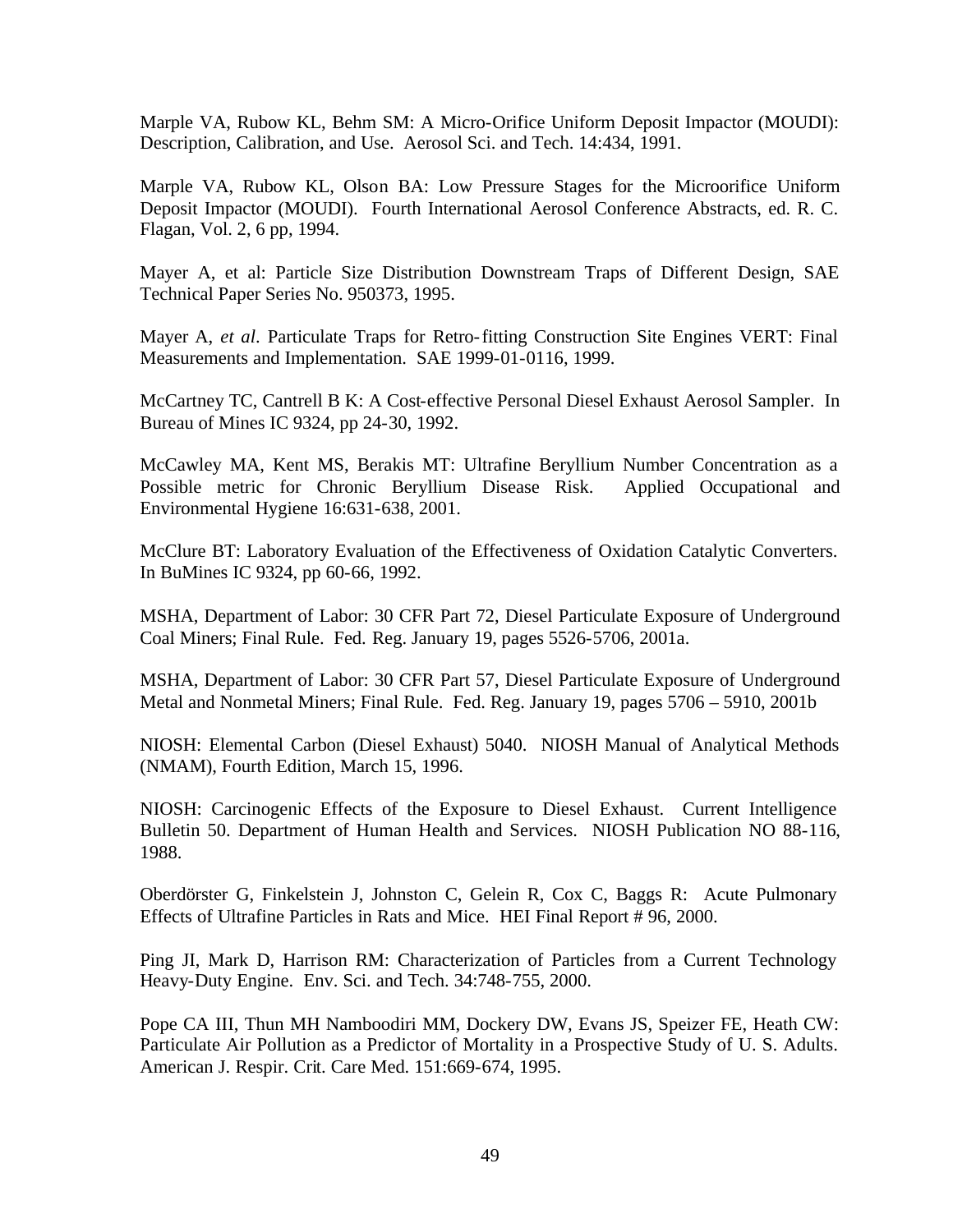Pui, DYH. and Swift DL: Direct-Reading Instruments for Airborne Particles. Air Sampling Instruments for Evaluation of Atmospheric Contaminants (Chapter 16), Am. Conf. Gov. Ind. Hyg., Cincinnati, OH, 337 - 368 pp, 1995.

Raabe OG: Deposition and Clearance of Inhaled Aerosols. In: Mechanisms in Respiratory Toxicology, [Witschi H, Nettesheim P, eds], Vol 1, pp 27-76, CRC Press, Boca Raton, FL, 1982.

Rubow KL, Marple VA, Tao Y, Liu D: Design and Evaluation of a Personal Diesel Aerosol Sampler for Underground Coal Mines. SME Preprint No. 90-132, 5 pp, 1990.

Samet J, Dominici F, Zeger S, Schwartz J, Dockery D: The National Morbidity, Mortality, :and Air Pollution Study Part I: Methods and Methodologic Issues HEI Report No 94, Part I, 2000.

Samet J, Zeger S, Dominici F, Curriero F, Coursac I, Dockery D, Schwartz J, Zanobetti A: The National Morbidity, Mortality, and Air Pollution Study Part II: Morbidity, Mortality, and Air Pollution in the United States. HEI Report No 94, Part II, 2000.

Schauer JJ, Rogge WF, Hildemann LM, Mazurek MA, Cass GR: Source Apportionment of Airborne Particulate Matter Using Organic Compounds as Tracers. Atmospheric Environment 30: 3837-3855, 1996.

Schauer JJ, Cass GR: Source Apportionment of Wintertime Gas-phase and Particle-phase Air Pollutants Using Organic Compounds as Tracers. Env. Sci. & Tech. 34: 1821-1832, 2000.

Schauer JJ, Kleeman MJ, Cass GR, Simoneit BRT: Measurement Of Emissions From Air Pollution Sources. 2. C-1 Through C-30 Organic Compounds From Medium Duty Diesel Trucks. Environmental Science & Technology 33: 1578-1587, 1999.

Sheesley RJ, Schauer JJ, Smith ND, Hays MD: Development of a Standardized Method for the Analysis of Organic Compounds Present In: PM2.5, in Proceedings of the AWMA Annual Meeting 2000, Salt Lake City, Utah, 2000.

Siegmann K, Scherrer L and Siegmann, HC: Physical and Chemical Properties of Airborne Nanoscale Particles and how to Measure the Impact on Human Health. J. Molecular Structure, 458 (1-2 Special Issue SI):191-201, 1999.

Simoneit BRT: A Review of Biomarker Compounds as Source Indicators and Tracers for Air Pollution. Environmental Science and Pollution Research 6: 159-169, 1999.

SUVA: Grenzwerte am Arbeitsplatz, 1997.

Task Group on Lung Dynamics [D. V. Ba tes, B. R. Fish, T. F. Hatch, T. T. Mercer, P. E. Morrow (chairman): Deposition and Retention Models for Internal Dosimetry of the Human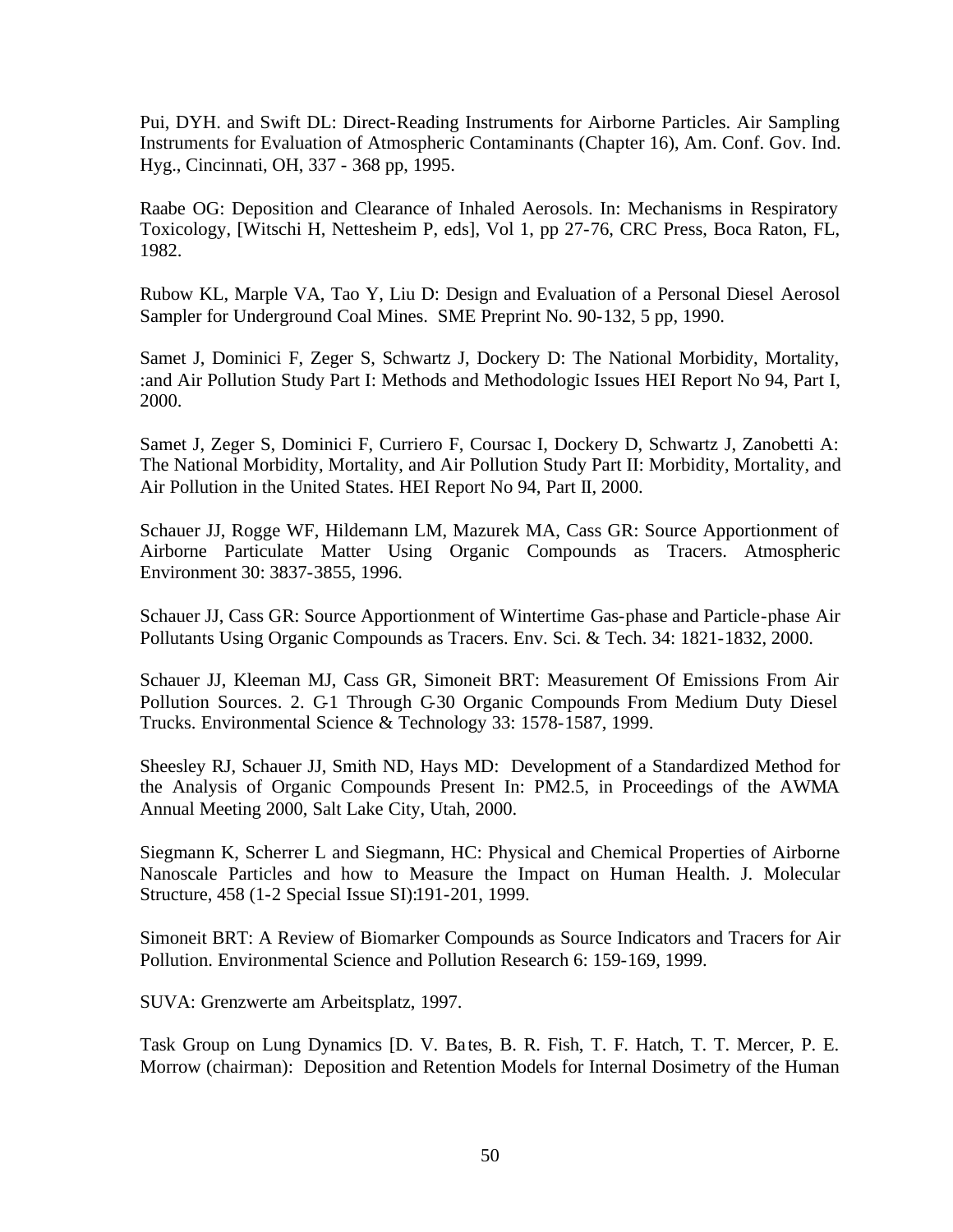Respiratory Tract. Report for the International Commission on Radiological Protection [ICRP]: Health Physics 12:173-207, 1996.

TRGS 900, "Grenzwerte in der Luft am Arbetsplatz "Luftgrenzwerte""; TRGS 901, "Begruendungen und Erlaeuterungen zu Grenzwerten in der Luft am Arbeitsplatz", Bundesarbeitsblatt May, 1998.

Vergunst J: Personnel Communication to W Watts, 1997

Watts WF, Cantrell BK, Bickel KL, Olson KS, Rubow KL, Baz-Dresch JJ, Carlson DH: In-Mine Evaluation of Catalyzed Diesel Particulate Filters at Two Underground Metal Mines. U.S. Bureau of Mines Report of Investigations, No. 9571, 14 pp, 1995.

Watts WF: Practical Ways To Control Diesel Emissions In Mining - A Toolbox. Prepared for the U. S. Mine Safety and Health Administration, 47 pp., March, 1997.

Waytulonis RW: Personnel Communication to W Watts, 1997.

Waytulonis RW: Diesel Exhaust Control, Chapter 11.5. In: SME Mining Engineering Handbook, 2nd Ed. v. 1. (ed HL Hartman), pp 1040-1051, 1992a.

Waytulonis RW: Modern Diesel Emission Control. In Bureau of Mines IC 9324, pp 49-59, 1992b.

Weiss, M: An On-Line Mass Spectrometer for Aerosols: Development, Characterization and Applications*.* Ph. D. Dissertation, Delft University of Technology, Netherlands, 1997.

Whitby KT and Cantrell BK: Atmospheric Aerosols: Characteristics and Measurement. In: International Conference on Environmental Sensing and Assessment (ICESA), Institute of Electrical and Electronic Engineers (IEEE), IEEE 75-CH 1004-1, paper 29-1, September 14- 19, 1975, ICESA, Las Vegas, NV, 1976.